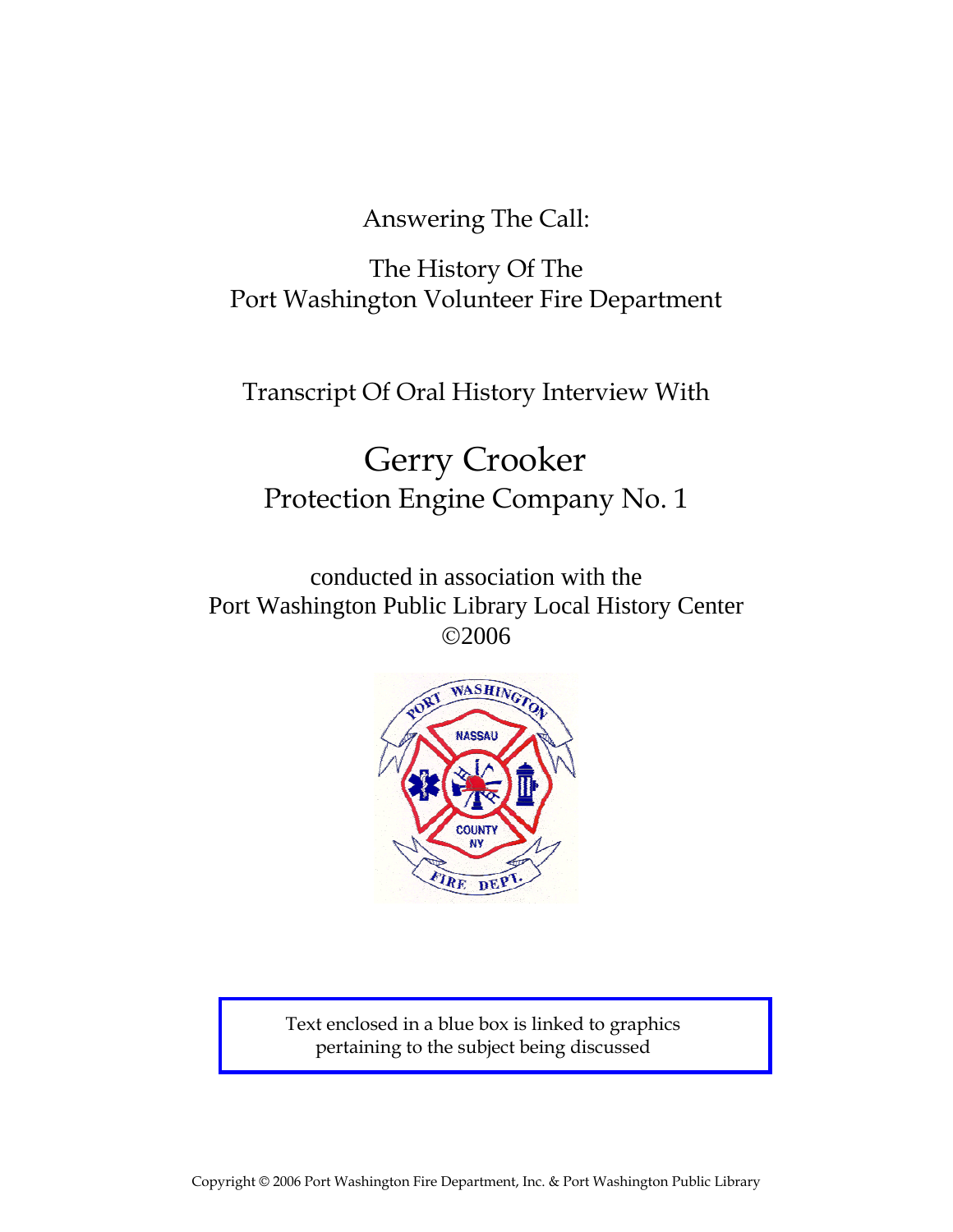Interview with Gerry Crooker by Peter Zwerlein pk February 18, 1984

Q: ... Crooker, conducted on Saturday, February 18th at Protection Headquarters. Interview conducted by Peter Zwerlein.

Gerry Crooker: ... just one like that.

- Q: Okay. All right. Maybe you can start by telling--telling us what year you joined.
- GC: That was 1932.
- Q: Which month was that?
- GC: October.
- Q: October '32.
- GC: Yes, October '32.
- Q: And you remember who the officers were when you joined?
- GC: Well, I'll tell you. When I joined, they were blackballing everybody who came in.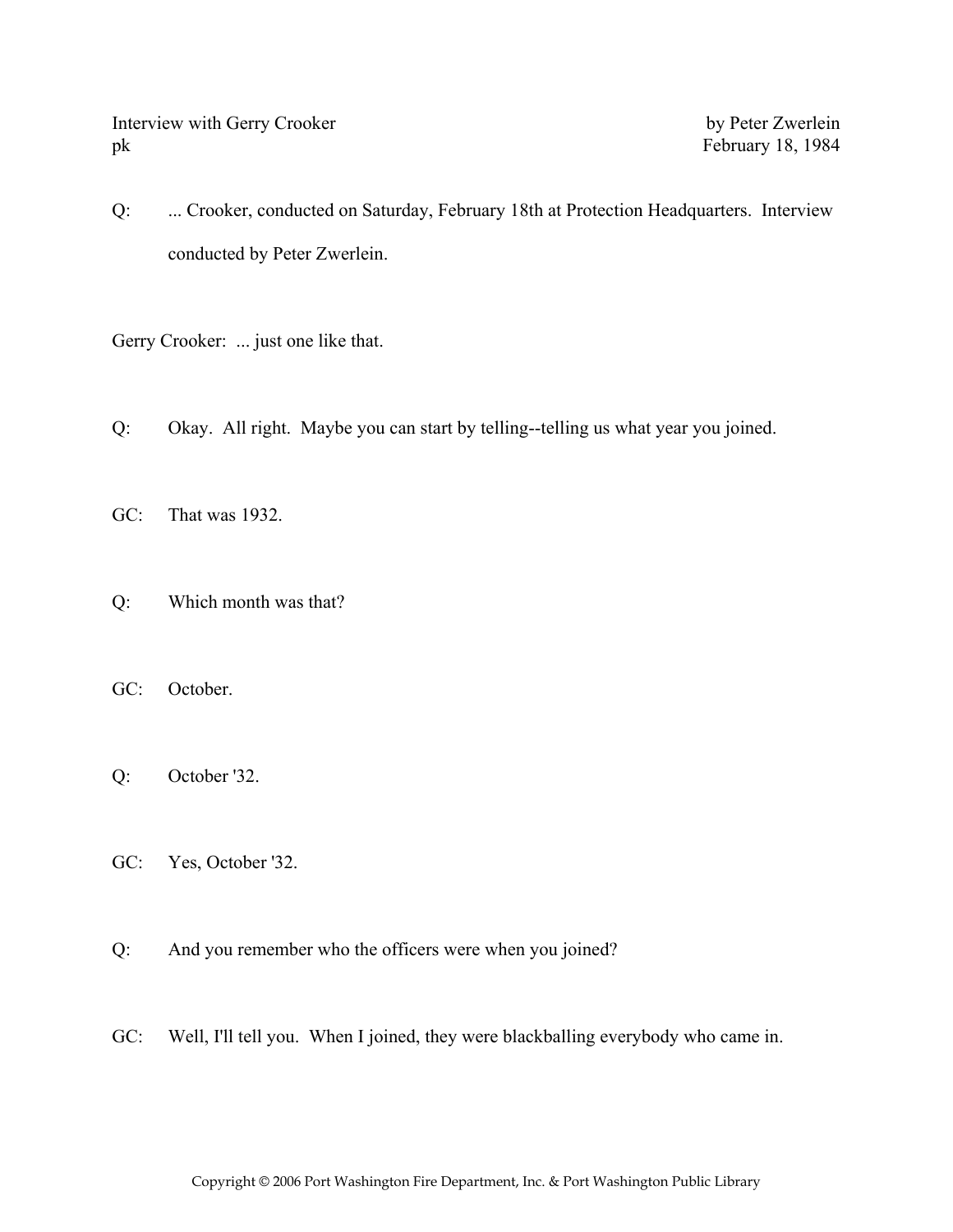- Q: Is that..what for?
- GC: They had two factions.
- Q: They each had a group? Like a clique, or whatever?
- GC: Yeah, there were two cliques. And for two years, nobody got in this company. No matter who it was--blackballed. I got two blackballs. I got several blackballs, twice. Two, three times before I got in the company. Yeah. I know one guy that blackballed me, too. One time a guy came in half drunk one night and pissed on the wheel to one of the trucks there, and he was brought up on charges. He was rolled out of the company for two or three months.
- Q: That long?
- GC: Yeah.
- Q: Wow.
- GC: Yeah. Georgie Wood and Stanley Wood. Lived on Adam Street over here. Both members here. During the night, they thought they heard the whistle. Monk took a truck and rode all over the goddamned town. No fire. Brought them up on charges; suspended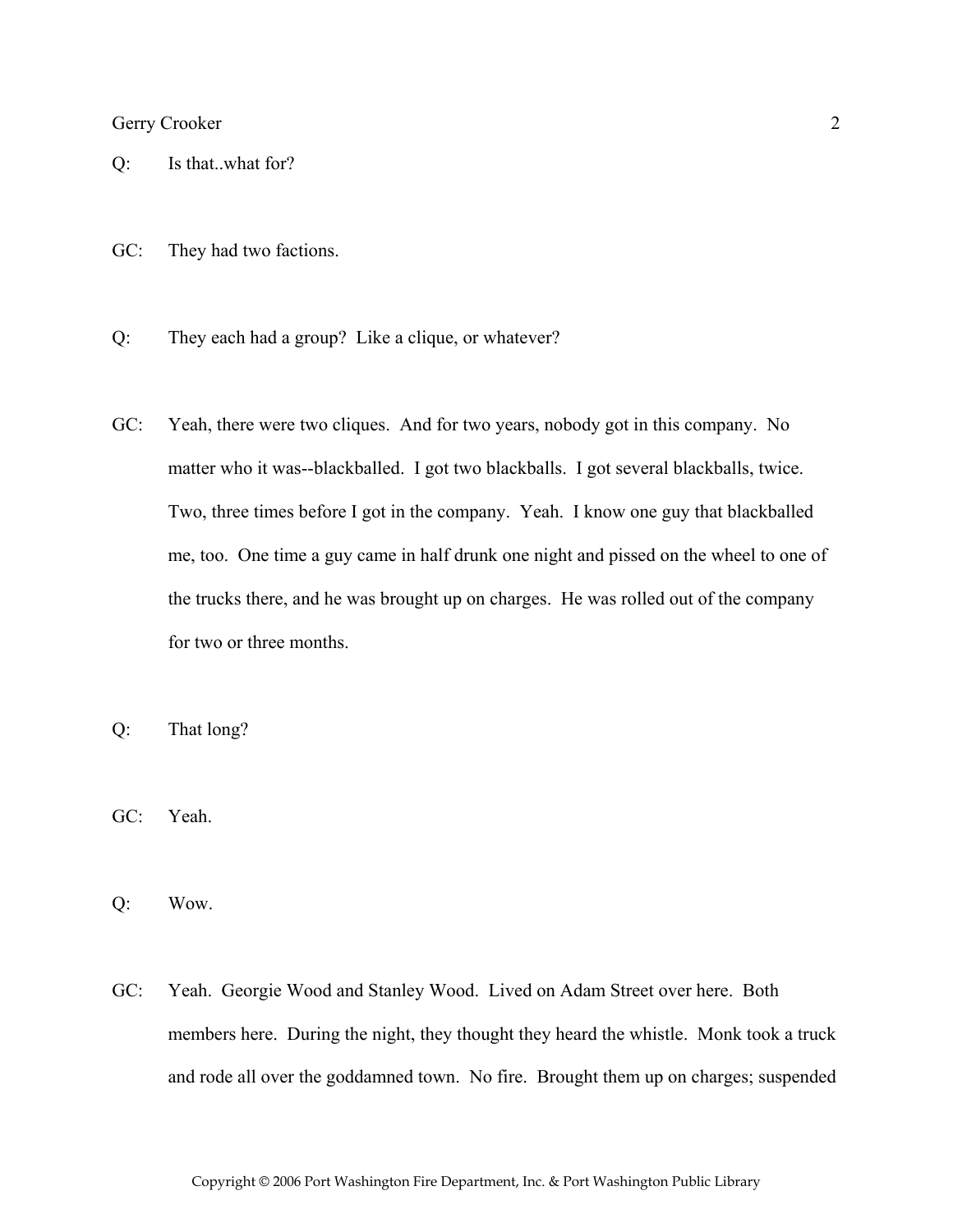them for a couple of months.

- Q: So, really, this guy was hardnosed ...
- GC: Too official, you know. Yeah.
- Q: They followed the rules to the letter.
- GC: Sometimes, you know, I met a guy, he was the ex-chief of Mineola Fire Department. He told me one time he went to a fire. Wasn't much of a fire ... [was very close] ... "Hey, soand-so's driving the truck, and he's drunk. Take him off the goddamned truck." Said, "Well, I'll think about it." Went up to the guy and said, "You know," he said, "you look pretty tired. Maybe so-and-so should take the truck back." "Yeah, I don't mind." And that was the diplomatic way of doing it.
- Q: Yeah.
- GC: Instead of saying, "Hey, you get off the truck. You're suspended." I mean, he had a good way of doing it that way. Yeah.
- Q: Were most of the officers like that back then, or ...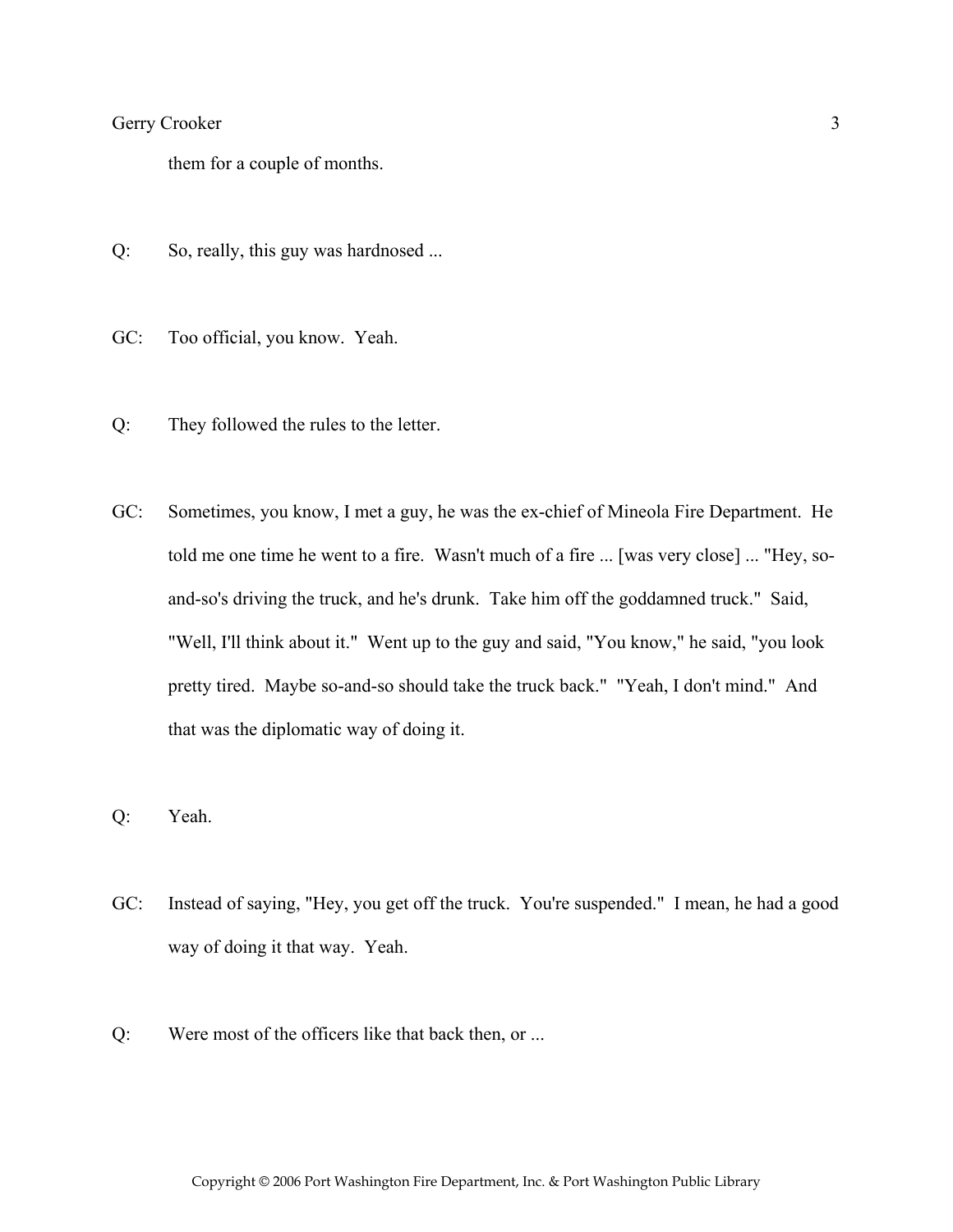- GC: [I would say very lenient, years ago. Yes. Yes. Yes, we'd go to a tournament way out the](http://www.pwfdhistory.com/trans/crookerg_trans/peco_racing07.jpg)  end of the Island someplace, goddamned place, Riverhead or somewheres. On the way back, we'd stop and we'd have a few, have our dinner and whatever, and then we'd get home maybe two or three o'clock next morning. Nobody said a word.
- Q: And you had all the equipment with you?

GC: What?

- Q: You'd have all the trucks with you, right?
- GC: Oh, yeah.
- Q: ... [?] ... and trucks.
- GC: All on the truck, yes. Yes. Yeah. Yeah, the good old days. Plus, those days there was no money, during the Depression. And we spent our days and nights in here. In a night fire, you couldn't get on a truck. And one time ... [?] ... came up and carousin' around and already Arnold Hall was taking a shower. We're supposed--and Nitty Carpenter and I took off with the truck, left him in the shower (laughs).
- Q: Probably didn't know it was happening.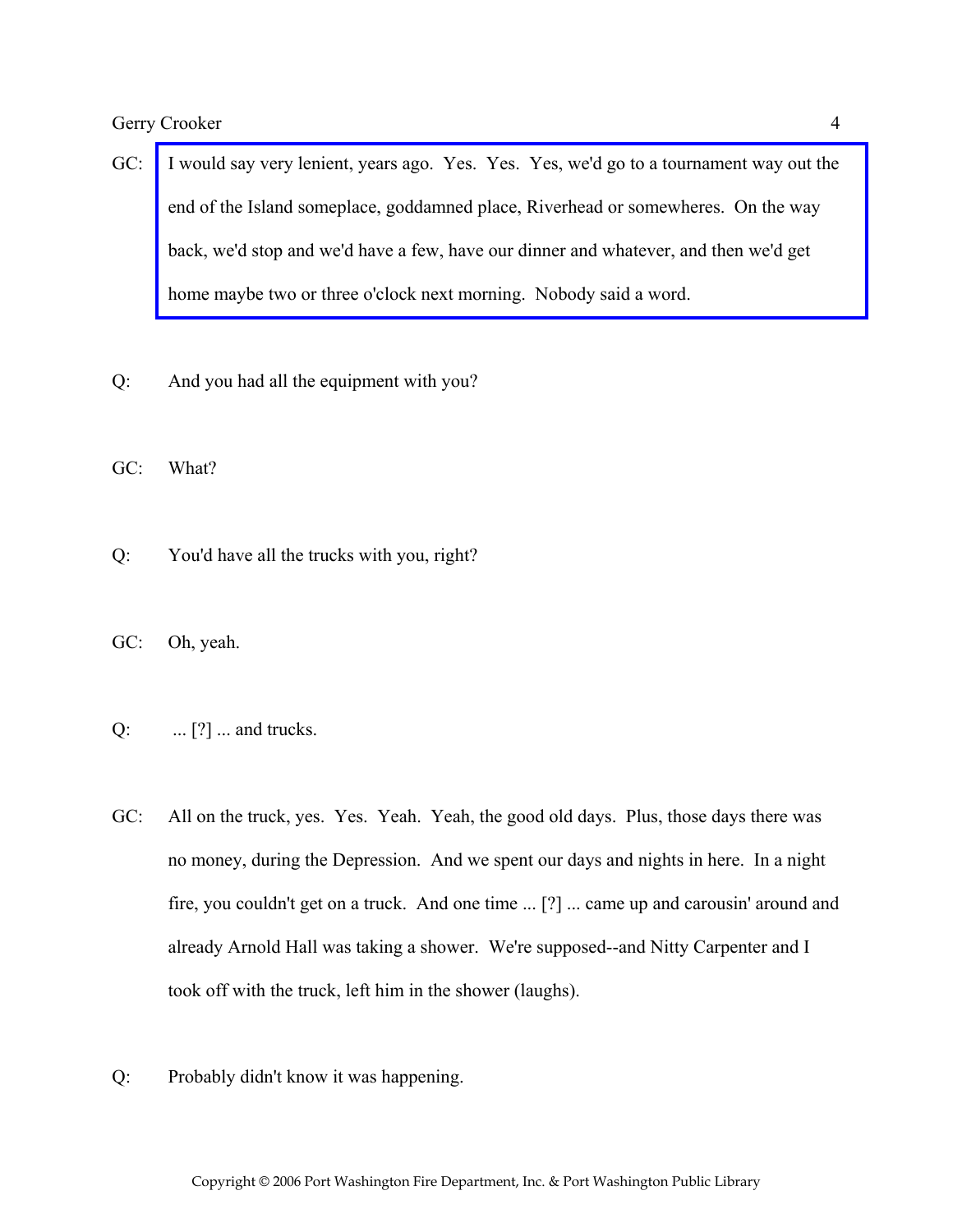- GC: Or didn't care, I guess.
- Q: Now, when you joined the company, did you--did you join because your friends were members of the company, or did you just ...
- GC: Well I worked for Old Man George Wood, and his sons, George and Stanley were firemen. And I worked Saturdays--all day Saturday. Had to go out to a tournament somewhere, and I felt kind of mad about it. And I advised them I'd like to join. So, that's the reason I joined. I wanted to be one of the boys. Yeah. And I was for a while. Yeah.
- Q: How did your family feel about when you joined? Were they--you know, was it a good thing to do?
- GC: My wife was very happy about it, because I had had her to several dinners--I mean after I joined, of course. And she was quite pleased with it. Now this has been our main night life, at the Fire Department, through my over fifty years. Yeah. It's been a lot of fun. I'm quite grateful to the company for what they've done for me and a lot of pleasant memories, really.
- Q: Ever cause any friction with you and Kay when there was a--you had to run out to a fire or ...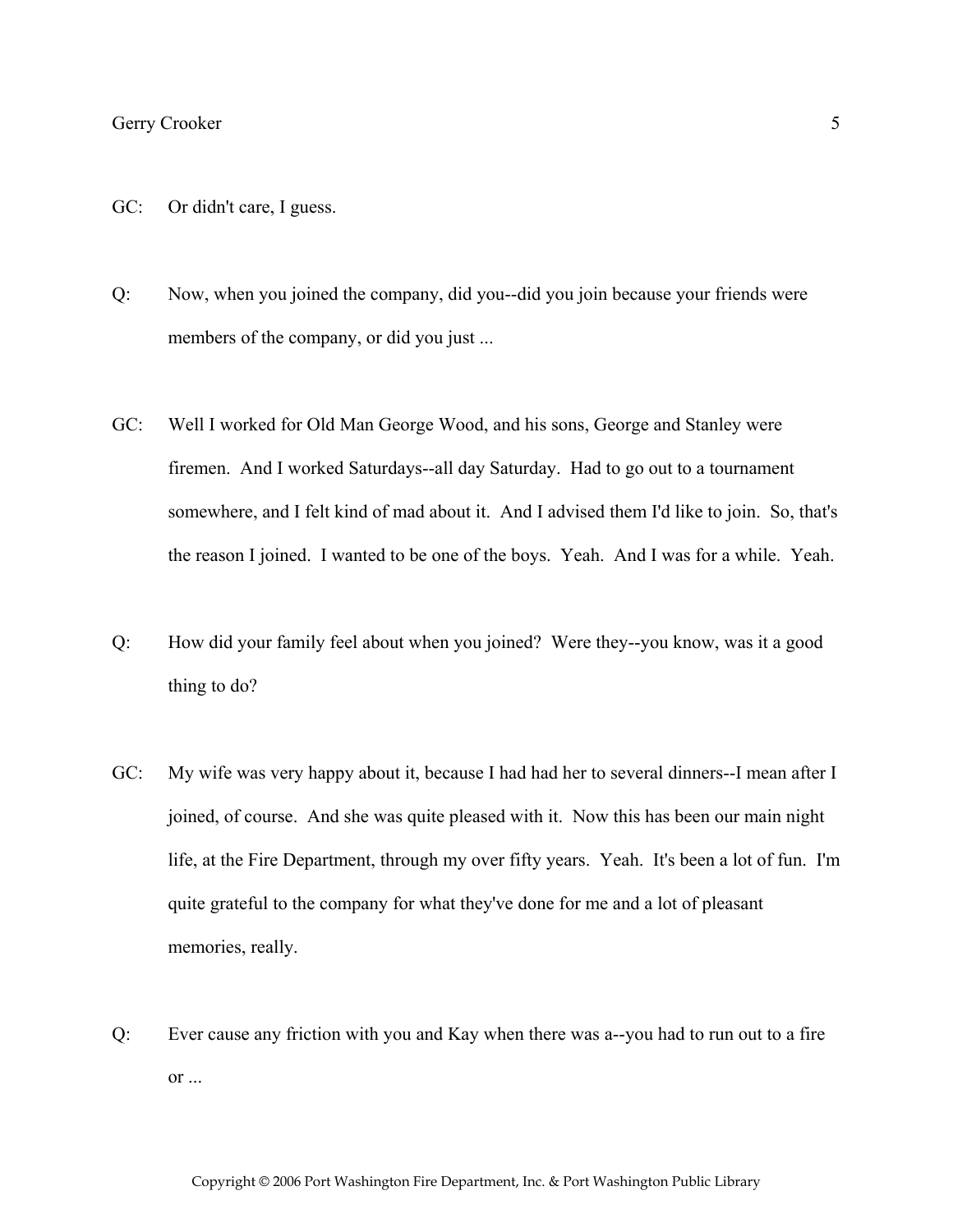- GC: No, it never did. Now, I can remember sometimes after Sunday dinner or something, and the whistle'd blow. I'd take off, and she'd have my dinner warmed up and waiting for me. Yeah, plus, meantime, she had three kids to worry about, so she didn't have too much time to fight with me.
- Q: (Laughs). Other things to keep her occupied.
- GC: Of course. She was busy--busy as hell.
- Q: Do you remember what equipment the Company had when you--when you joined? You know, the trucks?
- GC: Well, we didn't have a hell of a lot, really. There was very little money around, those days. I remember taking the racing team ladder and taking it down to Baxter's pond and throw it in the pond and soaking it for a few days.
- Q: Just to ...
- GC: Other than buy a new ladder. Yeah.
- Q: What positions did you run on the racing team?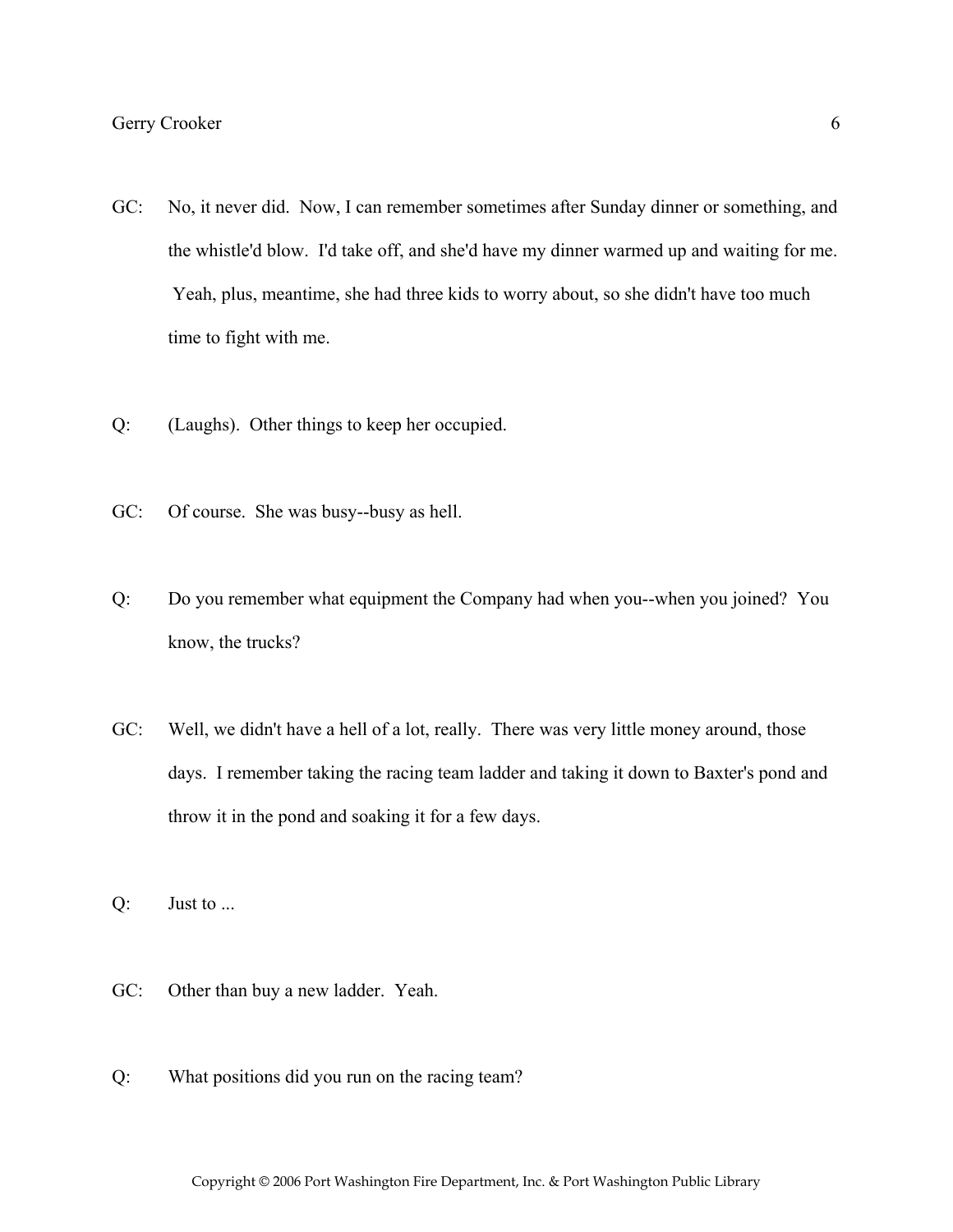- GC: [I ran most every--most everything--pump and fast ladder, slow ladder; efficiency, of](http://www.pwfdhistory.com/trans/crookerg_trans/fhh_racing006_web.jpg)  course, which we were very good at for a number of years. Funny thing, during efficiency, Wilbur Carpenter was a big help; he was a plumber. Artie Olson worked in New York in the office. Nitty Carpenter pulled the hose for Artie Olson. And Artie never missed that son of a bitch. He got it right on the button. Yeah. Plus, Kelly, nozzleman. And--lot of fun.
- Q: Do you--was this, the building that's here now, was the building--the building was here when you joined in '32?
- GC: The old building, yeah.
- Q: [And that had the one big bay door on it? Well, actually it got two doors and opened out.](http://www.pwfdhistory.com/trans/crookerg_trans/peco_bldg07.jpg)
- GC: Yes. Right, yes. Yes. Old slop sinks out, this wall here. Yeah.
- Q: Was there a room where the guys could sit, rather than just sitting in the truck room? Was there like a TV room? Oh, well, you didn't have TV back then. Did you have a radio room, maybe (laughs)?
- GC: Had a radio. There was an old radio there. [Played a lot of cards those days, you know.](http://www.pwfdhistory.com/trans/crookerg_trans/peco_members029.jpg)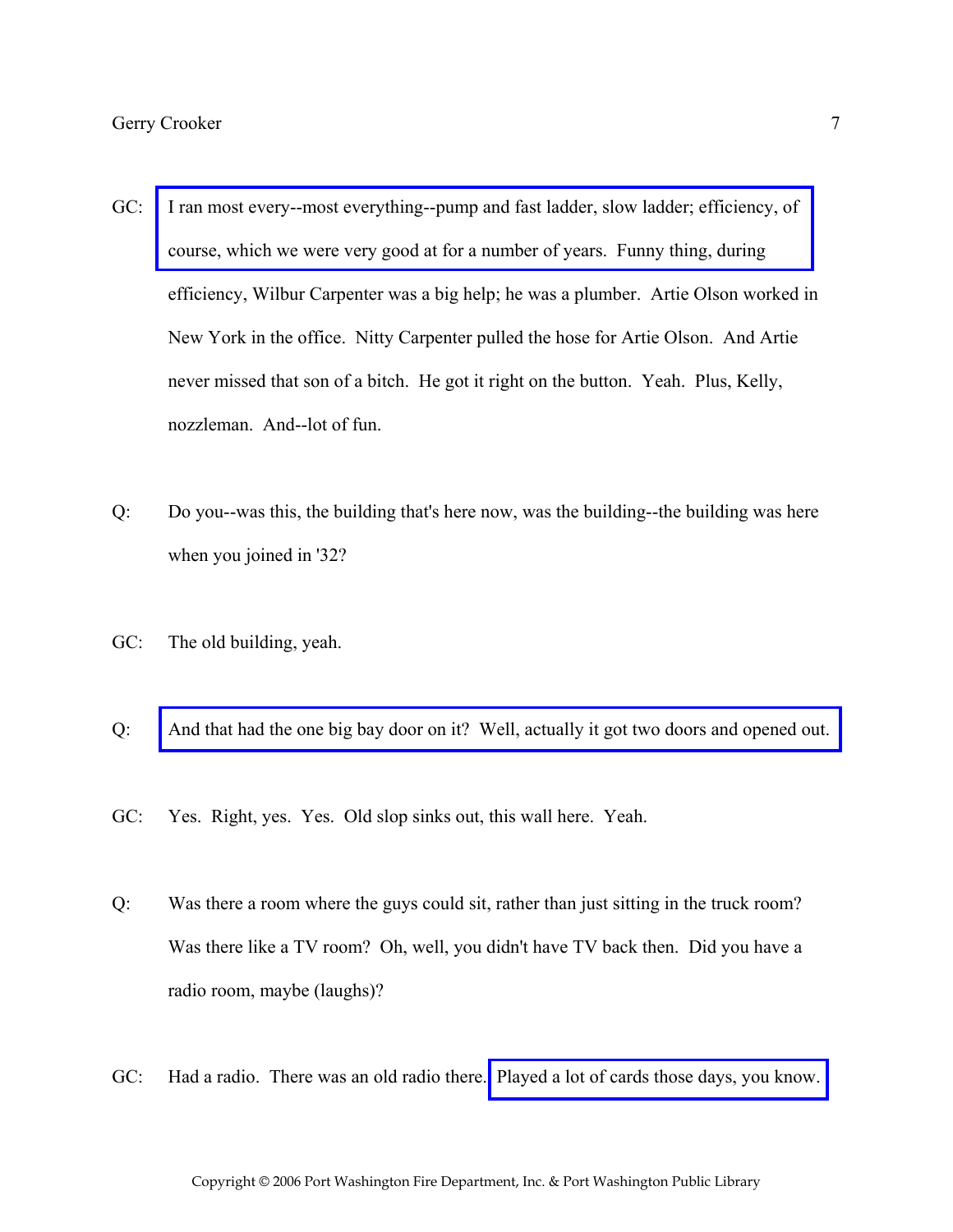- Q: Canasta or poker?
- GC: Rummy. And, oh, that thing with the pegs, game.
- Q: Oh, I don't know the name, but I ...
- GC: I forget the name myself. That was very popular those days. I remember Walt Crooker and those guys right along were sitting around playing them. Yeah. Can't think of the name of the goddamned thing. Play it with pegs. Holes in the floor boards, you know.
- Q: How about like for, when you'd spend an evening out--you said most of your social life was around the firehouse. Would you go to dances locally, or did the firehouse hold any dances back then or ...
- GC: I don't remember too many dances, but we, as a group, we went to different dances, different towns. Like Manhasset-Lakeville had one, or Great Neck, or Locust Valley would ... [congregate and go out] ... maybe three or four couples. Johnnie O'Neill and his wife--different ones. Nitty Carpenter. You know, Bert Carpenter.
- Q: Yeah. Do you remember any of the--I guess when you got in, the older members, I guess, would be like Wag Larkin and guys like that. Were they pretty well up in service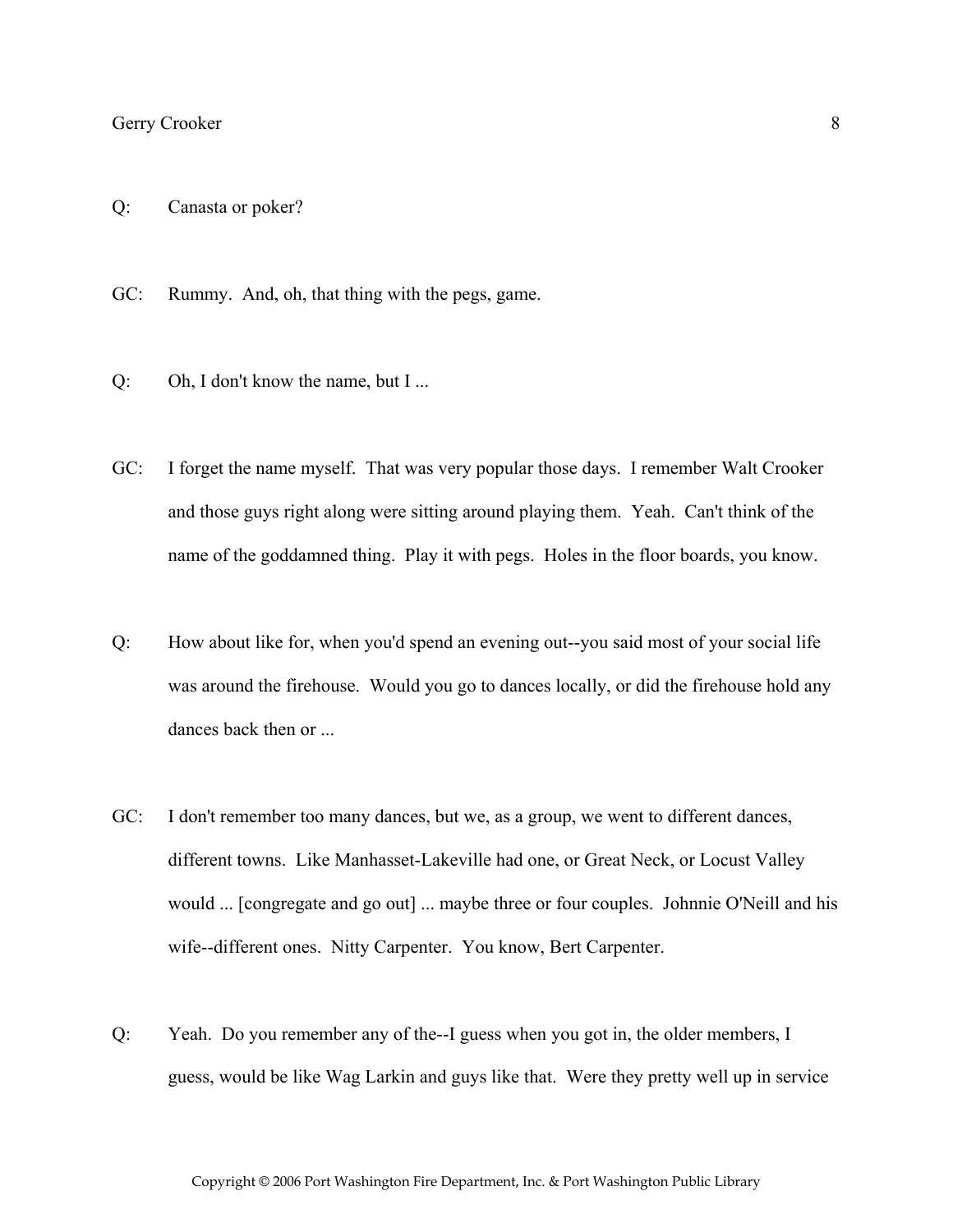years when you got in?

- GC: They were much older, yeah, I would say they were, yeah.
- Q: Did they ever relate any stories about the early years before you got in--like early 1900s- that you can remember?
- GC: Not to my knowledge, no. No, not really, no. Now Tom Mahoney speaks about a truck they pushed over to..dumped it somewheres out ... [?] ... but I didn't remember that.
- Q: Yeah, he was telling us about that.
- GC: But Tom's in a couple of years ahead of me. Might have been before my time. Yeah.
- Q: How about any fires that you can--that come to your memory. Any big fires that stand out in your mind?
- GC: [I remember one very big fire was out at Emersons down at Sands Point.](http://www.pwfdhistory.com/trans/crookerg_trans/news_hewitt_1942_emersonfire.pdf)
- Q: Where would that be now? Today. Where would you say? Around the--up by the Methodist church or down by the synagogue.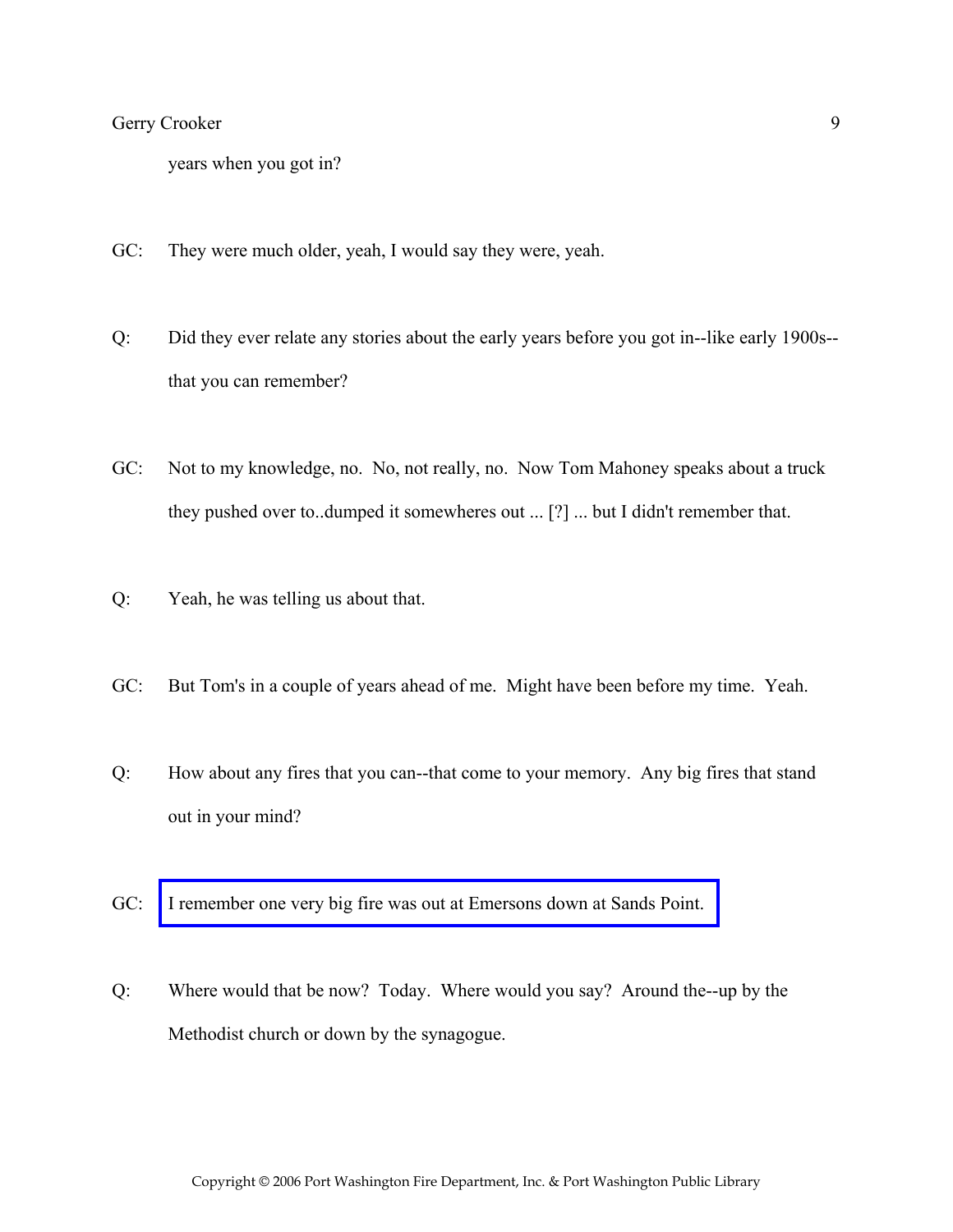GC: Way down below the--right down--almost down to Hearst--on where you make the turn down there, you know, toward the water--toward the Sound?

Q: Uh huh.

- GC: I think that'd be about three houses up. That road cuts through there.
- Q: Down by the lighthouse, then, you said.
- GC: Maybe a mile or so before the lighthouse on the lefthand side. And we fought that thing for a while. But it got away, and hell, it burned that thing right out. And they brought in the Coast Guard, and they brought in lines from the Sound for--to help us. Yeah, it was quite a fire.
- Q: And there weren't very many hydrants back then, I guess.
- GC: I don't--there might have been one or two there, yeah. We were ... [??? the Sound ??] ... a boat being equipped enough. I remember somebody found a--the liquor closet in the basement.
- Q: In the Emerson fire?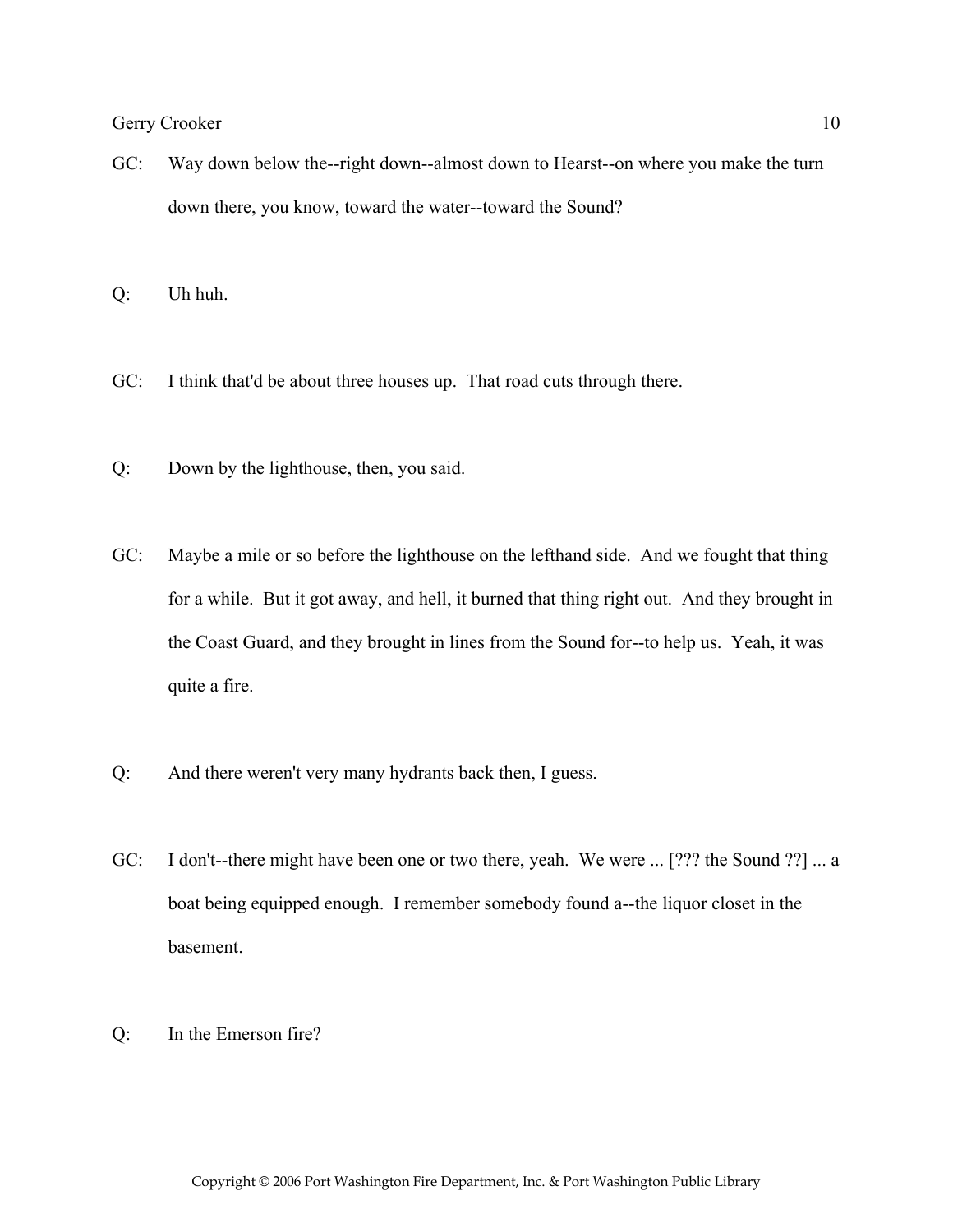- GC: Yes. And somebody took an axe and broke the door, and the booze came out. We all [had quite a few drinks. I wouldn't say anybody got out of order, but we had quite a few](http://www.pwfdhistory.com/trans/crookerg_trans/news_hewitt_1942-13_web.jpg)  drinks. And a superintendent there reported to Mrs. Emerson a lot of the booze was [stolen. She says, "I would care less." Said, "It's all insured. I wouldn't give a goddamn](http://www.pwfdhistory.com/trans/crookerg_trans/news_hewitt_1942-15b_web.jpg)  if they took it all." So, I felt kinda good about that.
- Q: Yeah. He was trying to turn you in.
- GC: Yeah. And with the Bradley fire down here ...
- Q: On Main Street?
- GC: Yeah. The old Bradley Hotel there, when that went? That was in the goddamn [wintertime, and it was cold as hell down there. I remember being in the bar area, the](http://www.pwfdhistory.com/trans/crookerg_trans/peco_fires002.jpg)  water--all of a sudden you'd feel like goddamn booze bottles slopping around your feet, you know.
- Q: Floating?
- GC: ... [?] ... floating through. Yeah.
- Q: What year--that was, what? The early '60s, do you think?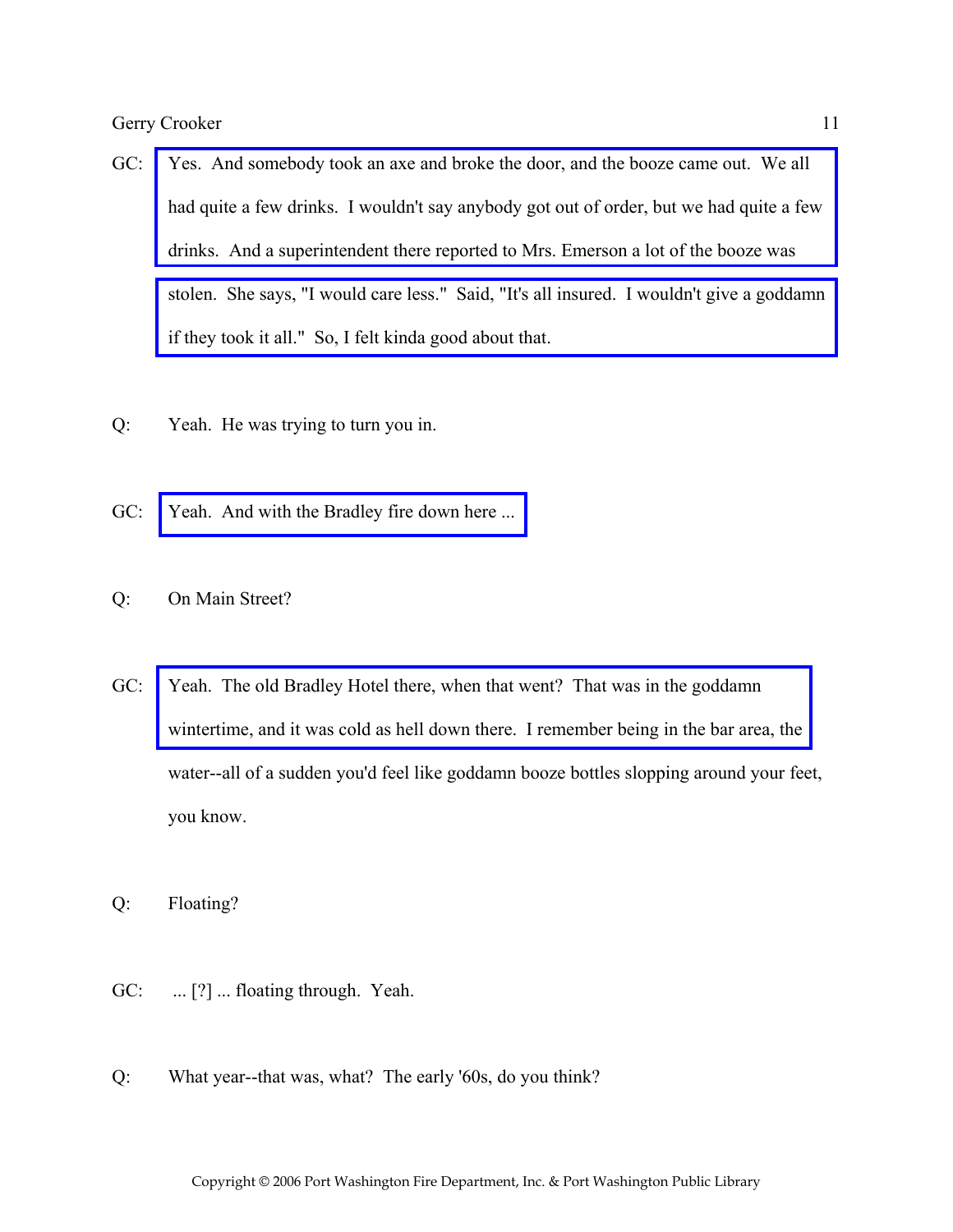- GC: Let's see. I'd say '59 or '60, in that area, yes. Now, Curly, I think Curly was--no, was it Curly? No, Curly was--yeah, I think maybe Curly was Chief at that time. No, it was way after that. I forget who was Chief at that time.
- Q: Michalek, or somebody like that?
- GC: Might've been Michalek or somebody. I don't recall who it was. But there was some damn fire, hit a gas line there. They couldn't shut the gas off and that goddamned thing kept flushing out, you know. Finally got the gas company to find the valve, shut it off. Yeah.
- Q: When you had a--you used to have annual picnics?
- GC: Oh, yes. We'd have that down at Thayer's or down at Ms. Emerson--Ms. Emerson's estate, there, toward the Sound or the Bay--Sound, I believe, yes. Yeah. We used to [have some nice parties out to Thayer's. In fact, we had some Rhode Island clambakes](http://www.pwfdhistory.com/trans/crookerg_trans/news_hewitt_1937-02a_web.jpg)  there.
- Q: What's a Rhode Island clambake?
- GC: Well, that's where we hired these colored guys from Flushing, I believe. ... [??] ... putting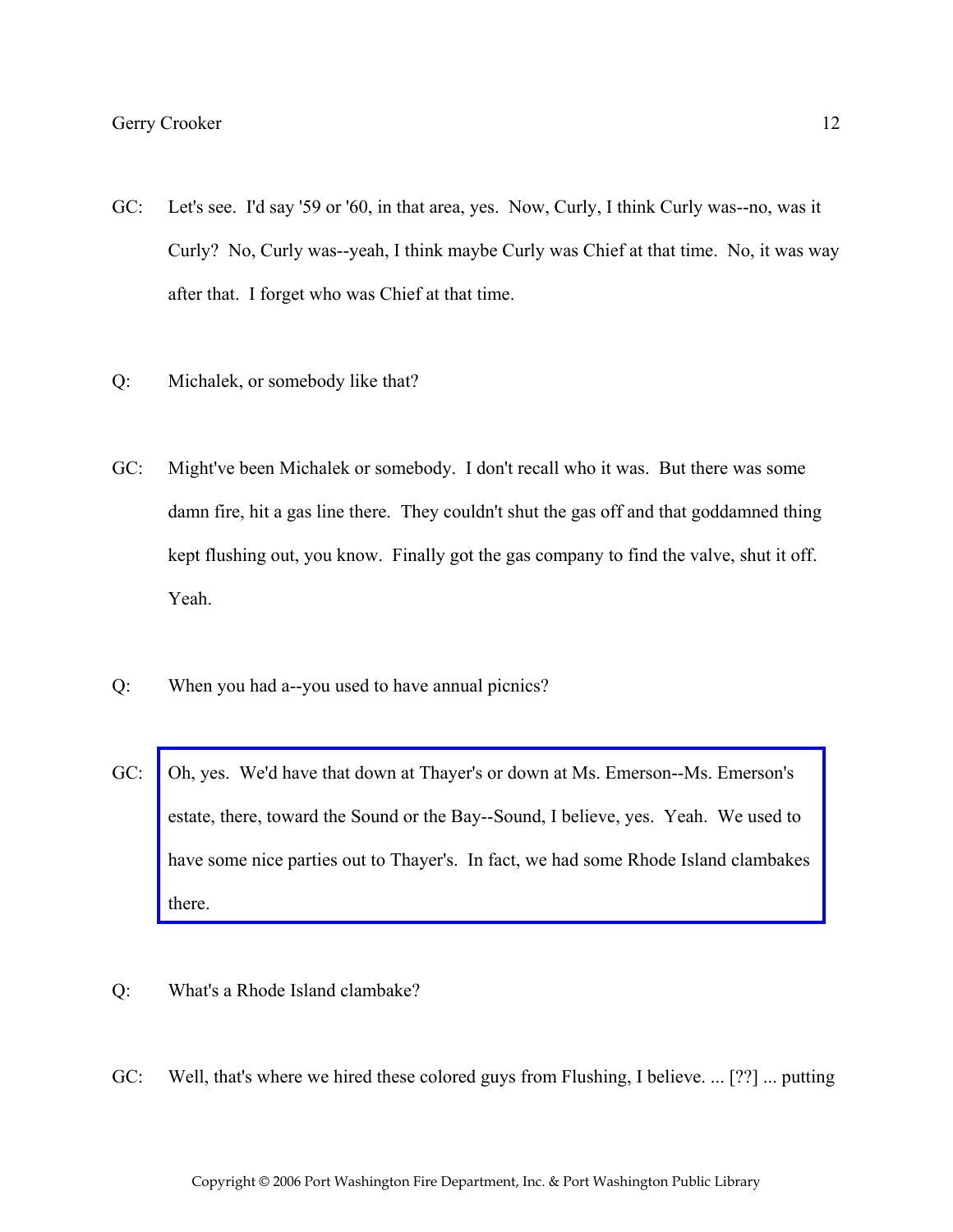on a Rhode Island clambake.

- Q: Is that different from a regular clambake?
- GC: They would--they'd heat these--they would take these pile of rocks, put on seaweed--sea grass. And then let it dry out and set fire to it and get the hot--the rocks good and hot. And put your food in that. They put in like burlap bags. There would be fish, chicken, potatoes all in one sack. And it would--all the juice would want to run to the other. And they'd have maybe lobsters and things. Quite a party.
- Q: Did everybody pitch in and help in that kind of a thing?
- GC: That was a Department affair.
- Q: Department?
- GC: Yes, the whole Department, yes. And one year, why they found one of the chiefs--I know his name; I wouldn't mention his name--but they caught him stealing some lobsters, so they didn't have any more Rhode Island clambakes.
- Q: Oh, that was the end of it.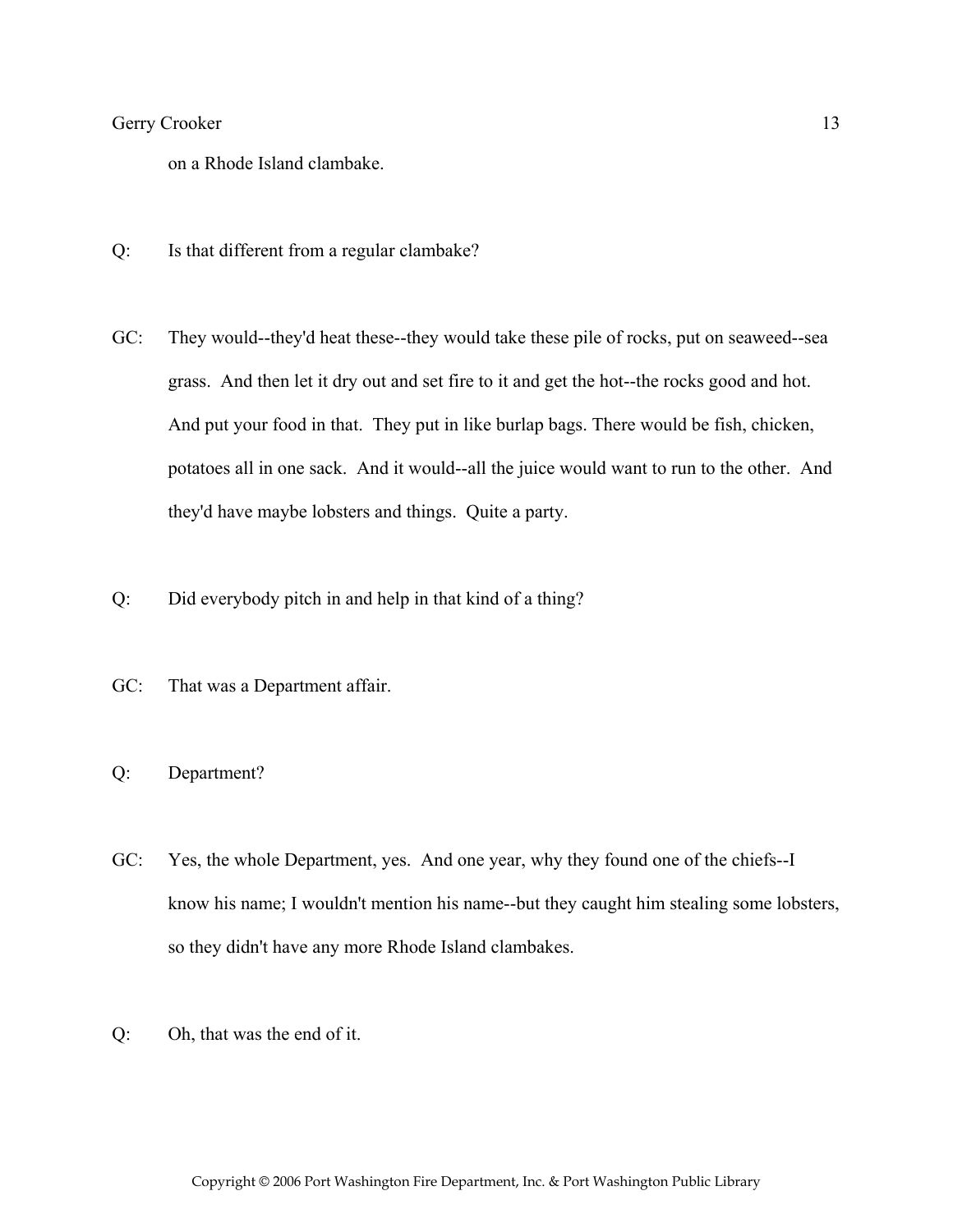- GC: (Laughs). ... [Well, we had to steal ???] ... chief, he had to steal. High mucky-muck, you know. All in all, it's been a lifetime of fun to me. I really enjoyed it.
- Q: When the company had their own picnics, I guess they were mostly all down in Sands Point somewhere.
- GC: I would think a lot of them are, yeah. Well, we had an amount of affairs there. We'd play softball; the kids would all be there and the women. And it was always quite a nice affair. But the night before, we dig holes to set up toilets. Set the tents up and quite an affair.
- Q: Would everybody--did everybody help?
- GC: ... [Oh, yeah] ...
- Q: Were there a few guys that wouldn't do anything and they'd come anyway and ...
- GC: And they'd come criticize: "You should have done this," and "You should have done ..." That's always the way, right? Yeah.
- Q: Even then, it was like that?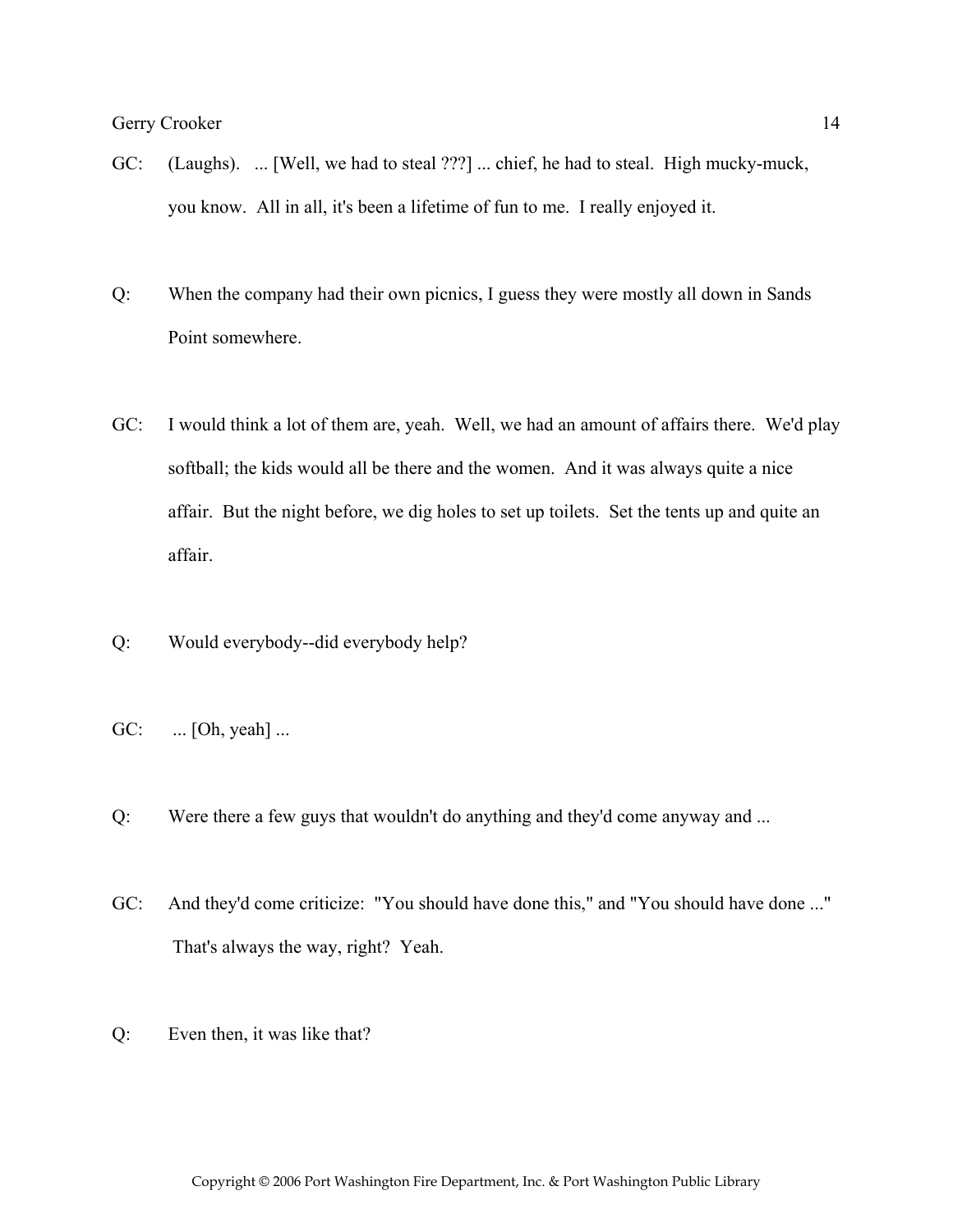- GC: Oh, yes. Never changed.
- Q: (Laughs)
- GC: "Should've done it this way," or "You could've done it that way." And Old Man Booster was always there. Good worker. Hall-ie [Arnold Hall] and Nitty'd come. All the--most of the oldtimer. Wasn't too many of the guys that reneged, really. You had guys like Hall-ie, Arnold Hall. That was Bert Carpenter's brother-in-law. You know, he'd get drunk, get in trouble, and Bert would throw him the hell out. And, yeah.
- Q: Bert was Captain, I guess, then. The foreman?
- GC: Yes, he's a foreman. Captain. Foreman at the time, yes. Yeah. Yeah. Yeah.
- Q: Did the guys used to play practical jokes on each other?
- GC: Well, I tell you, during the summer, if you'd walk out alongside in front of the house, somebody'd drop a goddamn bucket of water on your head, or a sponge or a wet towel on top of your head. And, of course, you'd wait to get him another day, you know. Oh, yeah. A lot of that stuff goin' on. You['d go out to your car and have your goddamn back wheels of your car jacked up and your goddamn car wouldn't move. You'd have to--and we'd catch a guy drunk sometimes, we'd tie his shoelaces. He'd be up and we'd have to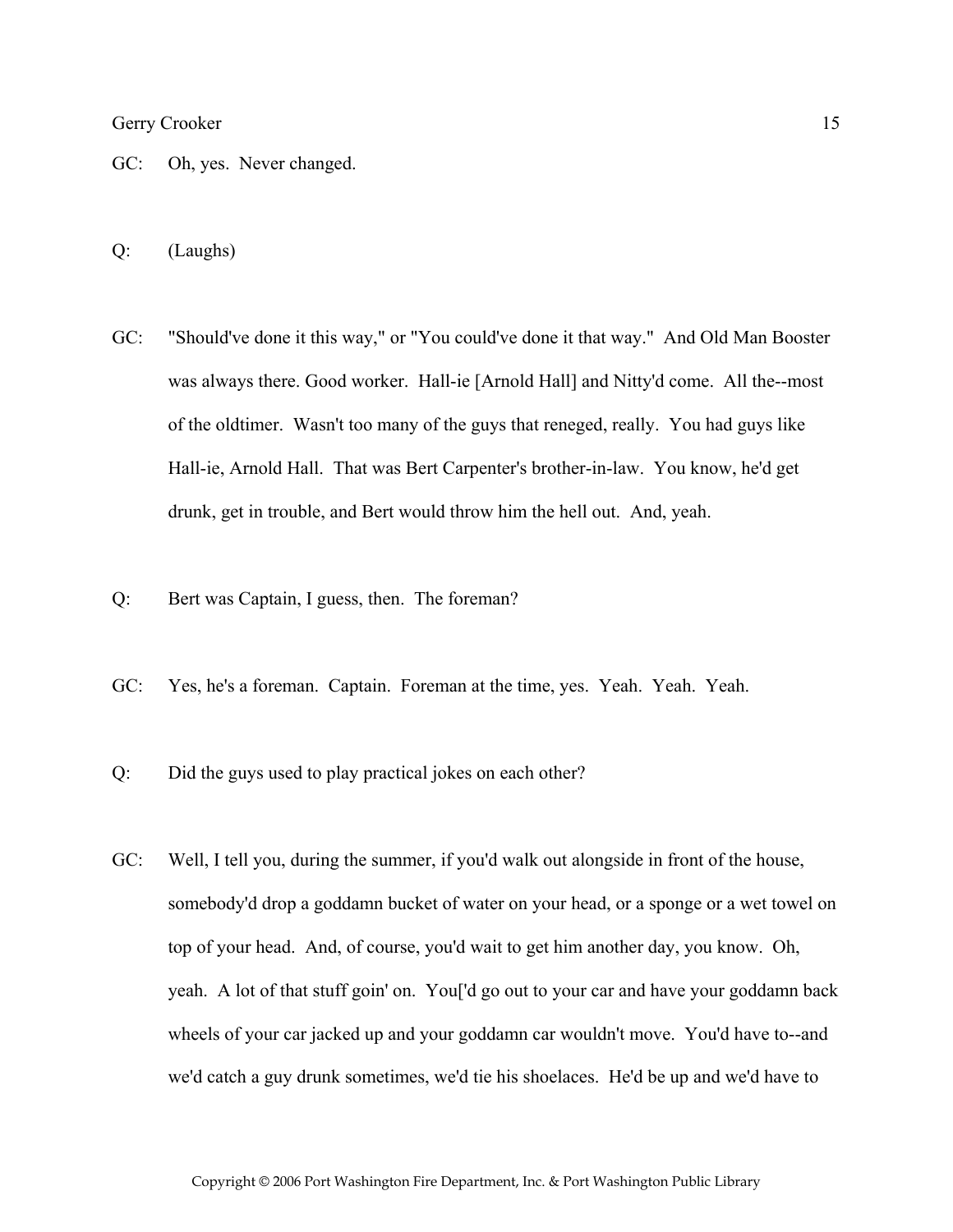have someone catch him before he got hurt. All in all, there's a lot of practical jokes played, yeah. Right.

- Q: Over the years, you know, when, I guess when you were a younger member, you'd have a group of people, I guess, what? that you'd be friendly with, or everybody was friendly to one another. Have you seen changes over the years, where the member that would come in, you know, maybe they have other things they want to do rather than stick around the firehouse, or has everybody been friendly and cooperative?
- GC: Oh, yeah. This was a hangout. I mean, as I said, there was no money, and the other [place we could afford to go was here, because it didn't cost anything. And we'd chip in](http://www.pwfdhistory.com/trans/crookerg_trans/peco_softball001.jpg)  maybe a quarter a week and have a softball game and buy a keg of beer, a small keg of beer, and have a party.
- Q: Who'd you used to play softball against?
- GC: Huh?
- Q: Who did you play softball against? Just the guys in ...
- GC: Yeah, mostly ourselves. Or we'd play one of the other ...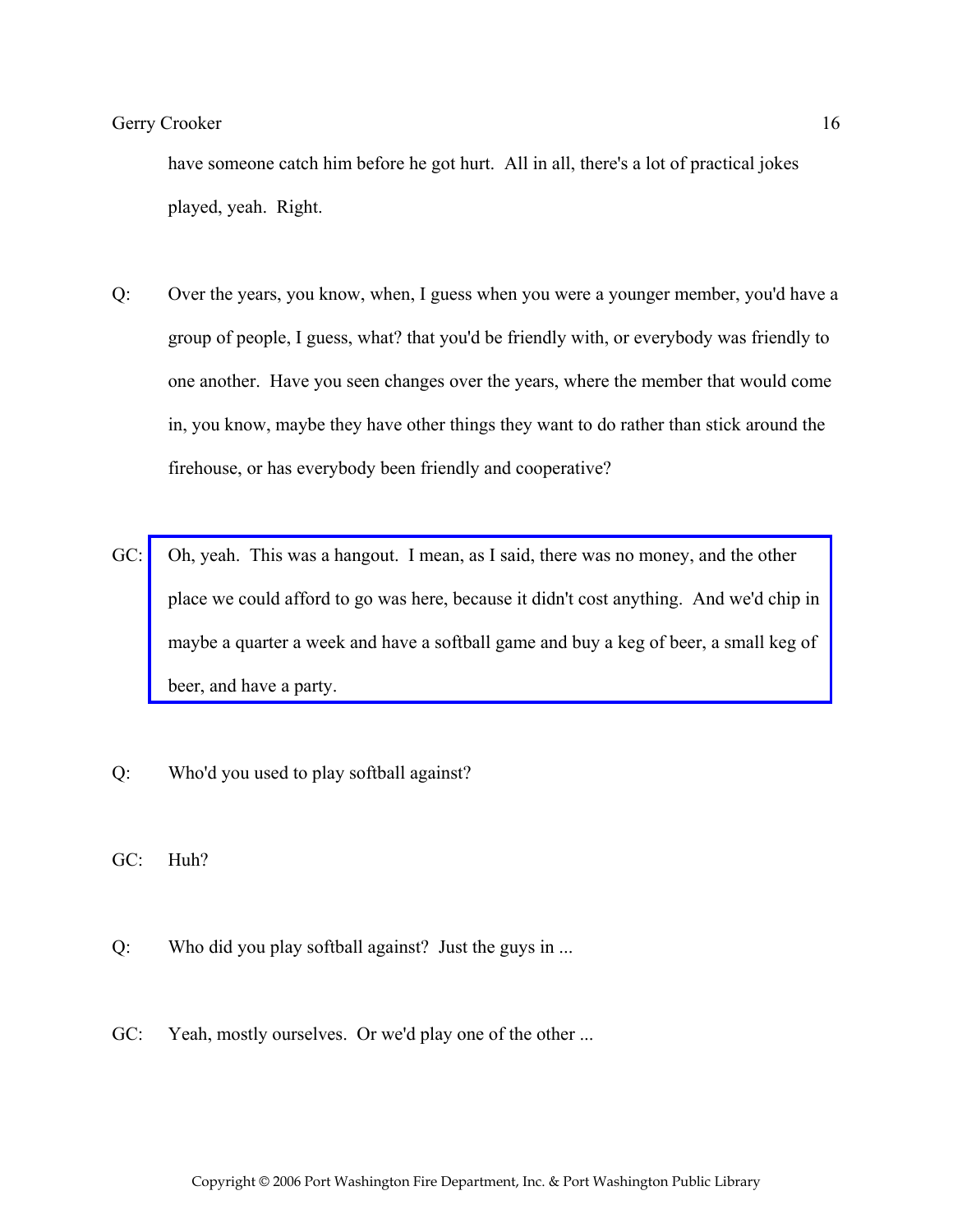- Q: Atlantic's?
- GC: [Like Atlantic or Protection or something. I mean Flower Hill. Yes. Yeah.](http://www.pwfdhistory.com/trans/crookerg_trans/pwfd_softball007.pdf) We had some donkey games. We had guys with donkeys--softball.
- Q: You'd ride on the donkeys?
- GC: Yeah. They'd throw you on your ass.
- Q: Got to watch where you land with the donkeys (laughs).
- GC: Had to be careful, yes. You had--don't step in it.
- Q: Did you have any competition between the companies? I mean, as far as firefighting went?
- GC: Yes, we did. Yes.
- Q: Tried to beat the other company out and all that?
- GC: Yes, yes. Those who get there first would get the best position at the fire. And one time- -I'm trying to think what his name is--captain of Flower Hill at the time. And we washed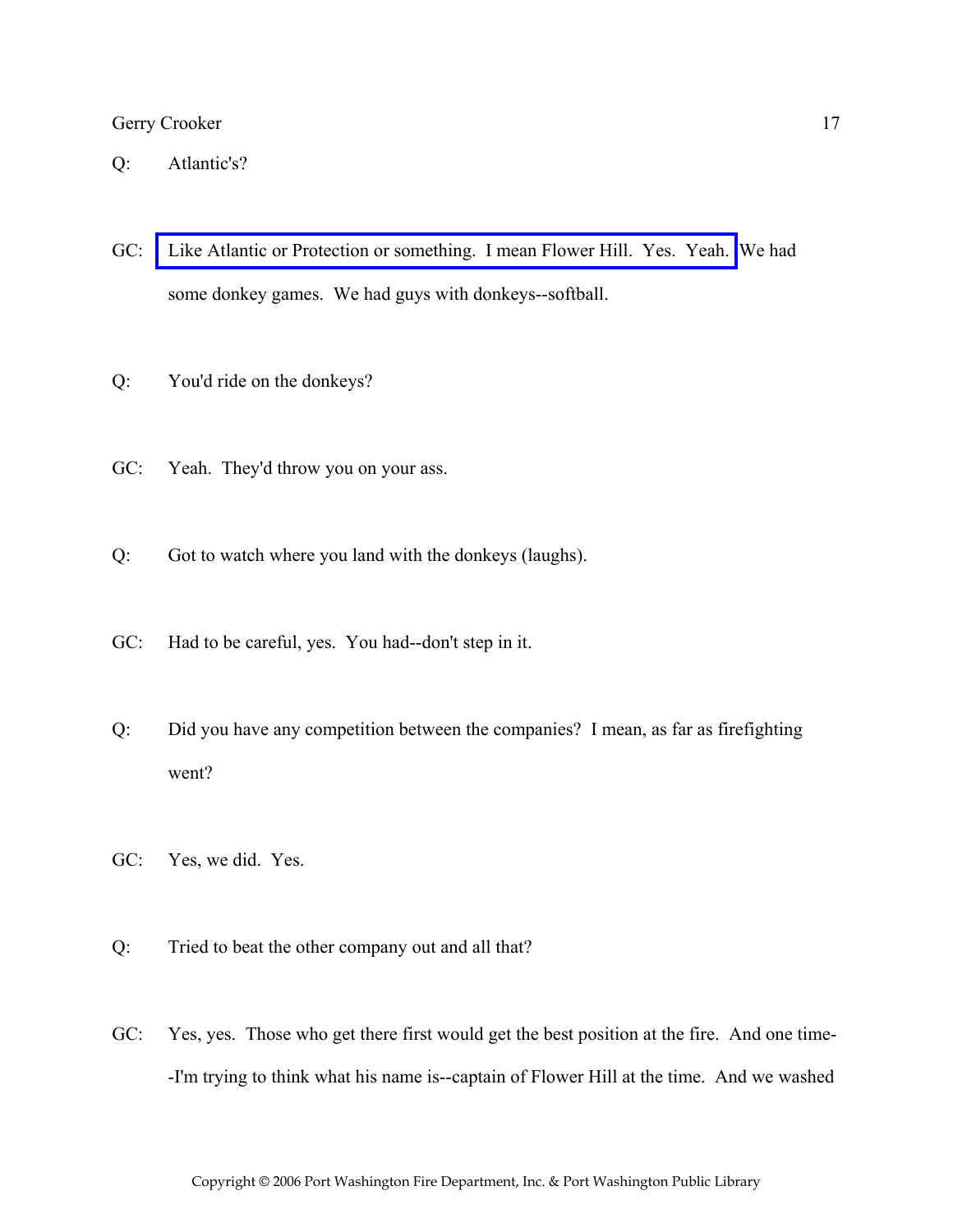him off the ladder with the hose.

- Q: With a hose (laughs).
- GC: Yes, sir.
- Q: On purpose?
- GC: Yes. On purpose, yes. He was one of these know-it-all bastards (laughs). Took him down a peg for that ... [???] ... yeah.
- $Q: \qquad \dots [??] \dots$
- GC: Uh huh. Yeah. You had no insurance or anything in those days, you know. I broke my goddamn arm on the racing team. They gave me two hundred and fifty dollars.
- Q: The company did or the ...
- GC: Yeah. In all. We had no insurance. Yeah, if I wanted to sue my own company, I wouldn't think of it, unless I was on my back; I had no choice. Yeah. But I'm sure now we have plenty of coverage, right?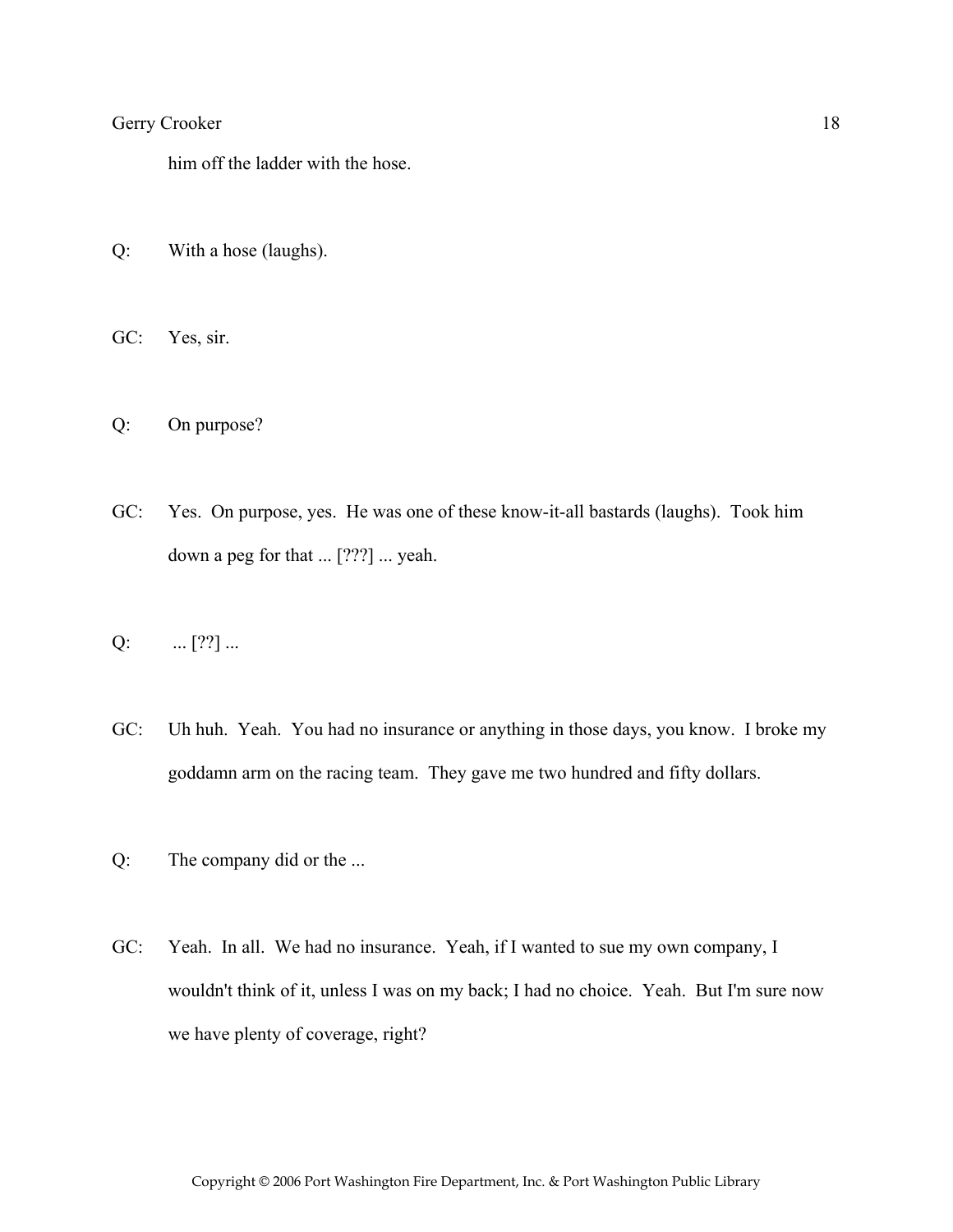Q: Uh huh.

- GC: Now, at the Exempts meeting ... [?] ... insurance for the softball team. Well, that's not firematics, right? And that is why they can't get insurance.
- Q: The problem they're having with that is that there's so many little injuries that the insurance company doesn't want to cover it, because there's too many claims.
- GC: Yeah, a sprained thumb.
- Q: Right, right. Exactly.
- GC: Yeah. And Old Ray Driscoll and those guys, they were--Ray said to me one time, ... [?] ... I could have belonged to the Elks, Knights of Columbus--any of those organizations. But I just wanted this one organization here. That was enough for me. Took up all my time and ... [??] ... yes.
- Q: Did you used to hang around with them on Sunday mornings down in the bar?
- GC: Oh, yes. We'd come down here and have breakfast. Sit down, get some eggs and cook up breakfast--ham and eggs, potatoes, whatever--toast. Yeah. Yeah, we practically lived in the firehouse years ago.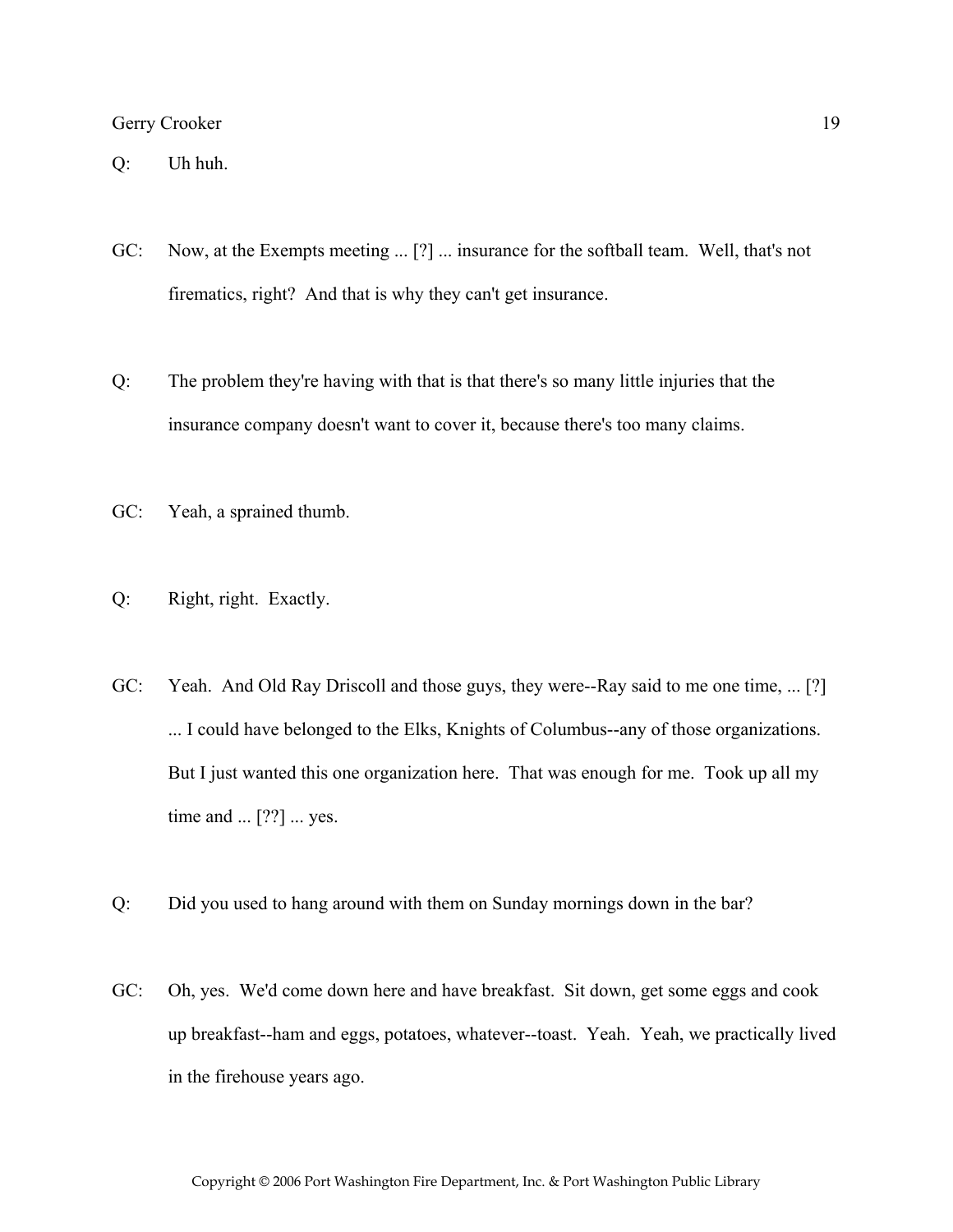- Q: I can remember, as a kid, coming down, and everybody would be down one end of the bar--Ray, I guess you were there, Morrison, and a lot of the guys. And they'd spend the whole day here. Sunday go-to-church, as they said.
- GC: Yeah, that was our church--going to church. Early Mass, we called it (laughs), yeah. Doggie Kimmerly would always be there, as a rule. Yes.
- Q: Ray Driscoll was a nice guy.
- GC: Oh, Ray, yes. He was a leader. Yeah, Ray was a lot of fun. Yeah.
- Q: He was a trustee for quite a while.
- GC: Yes, he was. Yes. Yeah.
- Q: Did you ever hold any offices in the company?
- GC: I never did, because in those days you--you couldn't hold office. You had to be there ten, twenty years before you could be a rookie. I mean, before you could get engineer or anything. And to be a delegate, my God! You had to be there thirty years. I was delegate once to Albany many, many years ago. I thought that was wonderful. Yes.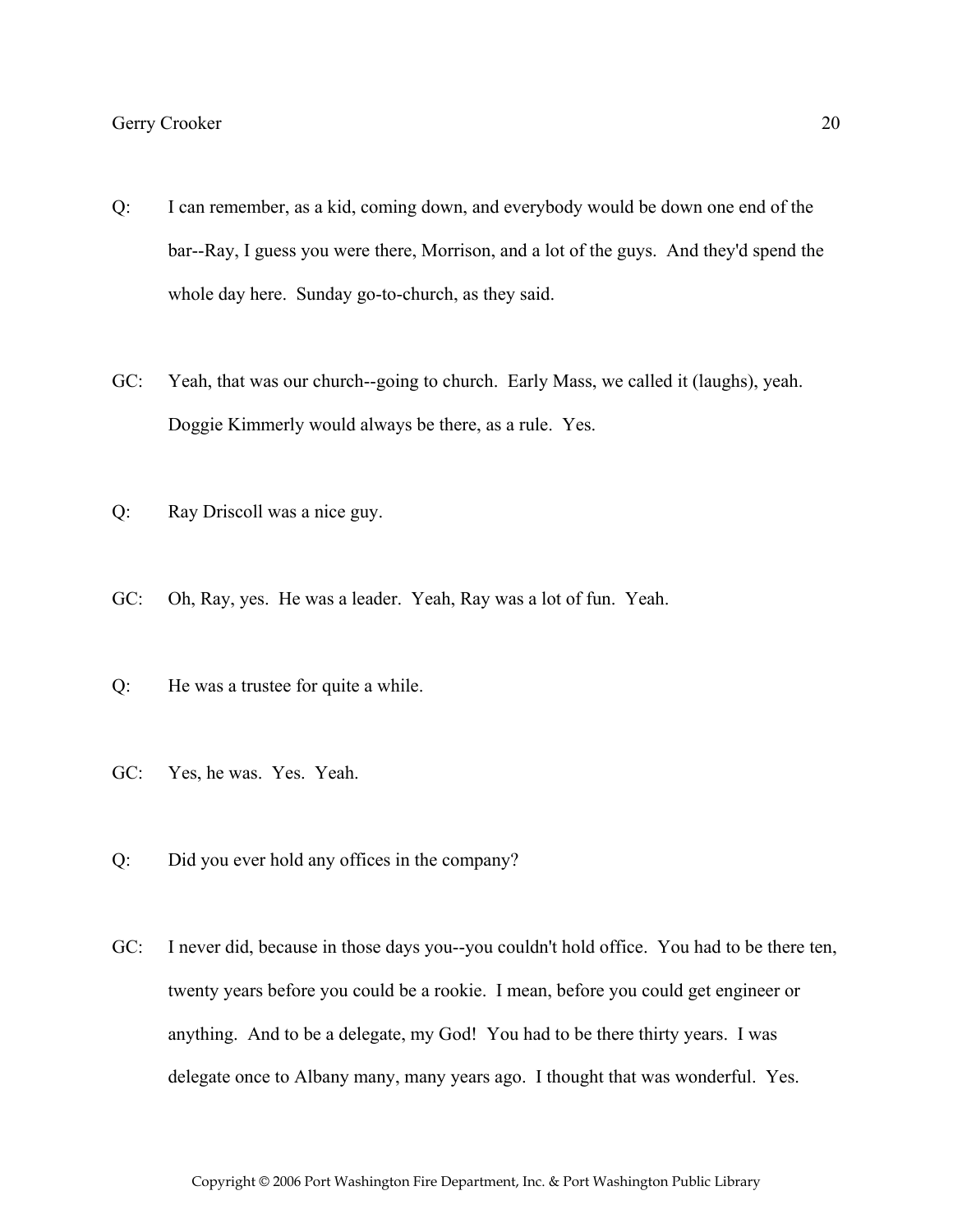Well, I had three kids to support, bringing up, and I didn't have too much time to, you know, be an officer. Yeah.

- Q: It is time consuming.
- GC: As the kids got a little bigger, you know, the expenses got a little bigger, and it wasn't easy to be an officer. I mean, you--you had to be selected, and just hard to get. I see now, it probably takes these kids in a year to ...
- Q: There's not that much interest anymore. They don't want to spend the time on that.
- GC: Well, so in those days, I say we got nothing home--no television, radio, nothing in those days. No ... [there to support it] ...
- Q: You said that there's a period of time when everybody was getting blackballed.
- GC: Yeah.
- Q: What was the reason for that? What was the ...
- GC: Well, just different sides of the fence. No reason. And meetings. The day before a meeting, why Irv Foster and ... [??] ... up to Hewitt's garage and hash the meeting the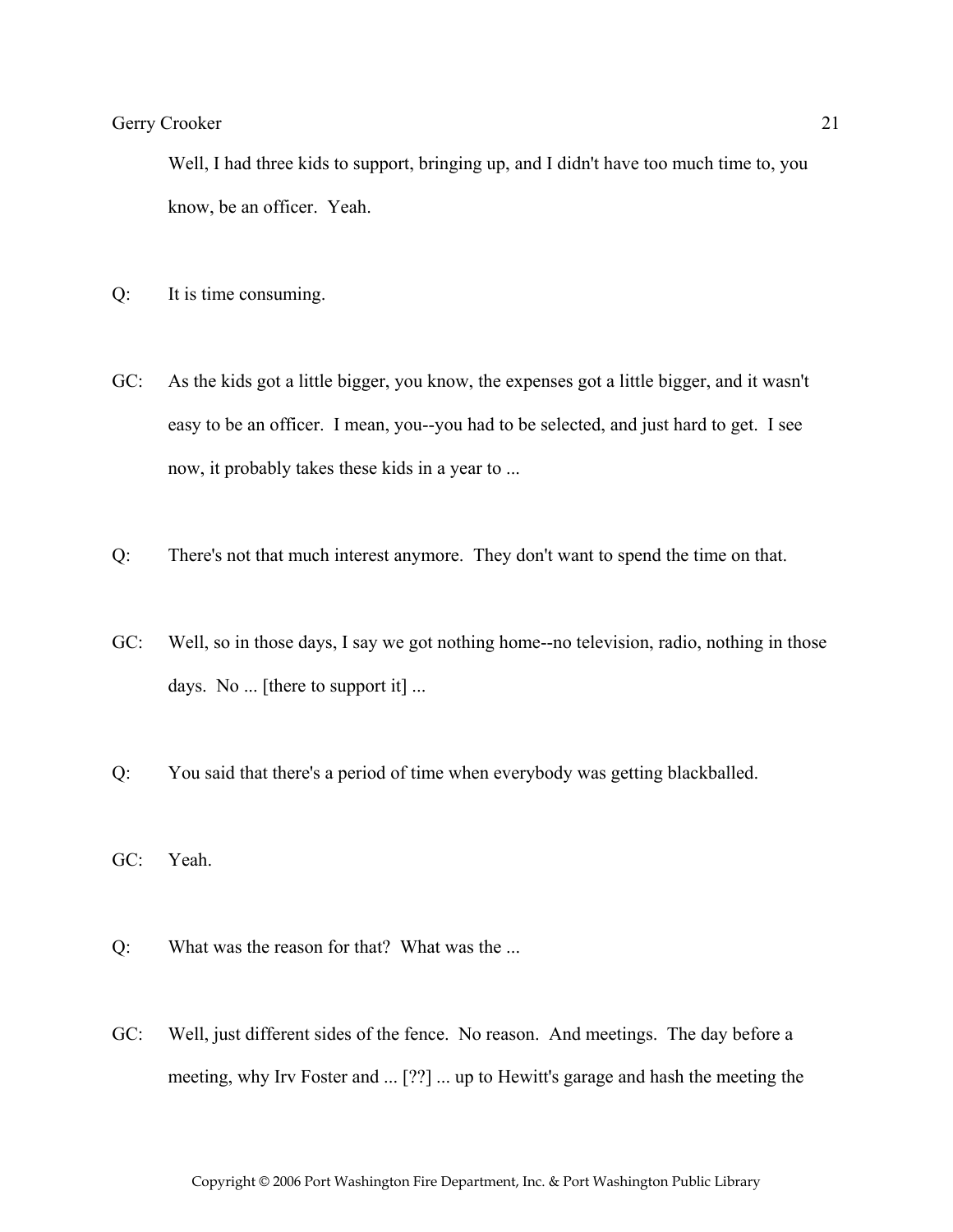following night. They'd have it all cut and dried before they got here. And Bert Carpenter, with Mac, Simmie and all that bunch, and it was quite interesting to hear them go, you know. One night, Hewitt and Bert Carpenter and Old Man ... [Bert?] ... got into one hell of a--I thought they were going to have a fist fight. Boy, they were really screaming at each other.

- Q: Was that a meeting?
- GC: Yeah, it was the meeting, man. They was really thrashing it out, tell it as it was, you know. Yeah. But nobody could get in. I don't give a damn if you were--if you were the son of one of the firemen, you wouldn't get in, till they finally made up and opened up the gates and let the guys in. Yeah.
- Q: It's amazing.
- GC: Now, you can't get the guys in the company.
- Q: Right.
- GC: You can't buy a fireman anymore.
- Q: That's right. There used to be a long waiting list.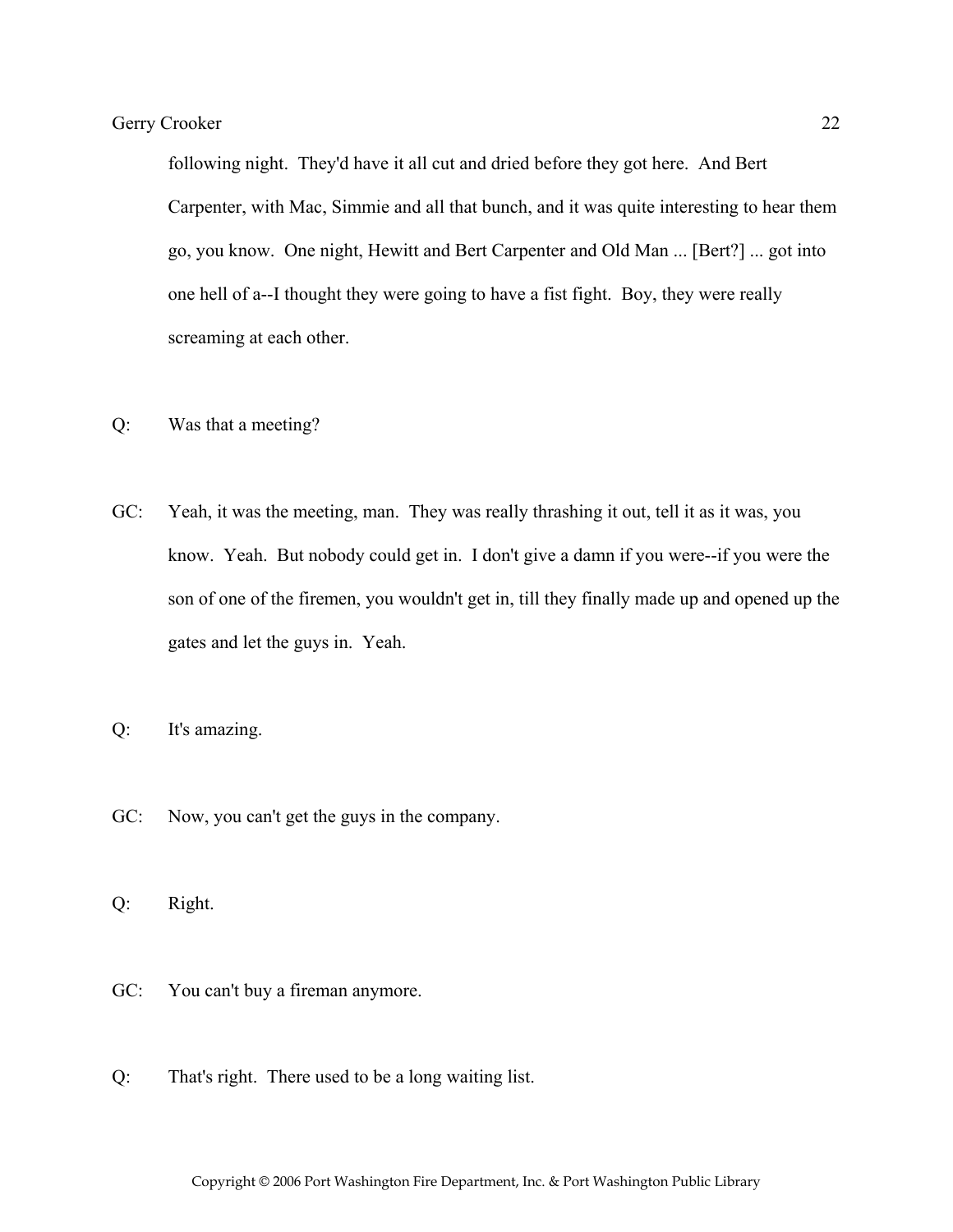- GC: Yeah. But that--we had bowling teams and all, too.
- Q: Where did you bowl?
- GC: Well, we bowled down at the old Bay Bowl there, there at the Plaza Building. Not the Bay; that wasn't around yet. Then, we'd go to Manhasset maybe Glen Cove. And we had a lot of fun.
- Q: But just amongst the members in the company?
- GC: Yes. Oh, we would play maybe the Police Department or a different company in town. Yeah, it was quite a lot of fun. Yeah. Remember George Mahoney and Nitty Carpenter-- Nitty could always beat George. Always. But George would get him drunk and beat him. When Nitty had a few drinks, why he couldn't take much booze, you know. And all in all, it was a lot of fun.
- Q: Who were some of the other guys that used to bowl?
- GC: Georgie Wood, Al Gross, George Mahoney, as I mentioned before. Yeah. We had- always had a good time. You had enough for a couple of teams, you know.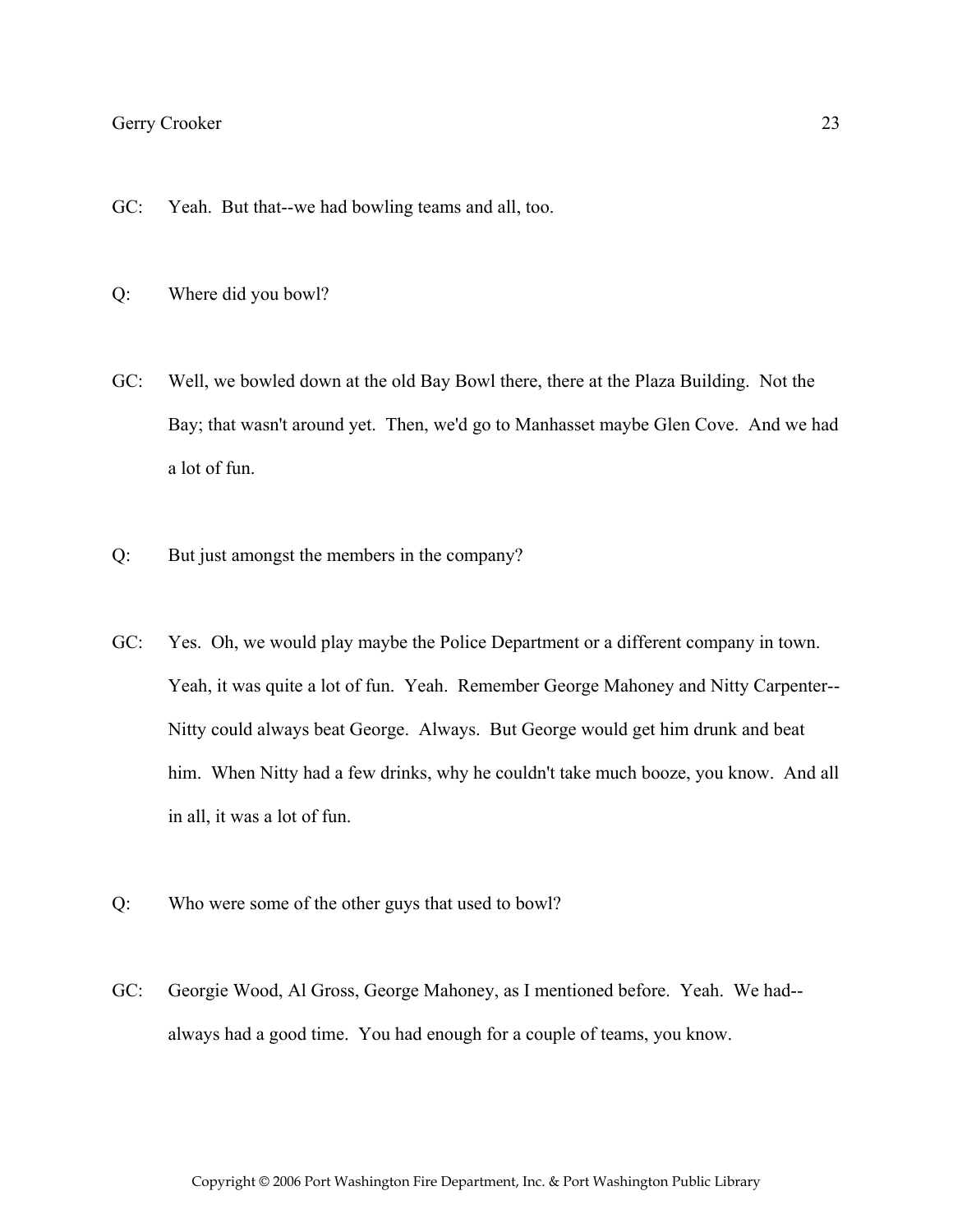- Q: This is when they had a guy set up the pins every time, right?
- GC: Oh, yeah, yeah, yeah.
- Q: You had your pin setters.
- GC: Arnold Foster was another guy. Arnold was a steam fitter. ... [But he was a world am and that was going. You'd get] ... to jump out of the goddamned ...
- Q: Exploding or something.
- GC: Yeah. When you hit those pin heads, they'd go all over the goddamned place. Yeah, the kid's really moving when he threw that ball. We used to call him Farmer. Yeah. He was a good fireman, too. He was Captain one time.
- Q: Arnold Foster?
- GC: He was that, yes. Yeah.
- Q: How about nicknames? Were there a lot of nicknames? You guys have a any--do you have a nickname? Now, like, for instance, I call you Gerry. Some people call you Geddy.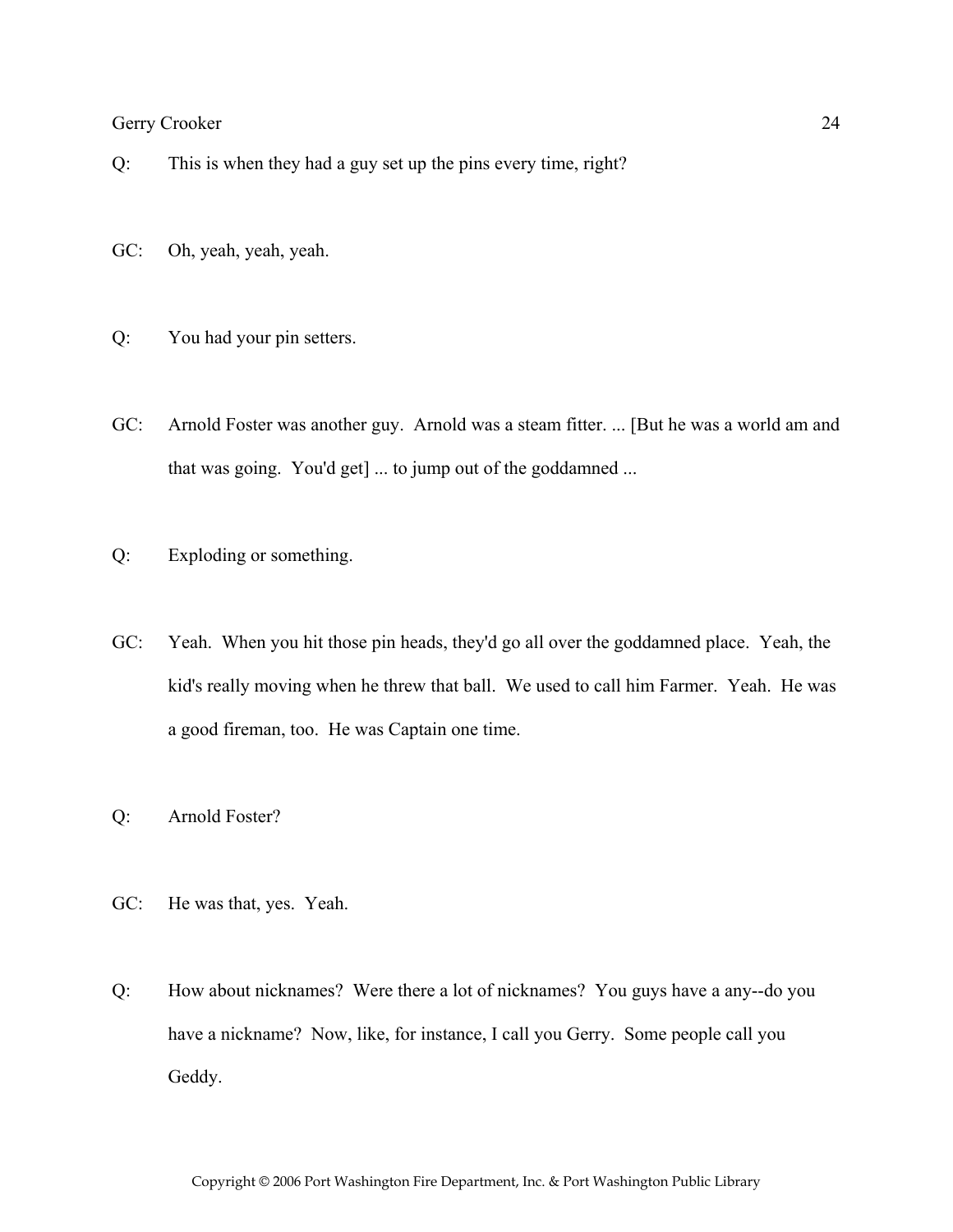- GC: Some people call me Gerald, which I never liked. I always classified that with Geraldine. Yeah, we had nicknames, too. Like Crooked Arm ...
- Q: Curtin?
- GC: ... Curtin--Donnie Curtin. When I was a kid, we had a kid going to school--getting away from firematics--poor kid, his eyes were cross-eyed. We called him Johnnie Cockeye. I mean, kids are crude.
- Q: Yeah, that's true. You pick a physical ailment and then your name sticks with you.
- GC: Another guy was--had a club foot; we used to call him Gimpy. Yeah.
- Q: I guess racing was a big part of the ...
- GC: I remember one year with the old Pierce Arrow, we went up to Geneva. Nitty Carpenter and I took the old Pierce Arrow up, which was two wheel--two wheel brakes, no windshield. And on the way up, the men, right, would go at night. And the bugs hittin' your eyes. You had to stop, wipe the goddamned bugs out. And .[.. \[the old Laraby\] ...](http://www.pwfdhistory.com/trans/crookerg_trans/peco_trucks045.jpg) Of course, then, [we bought the Buick, which was the fastest thing on the course for racing.](http://www.pwfdhistory.com/trans/crookerg_trans/peco_trucks041.jpg)  And Mike Henderson, too, was one of the old racing team members. ... [Elly] ... Nitty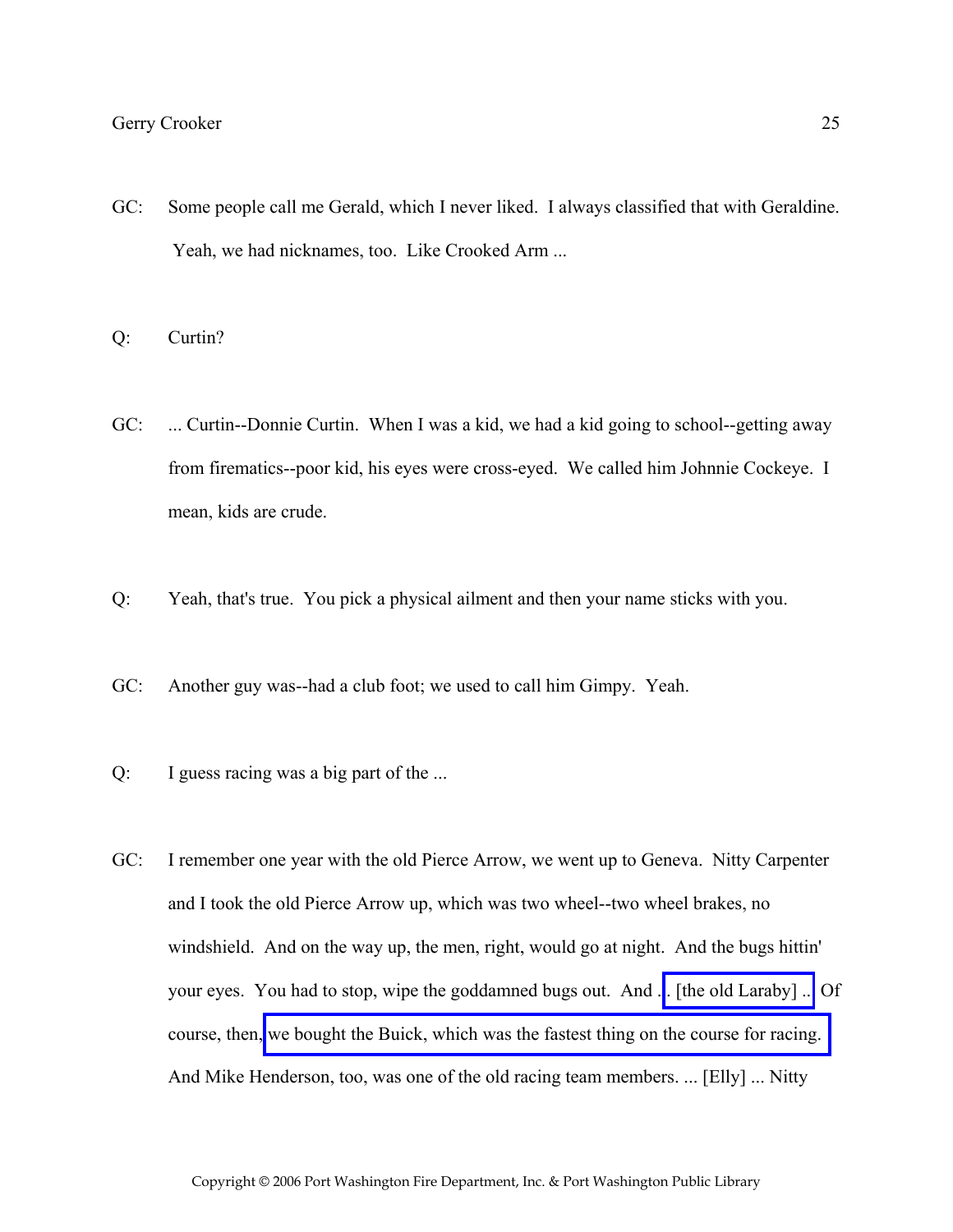Carpenter, myself, Sammy Fruen, which is ...

- Q: I never heard that name.
- GC: Yeah. His aunt married old Buck Hyde in town.
- Q: Oh.
- GC: Yes. Yeah, Sam was with us a number of years. Then, he moved out to ... [Quinnepy Island] ... somewheres. Yeah, he was a nice guy and good fireman. Yeah.
- Q: Did just about everybody race, back then? I mean, you got in the company, you were expected to race?
- GC: Used to have Jake Mahoney, and he was on the team. We used to call him Rubber Legs.
- Q: He used to fall a lot?
- GC: ... [Pack] ... used to drive. Nitty Carpenter used to drive. Yeah. Those days, you'd be on the starting line. They'd drop the flag, and even the guy driving would have to push the car till you got ...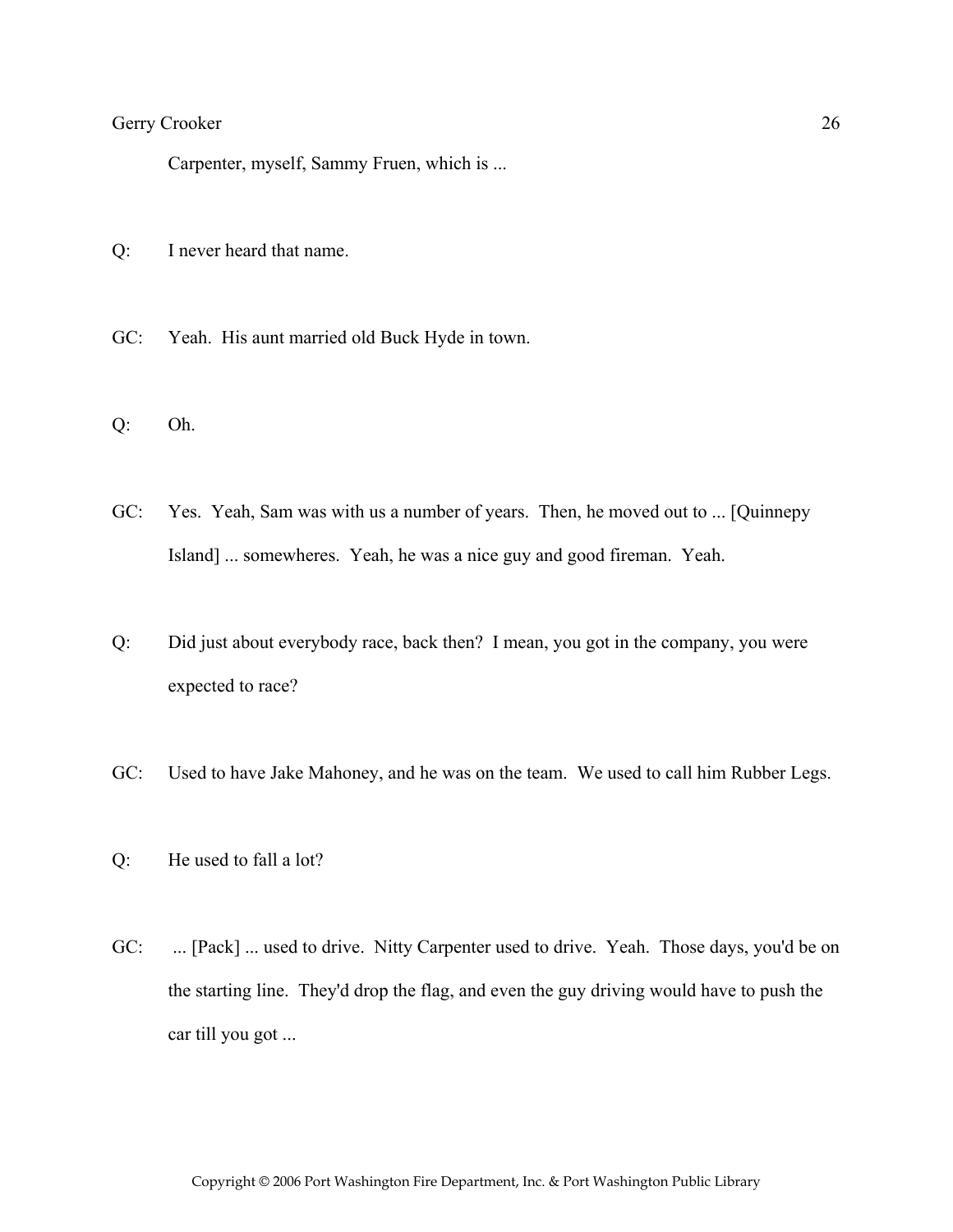Q: To start it?

GC: Yes. Then, he'd jump in the truck and race it. Yeah.

- Q: Did they expect everybody to race?
- GC: Not if you didn't want to. But they--they kind of wished that you would. Yeah.
- Q: It's more like, "You don't have to race, but if you don't ..."
- GC: You might hear some sly remarks about it, you know. Shithead or whatever.
- Q: How about when something--when a guy did something. You know, say--I don't know- he broke a rule or he just did something that you weren't supposed to do. Was there a lot of suspensions, or did the men just take care of it themselves? Would they say like put on pressure on the guy?
- GC: I remember one time, we had a back room similar to this. Had small wooden chairs. It was Fat Crooker--Warren Crooker came. He was a second cousin of mine. He pushed a chair over. Didn't break the chair or nothing. They brought him up on charges. And one time when Mac McCarthy was Chief, big fire up Beacon Hill. And during the fire, some woman--she drove the ambulance for years during the war--and her husband invited us in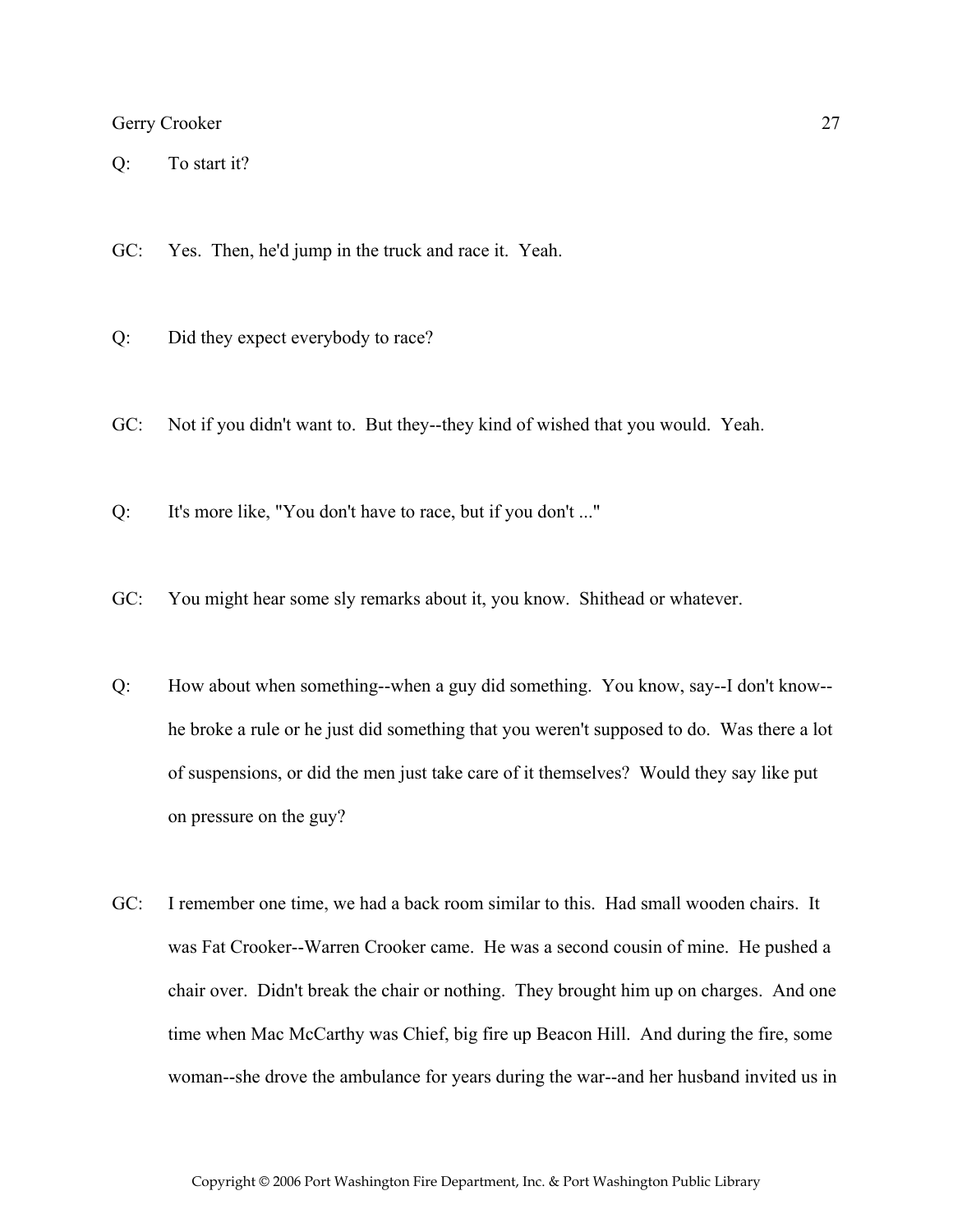for a drink during the fire. Went in and had a few--quite a few. During the middle of winter, my God, it was cold as hell. Ice all over the place--wherever the water hit, it froze, you know. So, Mac got pretty well loaded. He went in a number of times. Had to piss alongside the truck. And that was kind of bad, being a Chief, you know. Real bad advertising for the fire department. Anyway, Johnnie Demar brought him up on charges.

- Q: Who was he?
- GC: He was a member of Flower Hill. Because we never got along too well with Flower Hill. They were just waiting for a chance to get back at us, you know. So, Nitty and I said we'd be Mac's witnesses. So, they asked how come Nitty and I was holding Mac on each arm on the way down? I said, "Well, it was icy. He had fallen and hurt his leg," which he never did. So, they dismissed the charges.
- Q: How did the bad blood get started between Flower Hill and Protection?
- GC: I guess it was--it was born that way, I guess. We always thought they were the cheapest goddamned company in town. They never built an annex or anything. We had one, Atlantic's had one; but not Flower Hill.
- Q: Did it ever escalate into punches?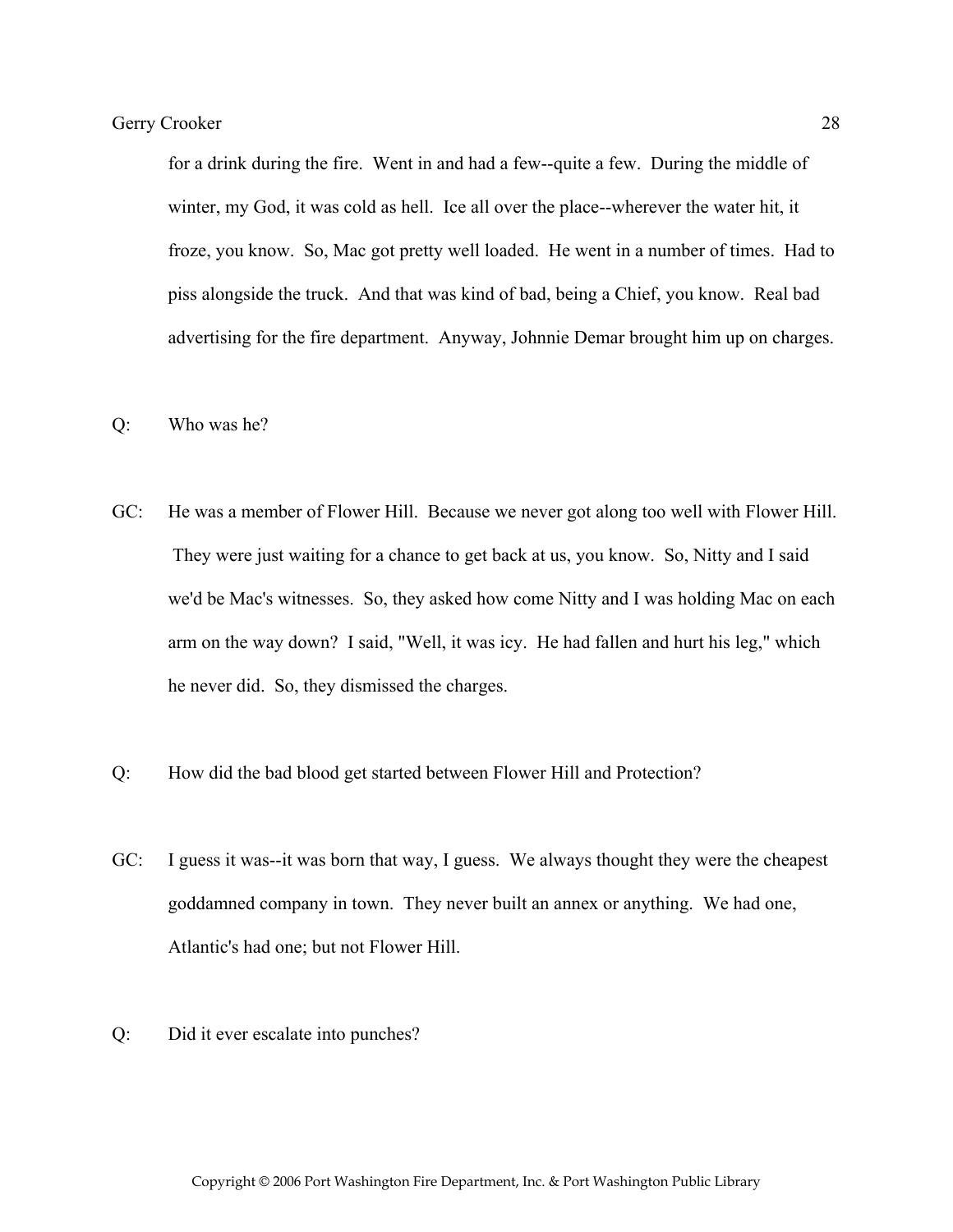GC: Fighting?

Q: Yeah.

GC: No, no. Not to my knowledge.

- Q: Fights or anything like that?
- GC: I'm sure if we met each other in a bar or something, it was--oh, there'd be some words.
- Q: You just knocked guys off the ladder with hose ... [?] ... (laughs)
- GC: I was trying to think of the guy's name. They had a place down at--down where the ferry used to come in.
- Q: At Bowman's Point? Down in Manorhaven?
- GC: Manorhaven, yes. We had--the gin mill was there. Harbor Inn?
- Q: Yeah, Bill's Harbor Inn, yeah. That's Bowman's Point.
- GC: Yeah, yeah. He had--not ... [Marklem] ... Benny. Benny Morgan. Benny Morgan.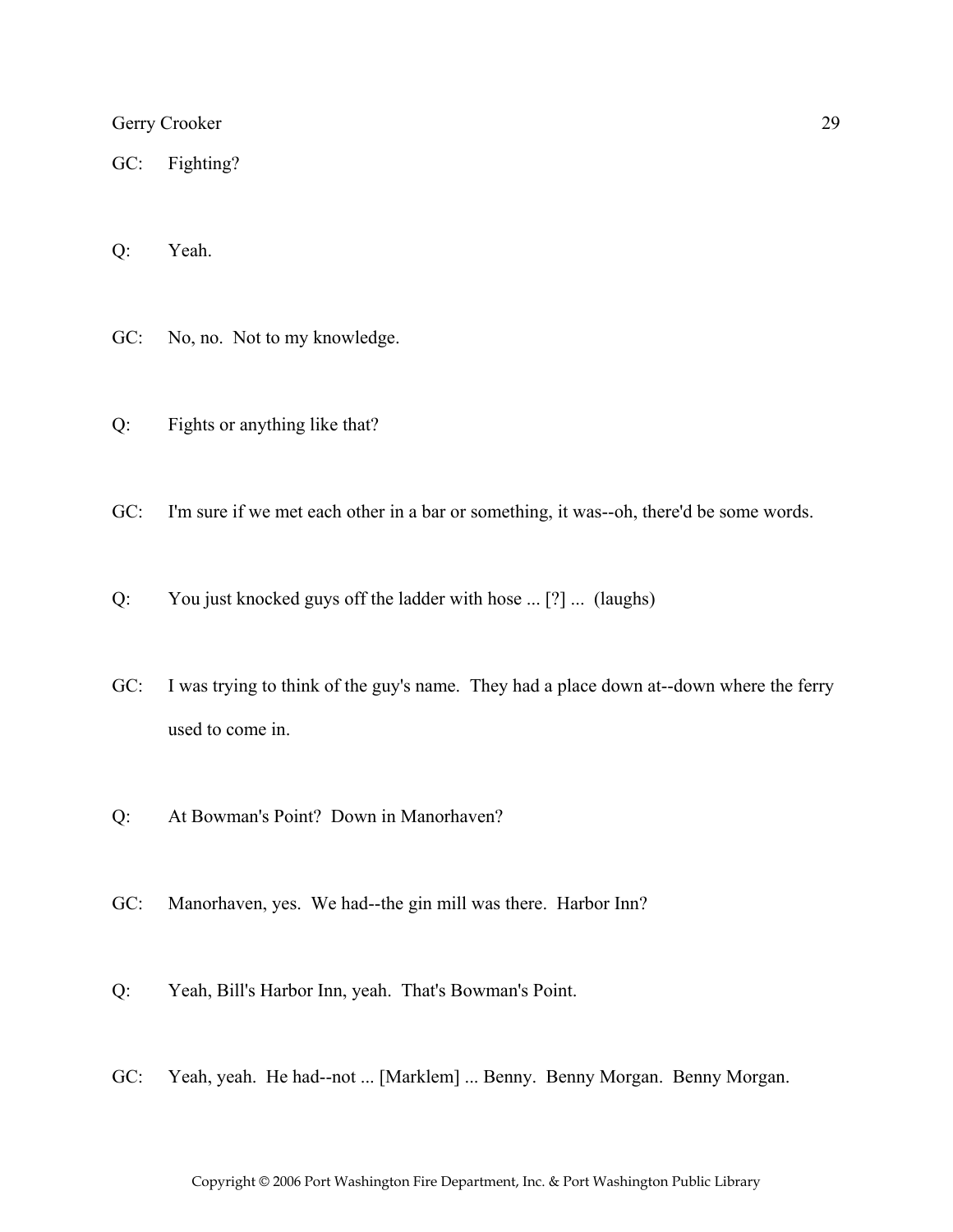Benny--that's the guy I washed off the goddamned ladder--Benny Morgan, yes. Yeah. Benny Morgan, that's the guy, yeah. And as far as the racing's concerned, I always felt that they should race the equipment they take to fires. All these ... [diddlebobs] ... I mean, to me, that's ridiculous. Take them down once; they blow up. And two or three thousand dollars ...

- Q: Big bucks.
- GC: Yeah. That's the racing team's association, that's the way they want it, and that's the way it'll be till they change.
- Q: How did you used to pick guys to run for Chief, from the company? Just anybody who want--you know, who was Captain and wanted to run, ran, or ...
- GC: I would say popularity, one thing, and being a good fireman, you know. Hard worker, big firehouse and all that stuff. Going to all fires, yes. I remember Nitty Carpenter and Artie Olson was running for Chief. And Artie was never much of a fireman. I liked Artie, he wasn't a hell of a fireman. Nitty was always a good fireman. We were voting over Atlantic's firehouse; it was a tie. And, of course, Nitty--Artie Olson--I think some of his elders belonged to Flower Hill, and they were all for Artie Olson. There was a tie. They figured they'd vote another month and they went home. But Johnnie Waley ruled that we would have another re-vote--vote again. And Nitty beat him out, which I thought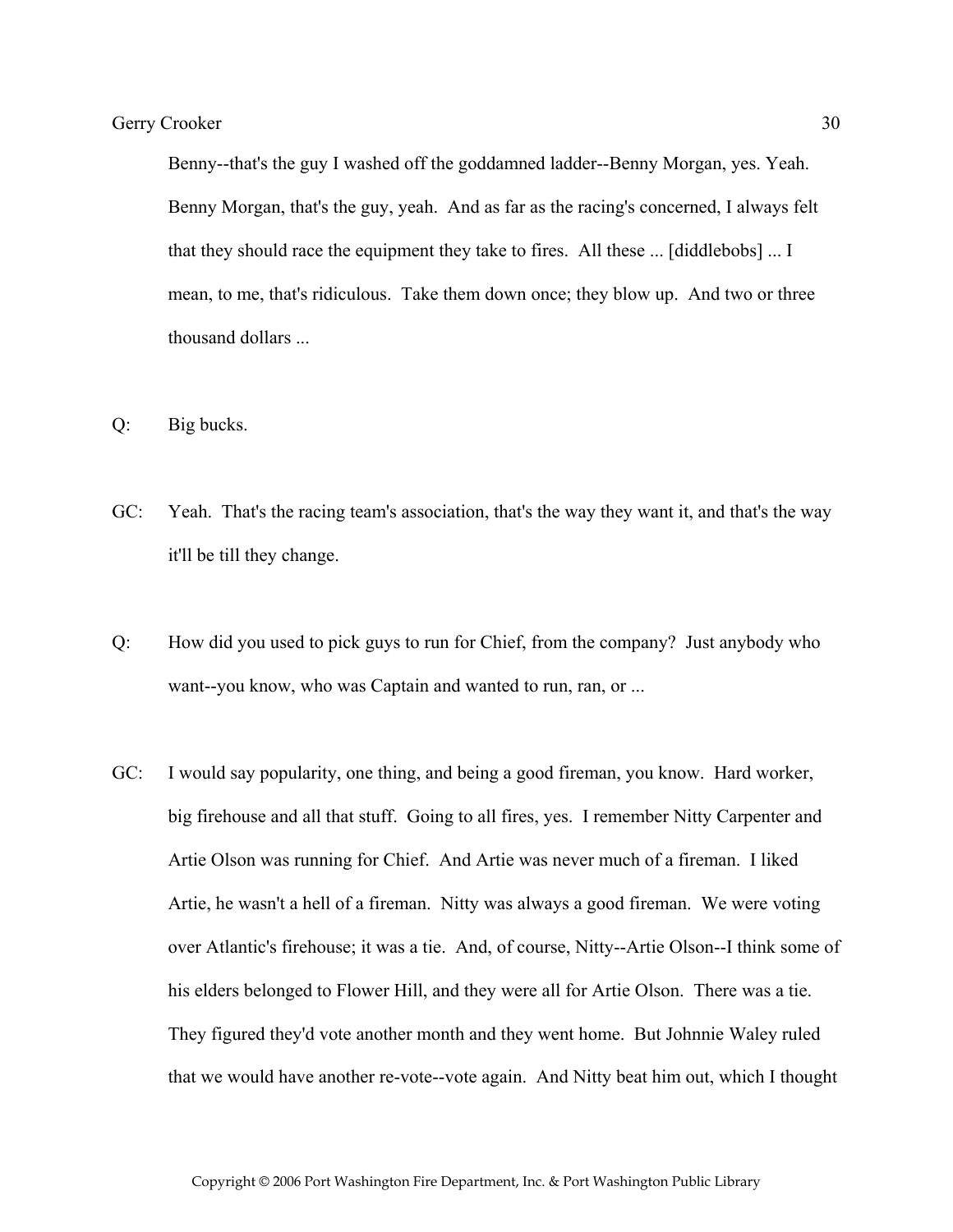was the best thing to do, yeah.

- Q: Was there any--I remember someone saying there was a nominating committee at one time. Do you remember anything like that?
- GC: To nominate a Chief?
- Q: The Chief Officers.
- GC: Might've been, but I don't--I don't recall. There very well may have been, yeah. But you almost knew, yourself, who would be the next Chief by the guys that are, you know, busy ... [END OF SIDE A; BEGIN SIDE B] ... always worry you. Yeah, New York City would--Little Neck, gobble us all up. Not too far away, Little Neck, you know.
- Q: Did you have any kind of formal training back then?
- GC: No. Nothing at all. No. Like getting a license for your car. Don't remember even taking a test for my license for my car. They just gave you a license, whether you could drive or not.
- Q: How about as far as driving or the equipment? Did you have to pass a test to pump the truck?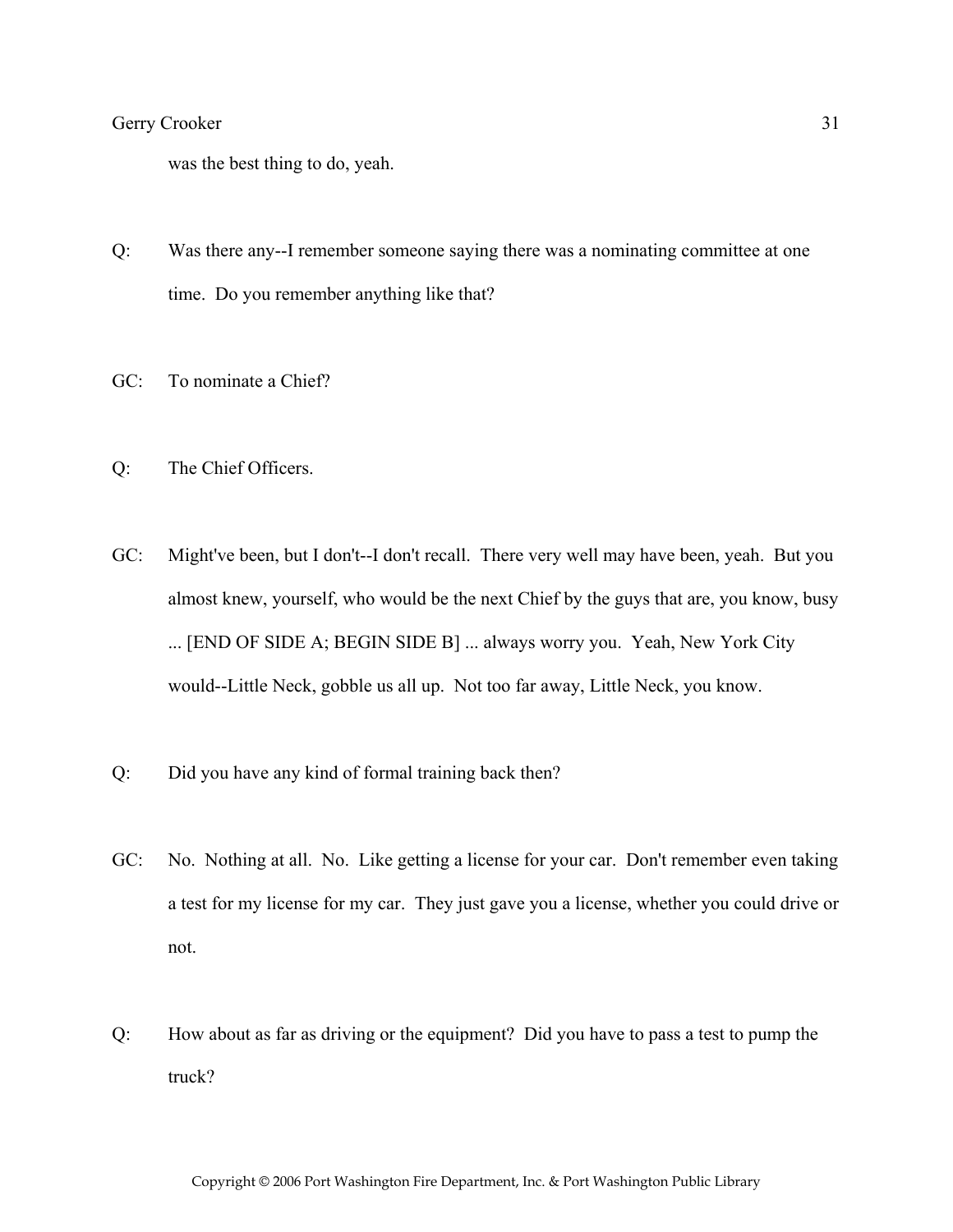- GC: Yeah, yeah. But not too much, though. If you remember Artie Olson there. He didn't have a driver's license, and he never had a car. And, man, when he got in that truck to drive, nobody would ride in the goddamned truck with him. He had to go alone to a fire (laughs). One man fire department.
- Q: How about the neighbors around here? Did they give you any trouble? No. Now, they're complaining about the horns and ...
- GC: Of course. Yes, yes. The complained in those days. Yes. Yes.
- Q: How was that handled? Did they say, "Well, we'll try to quiet it down?" or did they ...
- GC: Well, I guess we just ignored it.
- Q: Did anything like that ever really happen? You know, somebody had a bad reputation or something, and if there was a fire there, you just wouldn't ...
- GC: Not to my knowledge, no. I mean ...
- Q: ... try or something?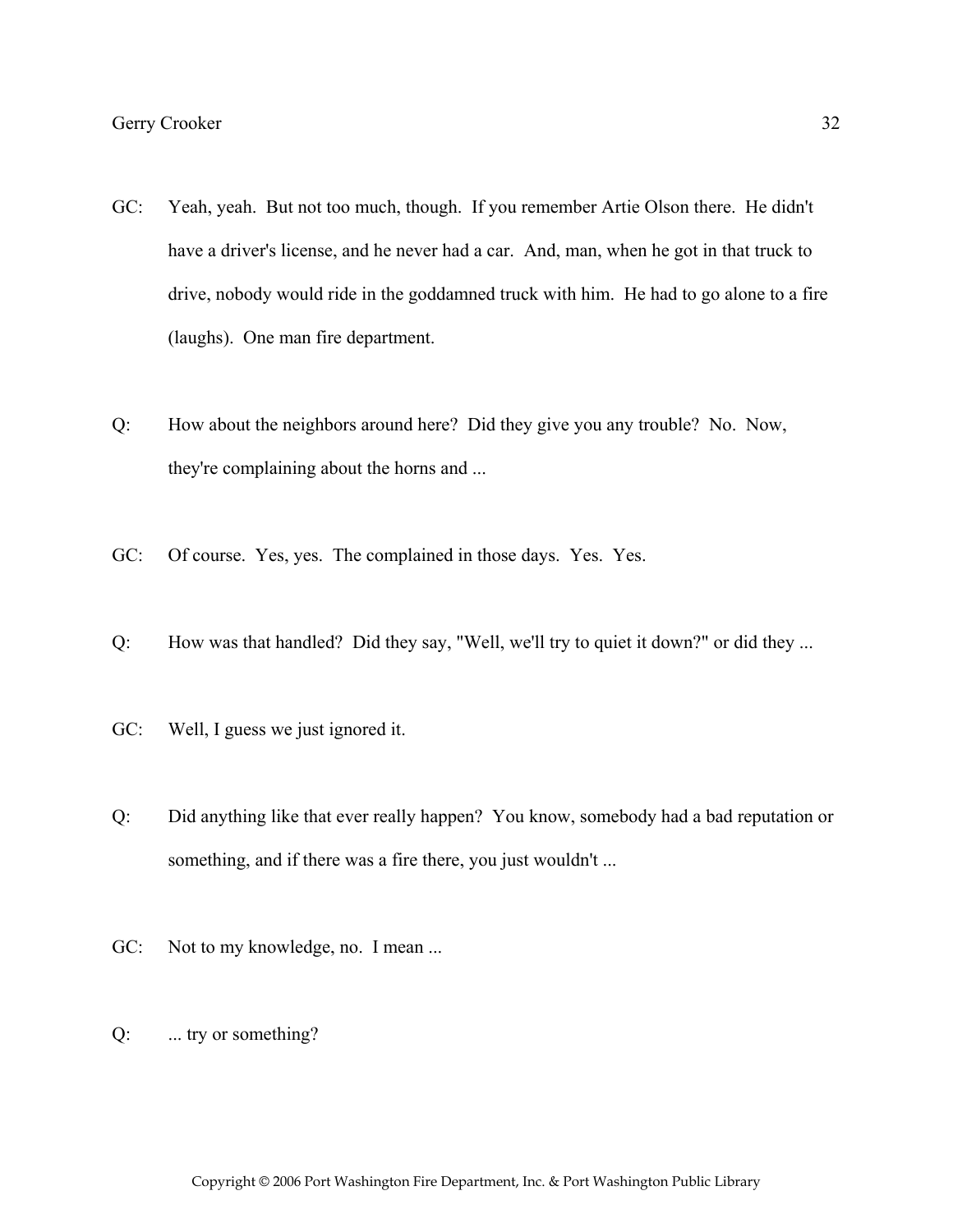GC: ... I don't think they'd go for that. No. House on fire, why they'd put it out to the best of their ability. I remember one time we had a couple of fire bugs in the company.

Q: Oh, really?

GC: Yeah.

- Q: When was that?
- GC: Oh, that goes back, oh, I'd say maybe early '40s or so. Had a couple of homes that weren't rented in the Terrace and one or two firehouses, and they put it for somebody to watch, and just a couple of--one or two of our guys were setting the fires. Yeah. They were suspended for six months. And I don't want to mention their names.
- Q: No, no. But they--they were just suspended, though. They weren't kicked out of the company?
- GC: They weren't kicked out. No.
- Q: How about the police? Did they ever do anything about that? Were they arrested or anything?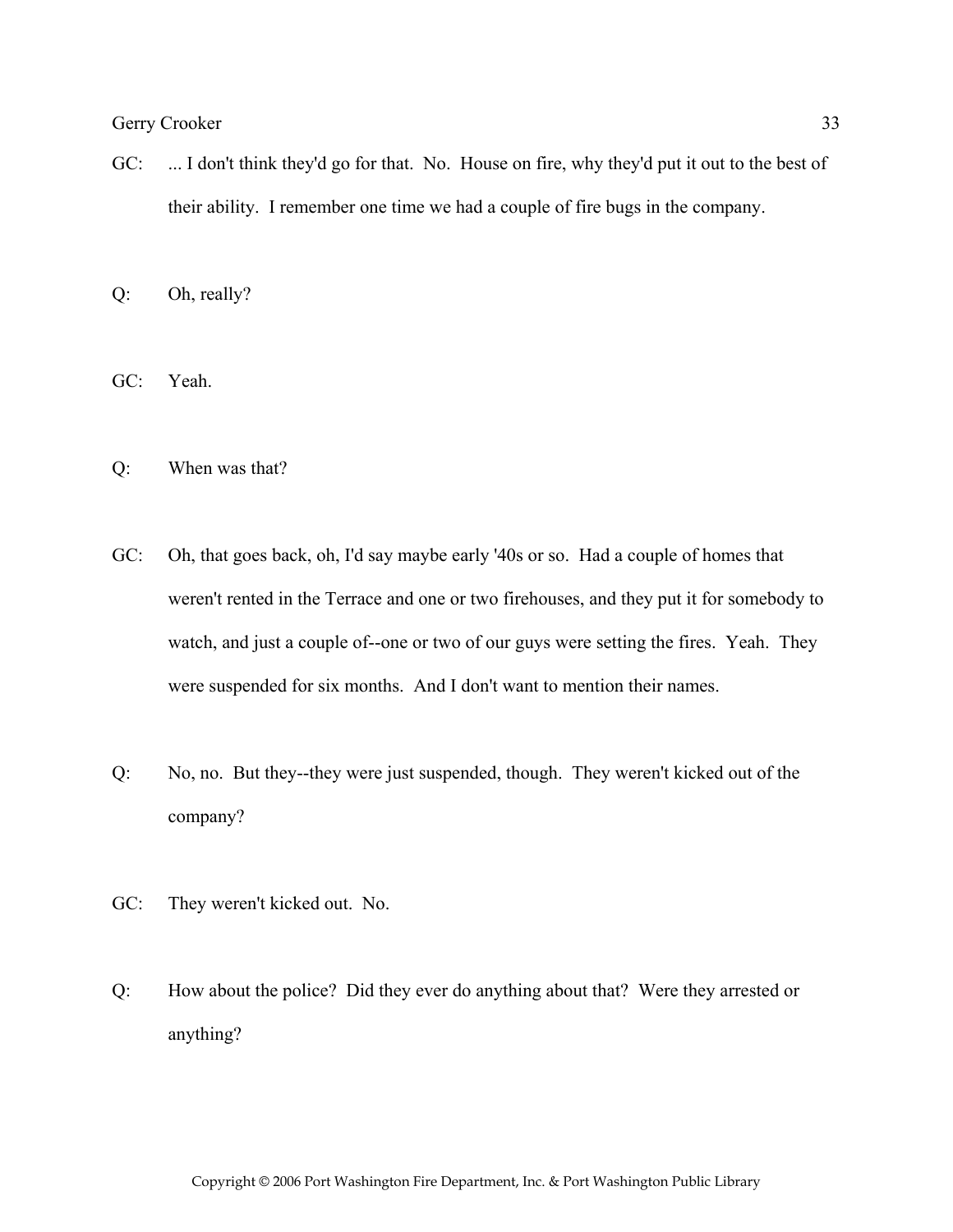- GC: No, I don't think they even reported it to the police. Just kept it--yeah.
- Q: If you were to have a fight on the meeting room floor, how would the arguing against each other ...
- GC: Go downstairs and drink with each other.
- Q: Forget about it?
- GC: ... be buddy buddies. Yeah, no hard feelings, really. Now, like I say, with Mac and Hewitt, there was bad blood there for quite a while. Hewitt was a guy that didn't smoke and drink, and the only thing he liked was firematics. Nothing else. That was his whole life, yeah.
- Q: He went up through County and was a County official and stuff, wasn't he? Firemen's Association and all that stuff?
- GC: Yeah. I think he was, yeah. He didn't get very far, really. No. Didn't get too far. But he was very--all fireman. All fireman. You know, once or twice there, I didn't belong to the State Association, there--the New York State Firemen's Association. He would loan me his card so I could vote, you know. If we had somebody we wanted to push up the ladder. Loaned me his card, and I would return it. No, Bill had his good points. Yeah.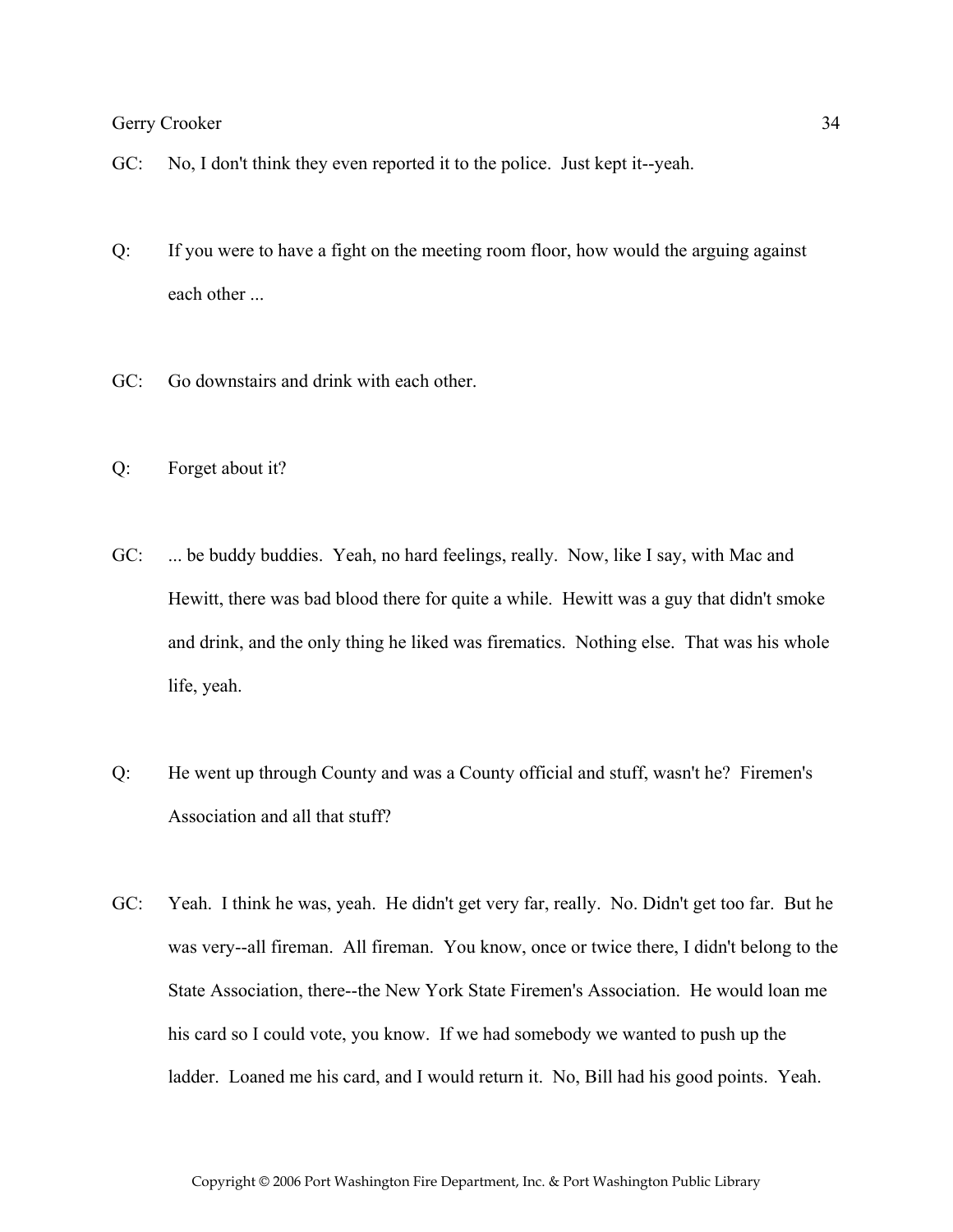- Q: I know--and you always hear his name and Irv Foster's name mentioned a lot.
- GC: They were buddy buddies, too. They were ...
- Q: Yeah. Prominent people in the company then.
- GC: They were both very strict. Didn't take any foolin'. Weren't a bit lenient. If they thought you're doing something, man, they'd bring you up on charges. They wouldn't give a goddamn if it was their own son.
- Q: They were really tough trustees, I understand.
- GC: Yes, yes. I remember another time, Pete, be no booze in the firehouse--no beer, nothing. And Nitty Carpenter and I worked for the same boss. I'm in there one afternoon, and we stopped in and had two bottles of beer. Had our lunch, come in, sitting in the back room here having a beer with our lunch. And Walt Crooker was like a second uncle to me. Walked in. He was trustee. He says, "Out! Out of this goddamn firehouse. You know the rule." Chased us out of the firehouse. Didn't suspend us; bring up charges. We're sat in the truck and had our lunch. The goddamn cold truck.
- Q: Strict. Very strict.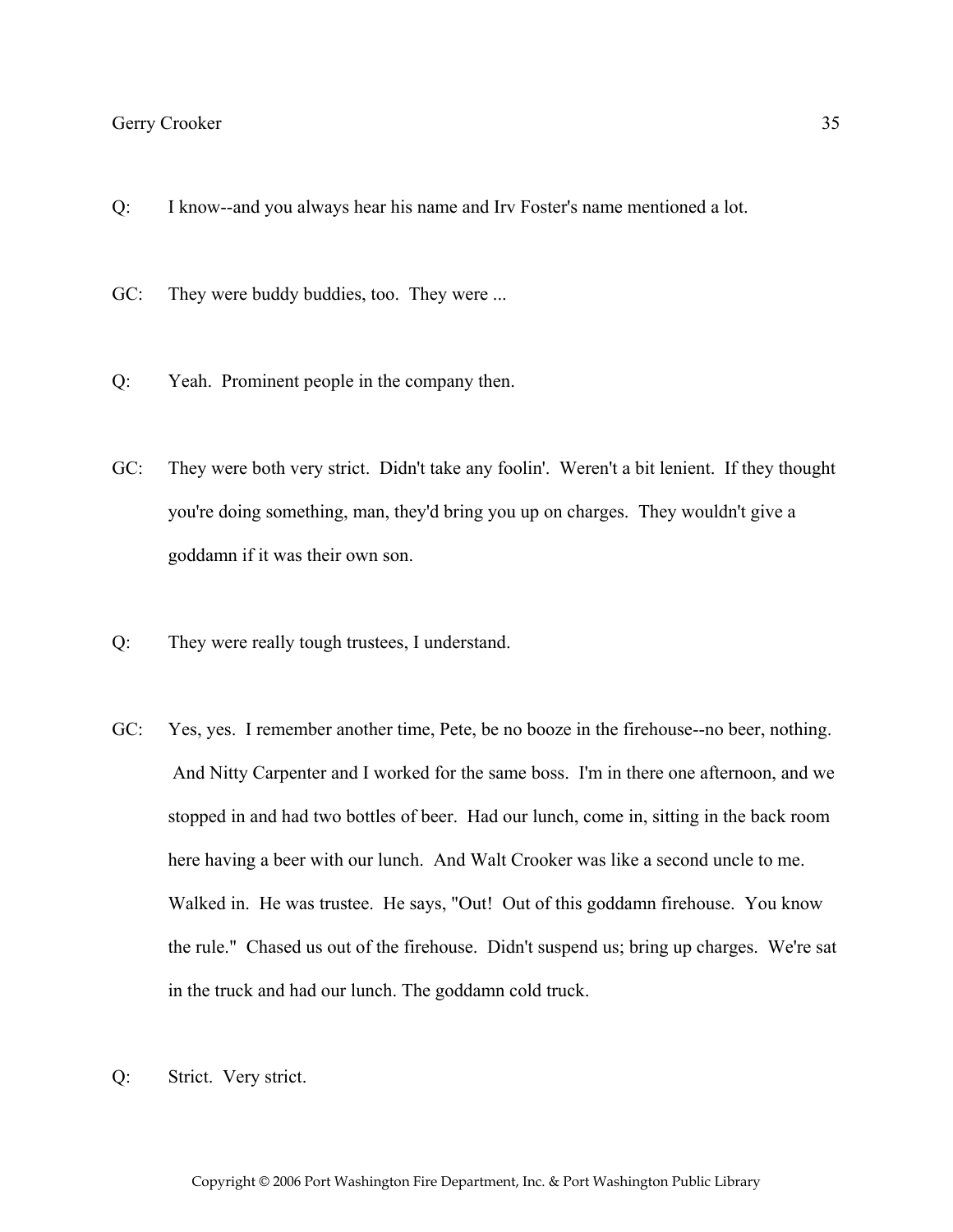- GC: Yeah. They lived by the rules. The trustees. Which they're there for. I mean, it's the only way to do it. And Jimmy Bedell, too, was on the racing team.
- Q: Now, you say Jimmy Bedell. You mean ...
- GC: Jimmy.
- $Q:$  No, that's ...
- GC: Reggie. Reggie Bedell. Reggie, yeah. Jimmy and Reggie's the same guy.
- Q: His name is really Jimmy--James? Or is it Reggie?
- GC: I think it's Reginald. And who likes that name?
- Q: (laughs)
- GC: Worse than Gerald. Worse than Gerald, for chrissakes. Yeah. Probably lived on Park Avenue or Madison Avenue.. Little Lord Faultneroy. Yeah.
- Q: How do you compare the firehouse today as compared to when you got in?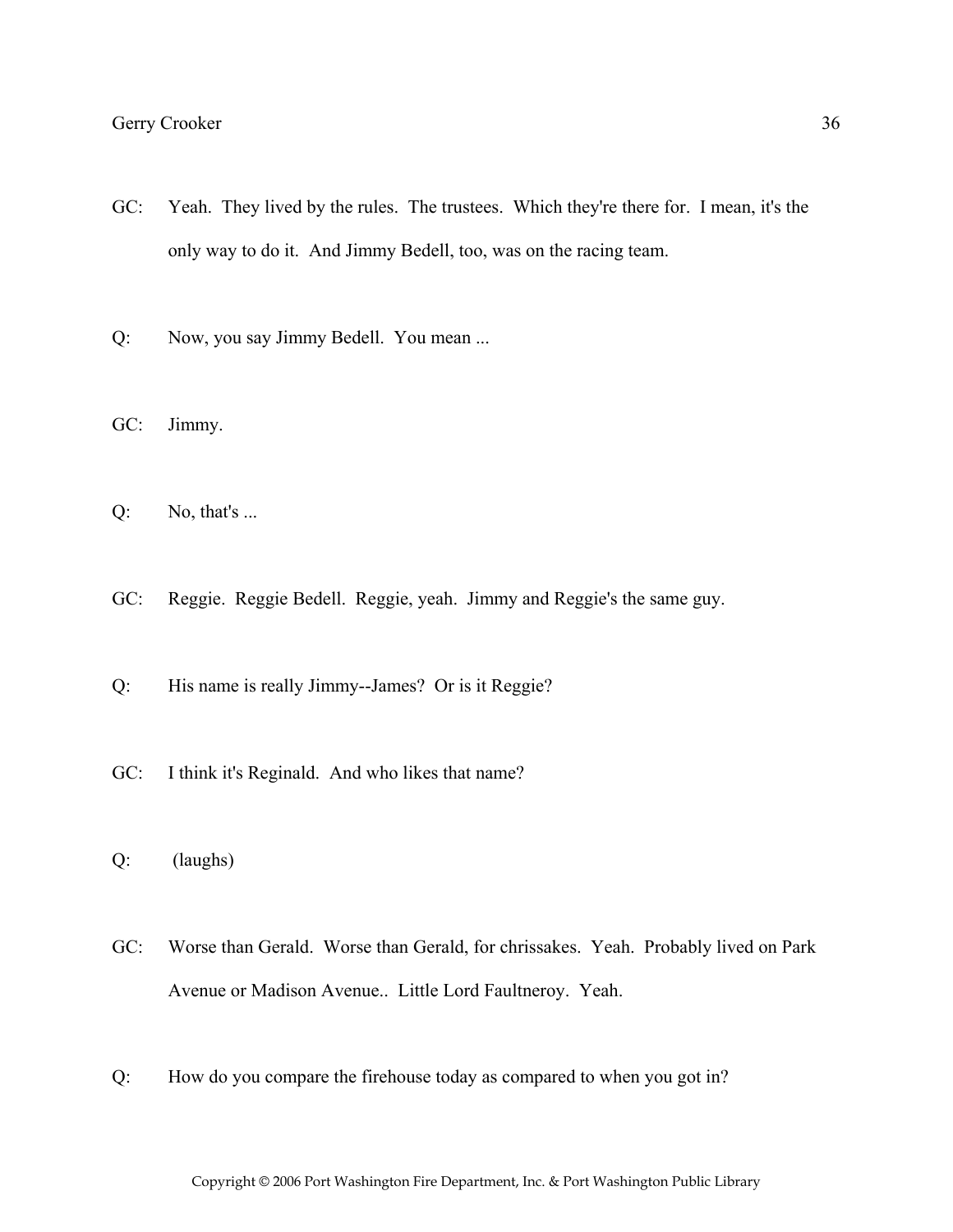- GC: Well, I'm sure we got lucky. We were better off financially when I retired, why they would damn good to me. And I'll tell you now, some of the boys are worried that when they get their fiftieth year in the company, you guys'll have your hundred year party, you'll have no goddamn money left for 'em. But I'm sure you'll find something.
- Q: No, yeah, that's ...
- GC: Have to take out a loan, right?
- Q: That's why we're saving. We have--we're saving money on the side. So, yeah, when it comes to ...
- GC: You'll take out a loan if things get rough. Your credit's pretty good.
- Q: We will always look after our members.
- GC: I'm sure you do, yes. Yes. Yes.
- Q: It's a big honor--fifty years. That's a long time.
- GC: Yes. Yeah. And not too many of 'em make it, you know, really. I never thought I'd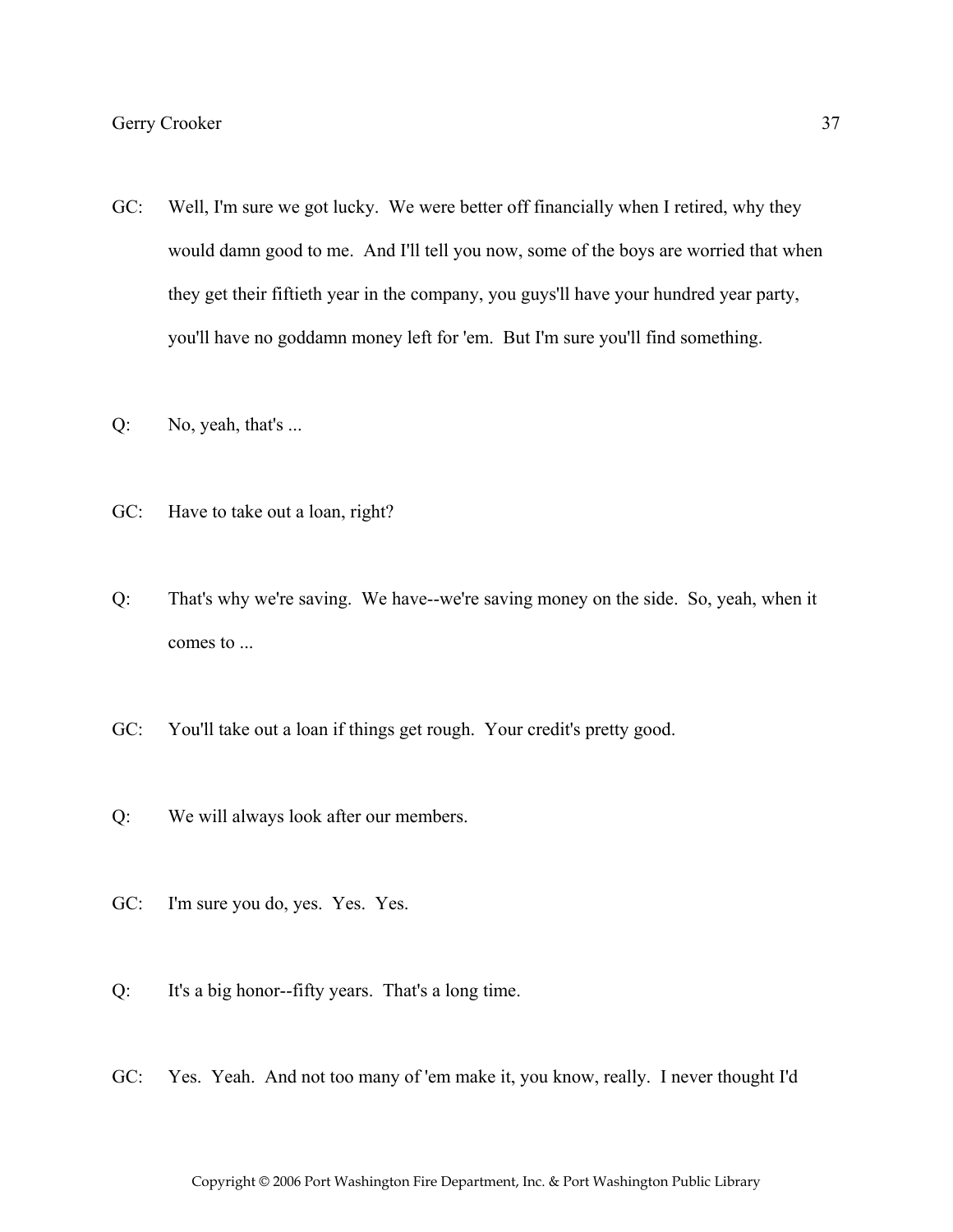make it.

- Q: How long are you in now? Fifty-what? Three?
- GC: Be fifty-one, October.
- Q: Fifty-one?
- GC: October, yeah. But I'd rather be a rookie myself. Be around twenty-two, twenty-three years old.
- Q: You're young at heart.
- GC: Look at all the fun you could have with the girls. Yeah. Now, what does--what does like Flower Hill do? I know Atlantic's, they give them five hundred dollars--they did for a while--a fifty year man.
- Q: Flower Hill ...
- GC: Give 'em five hundred dollars ... [the money] ... But I wouldn't want that.
- Q: Flower Hill gives a separate party--just the members. No wives or guests ...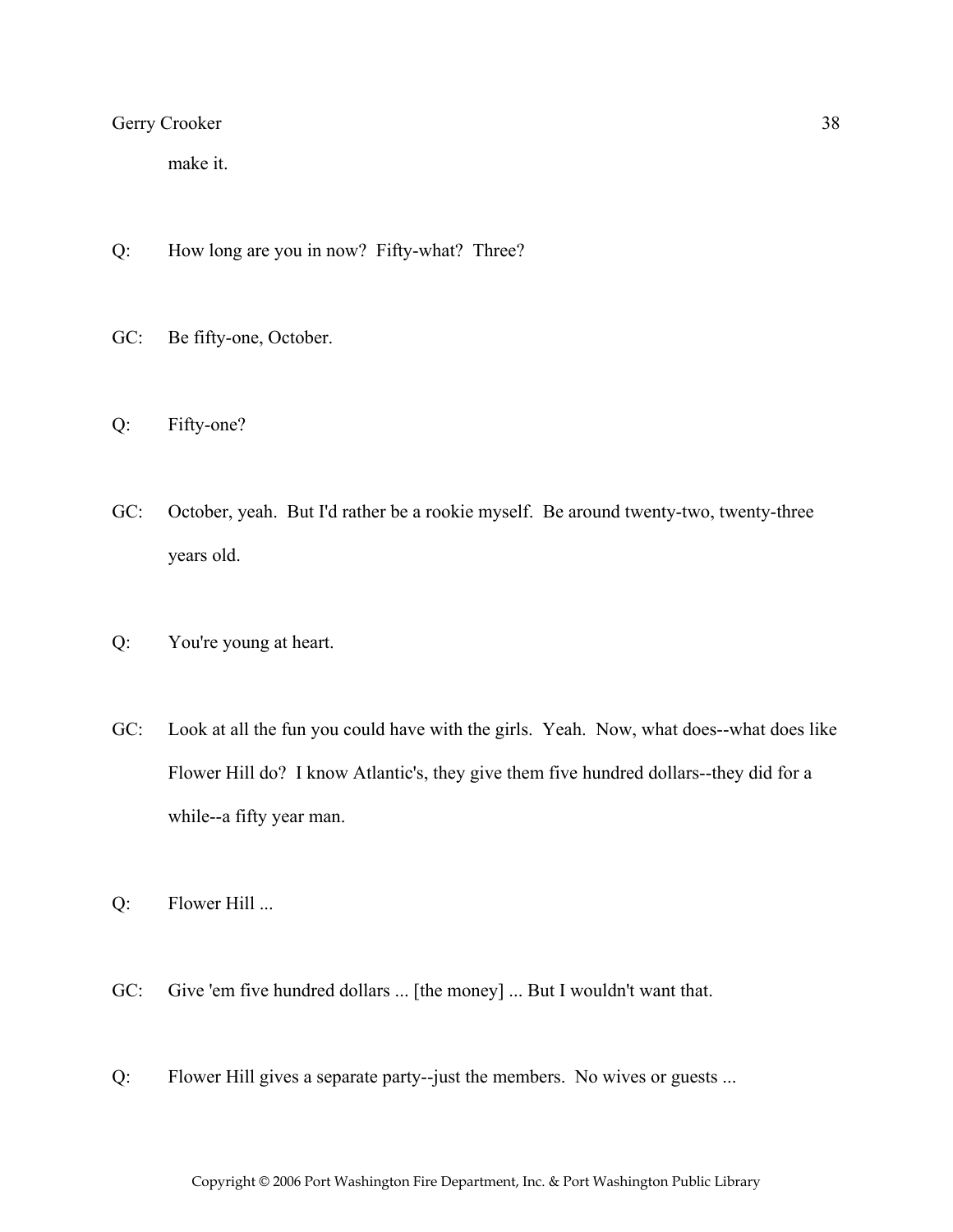GC: I see, yeah.

Q: ... for the guy.

GC: Yeah.

Q: And as far as a gift, I don't know what they do for a gift.

GC: Nah, nah, nah. And what sort of a gift do they give them? Just a dinner?

- Q: I don't know Geddy. I don't know about that.
- GC: Yeah.
- Q: And we--we give a guy a TV set, right?
- GC: Yes.
- Q: Now, I guess if he wanted something else, it would be--you know, we'd give him something else.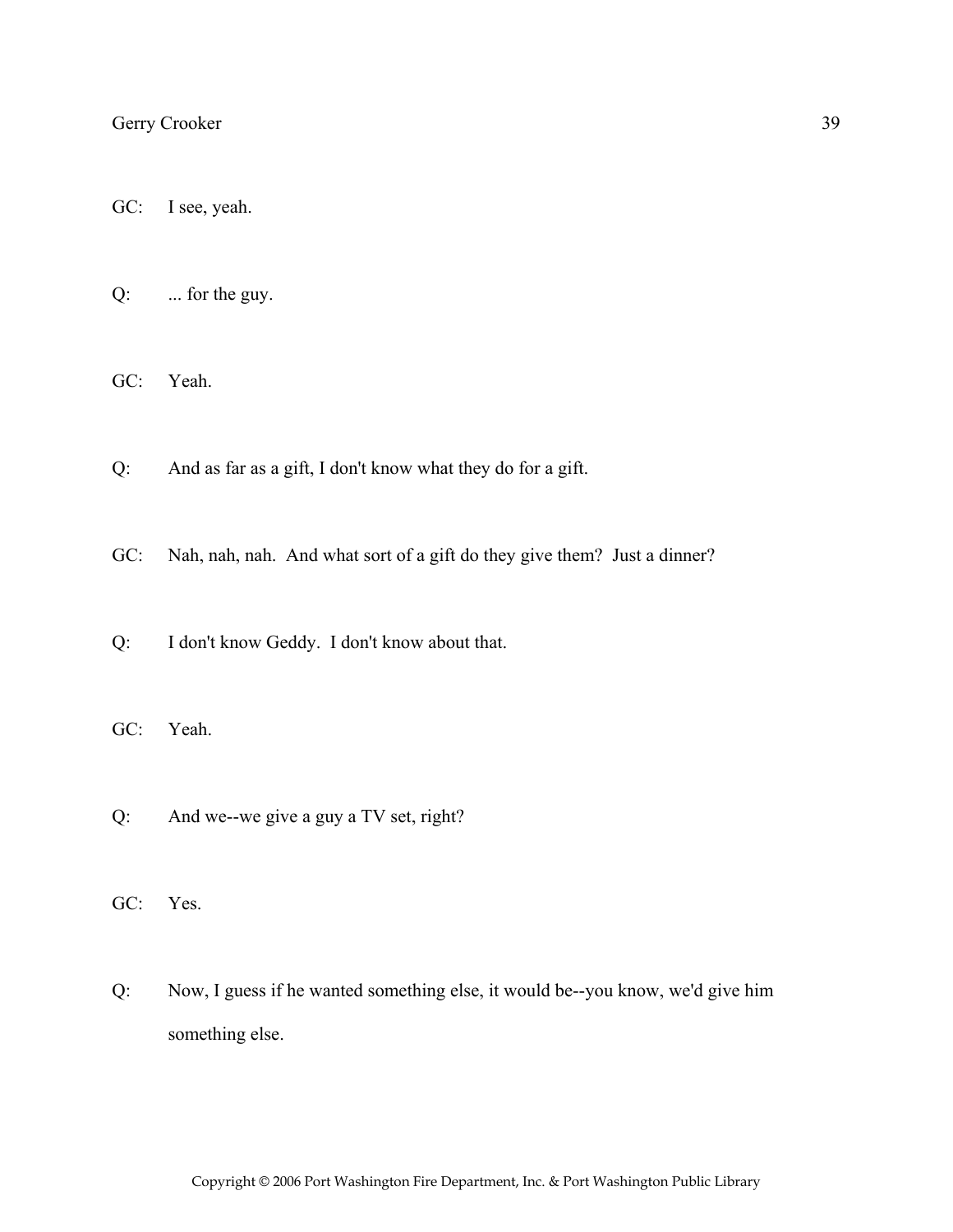GC: I wouldn't want a--like a five hundred dollar gift.

Q: It's not what you spend; it's ...

GC: It's kind of cold, you know. A gift like a TV, why, if you get--the company gave it to you, it's sort of warm, you know.

- Q: Nice plaque.
- GC: Oh, I enjoyed my TV. Got the RCA. Man, it's a beautiful set. Beautiful set. Yes.
- Q: I understand, I believe Wag Larkin was the first guy that they recognized for fifty years of service. They had it out in the truck room here in the old building.
- GC: I believe so. I believe so, yes. I don't recall too much, really. But I kind of think that's true. That's Walt Crooker.
- Q: Walt Crooker. That's right.
- GC: Yeah. Abe. Abe Crooker, he's called.
- Q: Which one? Irv Foster.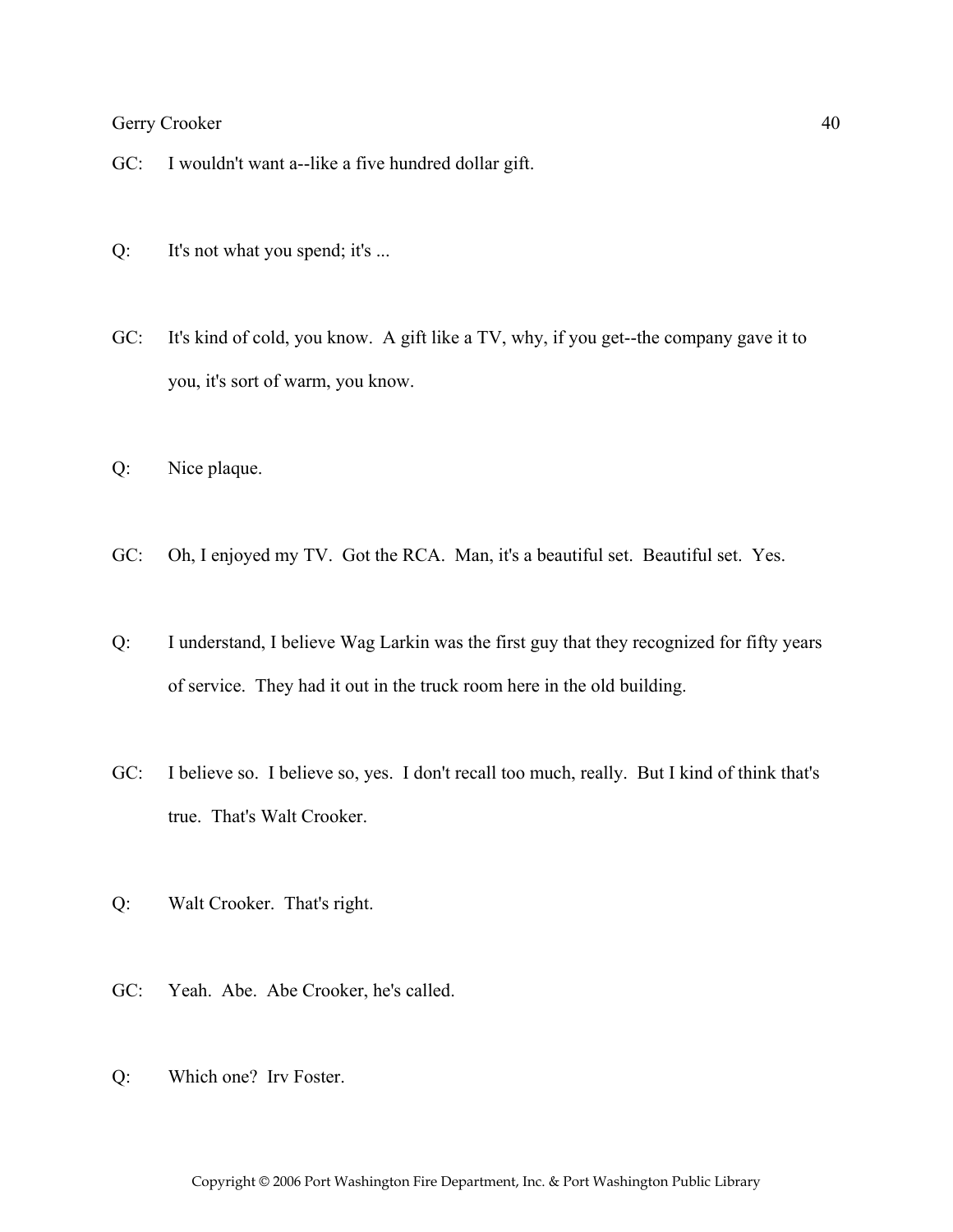- GC: Irv Foster, yeah. Yeah.
- Q: How about Mount Carey? I hear a lot about Mount Carey.
- GC: I went to school with Mount Carey. And I knew him well.
- Q: Yeah. Nice guy. I've never heard a bad thing about him.
- GC: He's a nice guy. At one time, him and Mac ran for Chief. And ... [something came out ??? Mac may know it] ... Yeah. But Mac was a bachelor, you know. Is that old G.B. Scott there?
- Q: Yeah, yeah. ... [INTERRUPTION] ... He was a member here--G.B. Scott?
- GC: I believe he was, yeah. We always decorate his grave on the ... [?] ... committee. He had the paper store down by Shields. Yes. ... [This was all right before] ... Cleve Poole.
- Q: Yeah. And that's Sassy's father.
- GC: Yes. Roy Kinsey.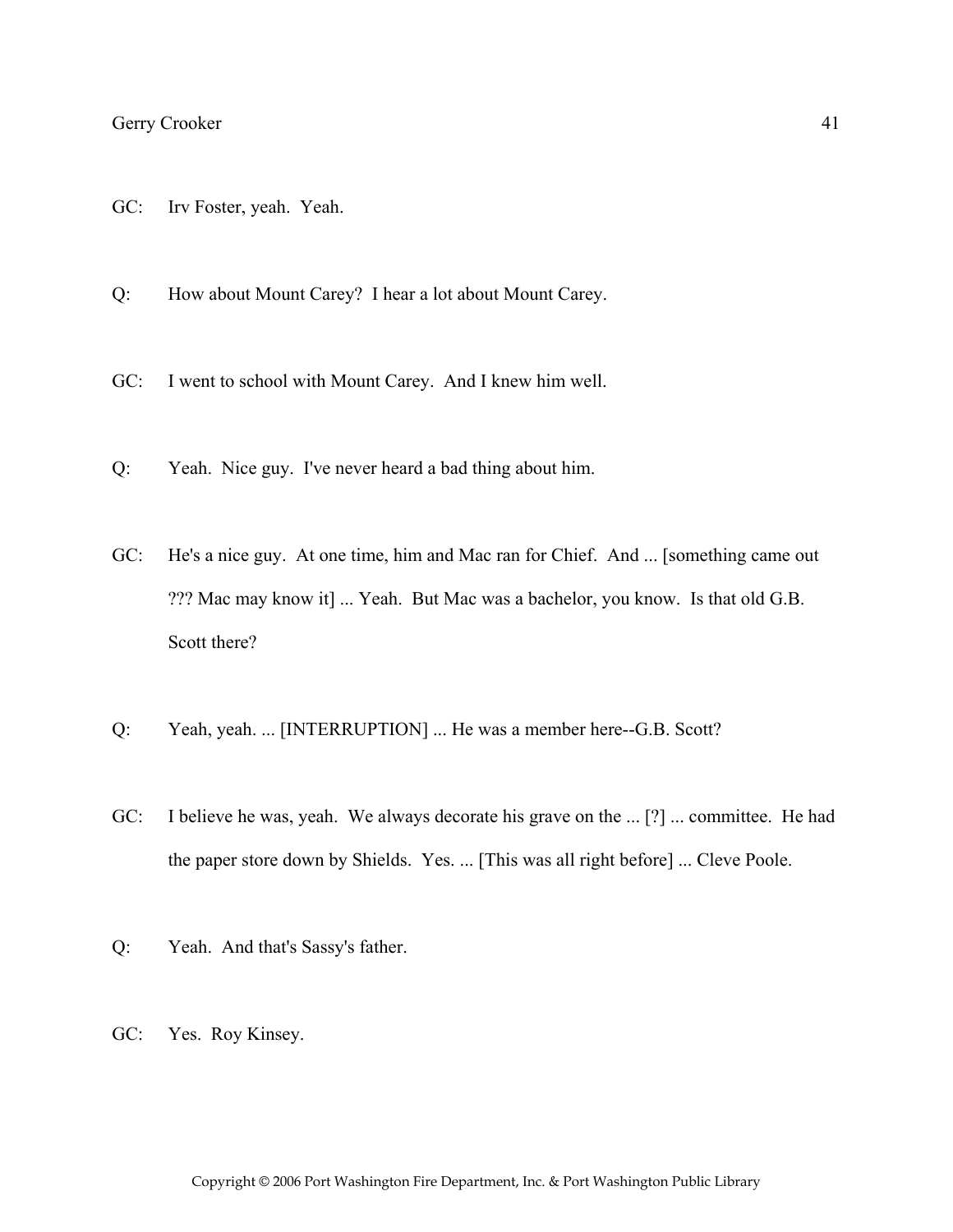- Q: Is that who that is?
- GC: Yeah. He was President of the State, too--the FASNY [Firemen's Association, State of New York].
- Q: Oh.
- GC: Yeah. He's a big wheel, yeah.
- Q: Is he a local guy?
- GC: Oh, no, he lived in Westbury someplace. ... [A great fireman to work with] ... for the County. It's hard to convince Cleve to make a speech; he never said much, you know. Yeah. Yeah, this guy was ...
- Q: Irv. But he was in a long time, wasn't he?
- GC: He would rule with an iron fist. Yes. Billy Crooker, huh.
- Q: Yeah, yeah.
- GC: And good ole One-Eye [Arnold Kelly]. They were the assistant stewards, right?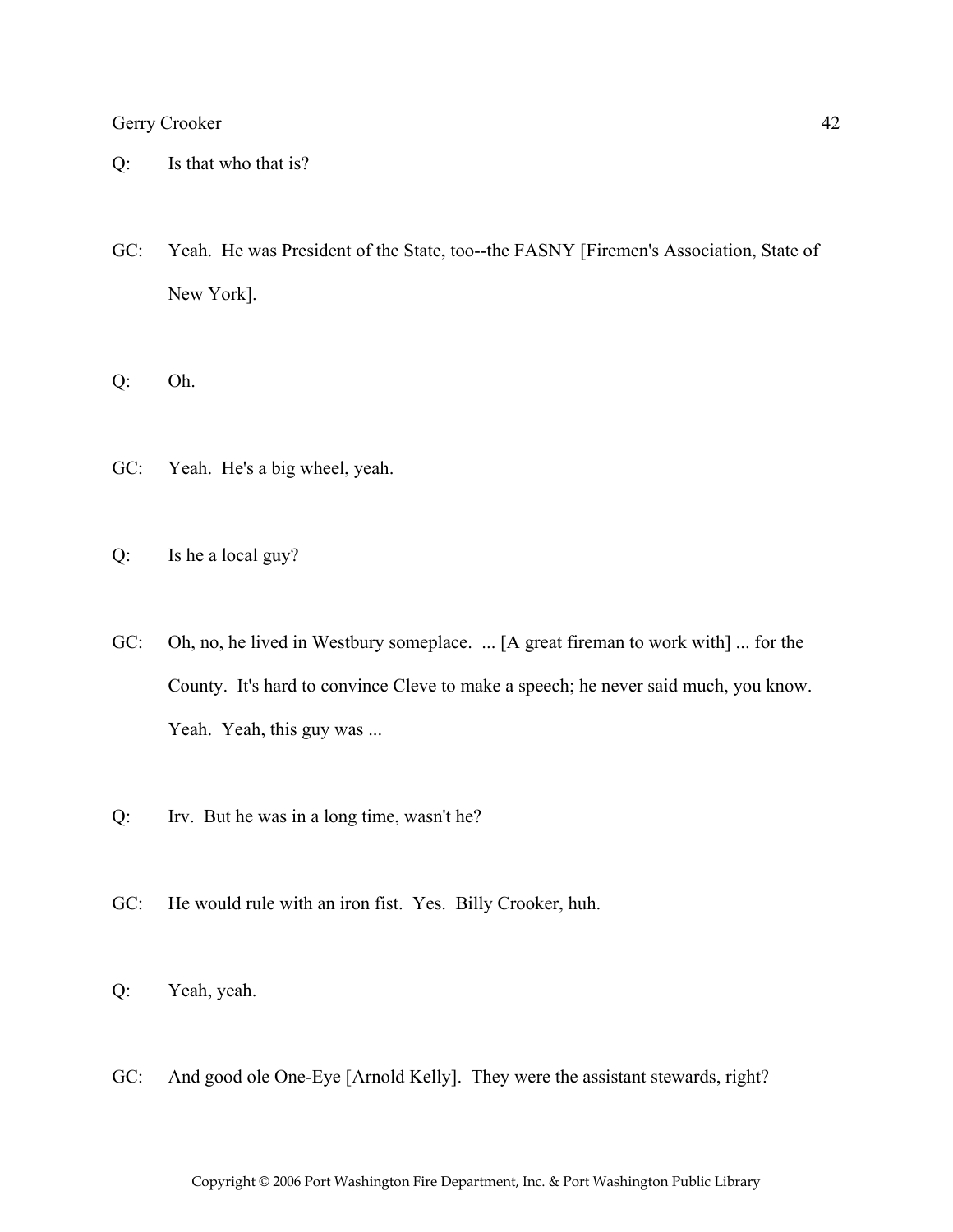Q: So, that's Dirty Harry and Gene Camerden.

GC: Yeah, yeah.

- Q: Little Booster--Young Booster.
- GC: ... [??] ... I mean, Freddy Urban
- Q: Freddy Urban.
- GC: And Booster.
- Q: Tony Caparella.
- GC: Yeah ... [?] ... Ole' One-Eye. His eye was bad then, see?
- Q: Yeah.
- GC: Yeah.
- Q: Now, when they--when they got in, like Harry--Dirty Harry and Sassy and Gene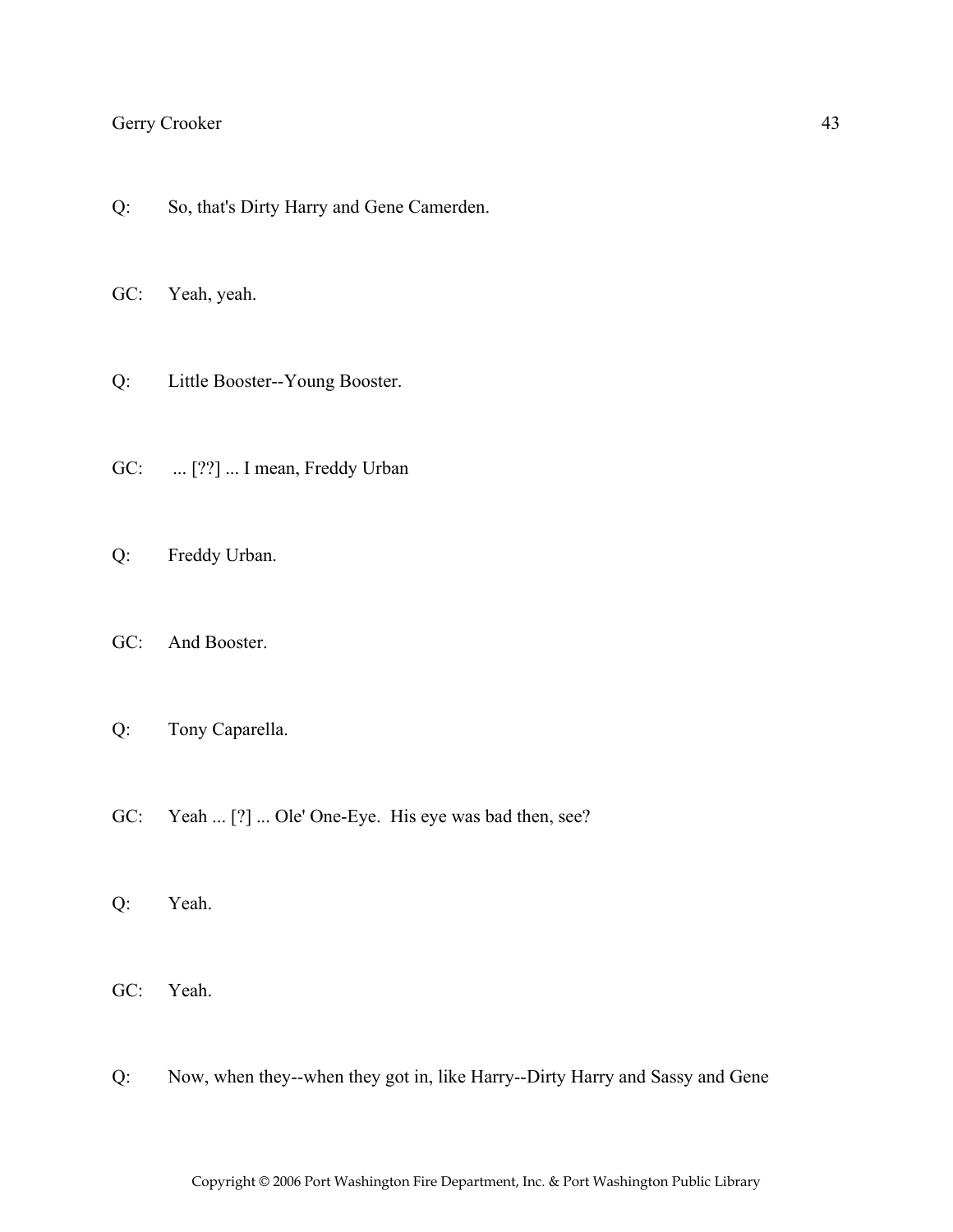Camerden--they were young--considered young guys, I guess, right? You must have been in a good ten or fifteen years when they got in in the mid-'40s?

- GC: Well, now, yes, I mean, I was in probably a good fifteen years ahead of them, yeah.
- Q: They must have been full of hell ... [INAUDIBLE] ...
- GC: And old Nick Dell.
- Q: That's Nick Laucella?
- GC: Yes. Old Nick Laucella. What else did I see here. Yeah. Doc Smith. ... [??] ... Hell is this with his mouth open?
- Q: That's Tom Mahoney.
- GC: Naw, that isn't Tom. I doubt it. Yeah. That's Reginald Bedell.
- Q: That is Reginald Bedell.
- GC: Reginald. Alec Alakna. Nitty Carpenter. Eddie Baker.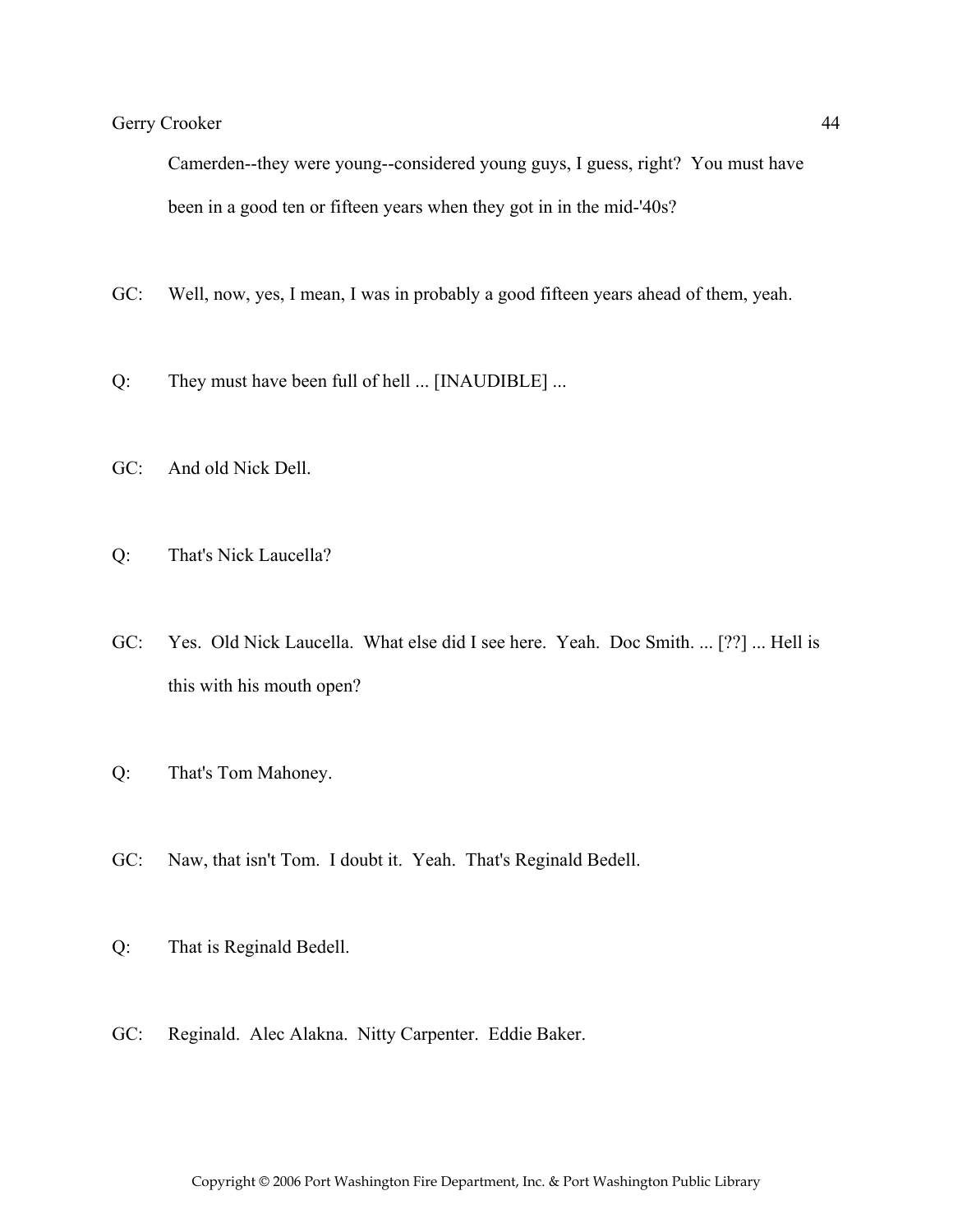- Q: Oh, yeah. Boy, he looks a lot--young Eddie looks a lot like him.
- GC: He was a lot younger--forty-one, right?
- Q: Yeah, yeah.
- GC: Yeah, George Mahoney.
- Q: Yeah, it is.
- GC: Who is this?
- Q: Who is it? Which one? The--standing? Let me see.
- GC: I can't recognize that boy.
- Q: I don't know. Looks like a Carpenter. Now, would it be a Carpenter? Like Butch Carpenter's father, maybe.
- GC: He looks like a Carpenter.
- Q: Yeah.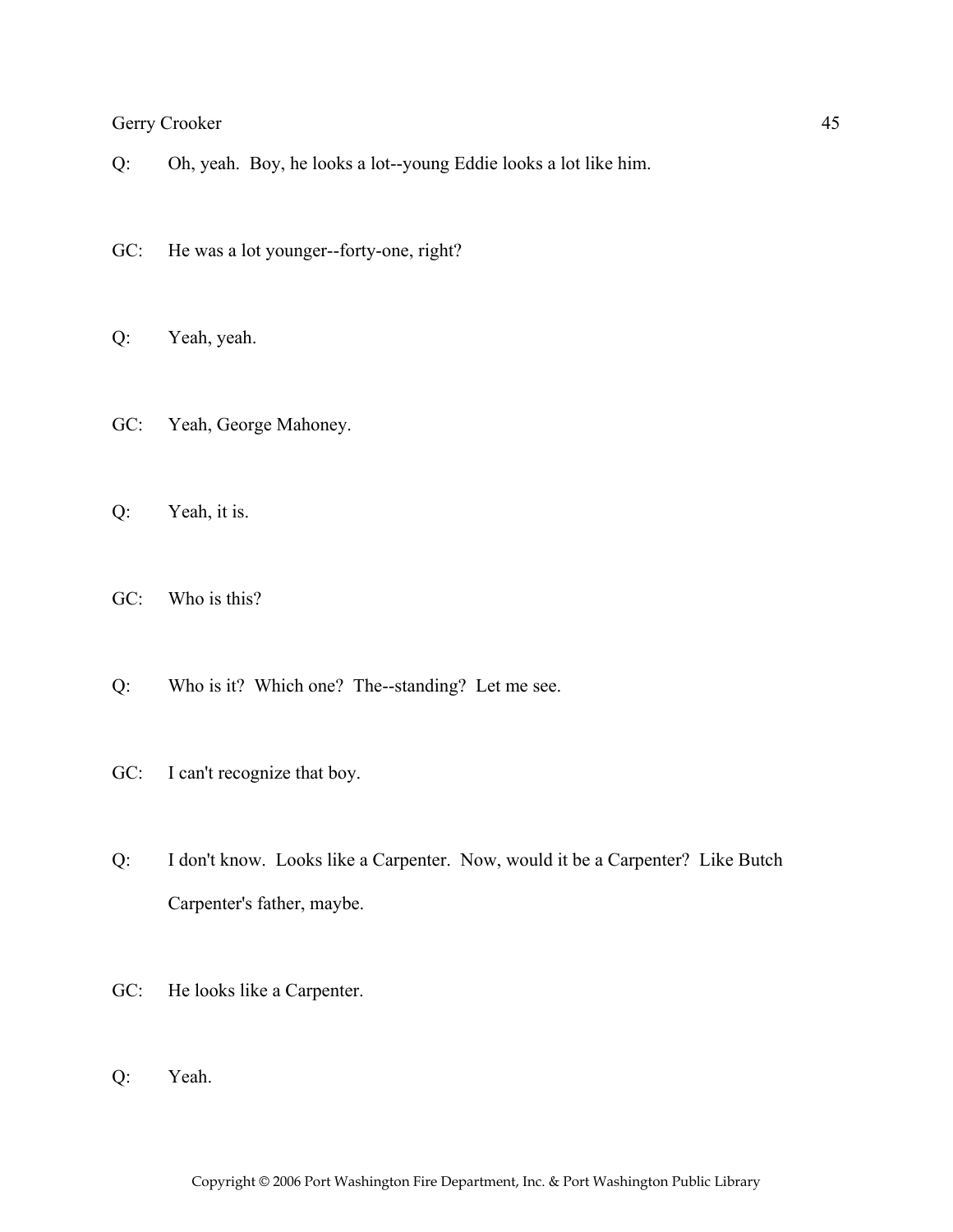- GC: Yeah, that's probably one of the Carpenters. Eddie Poole, I believe.
- Q: Uh huh. That's Porky [Harold Poole] next to him, right? Right here?
- GC: Porky, right. Mackey. I forget his first name--Mackey. Old Kelly again. Yeah. Gaffney's [Bar and Grill], right? That was after election. They would--we'd go down to Gaffney's, and we would have some sort of a dinner. It was all set up, you know. And Pete would generally bring out a bottle of Irish whiskey for later, on the house. It was quite a deal. Yeah.
- Q: Did you used to have anything at the firehouse after a meeting? You know, like we do now? Come down and sit at the bar and have some booze?
- GC: ... [INAUDIBLE] ... Well, you'd have maybe a keg of beer. If you had a keg of beer, you were lucky. Yeah, a lot of ... [?] ... It's a lot different now. I don't say it's a lot better, but it's ...
- Q: A lot different, yeah.
- GC: More--more plush.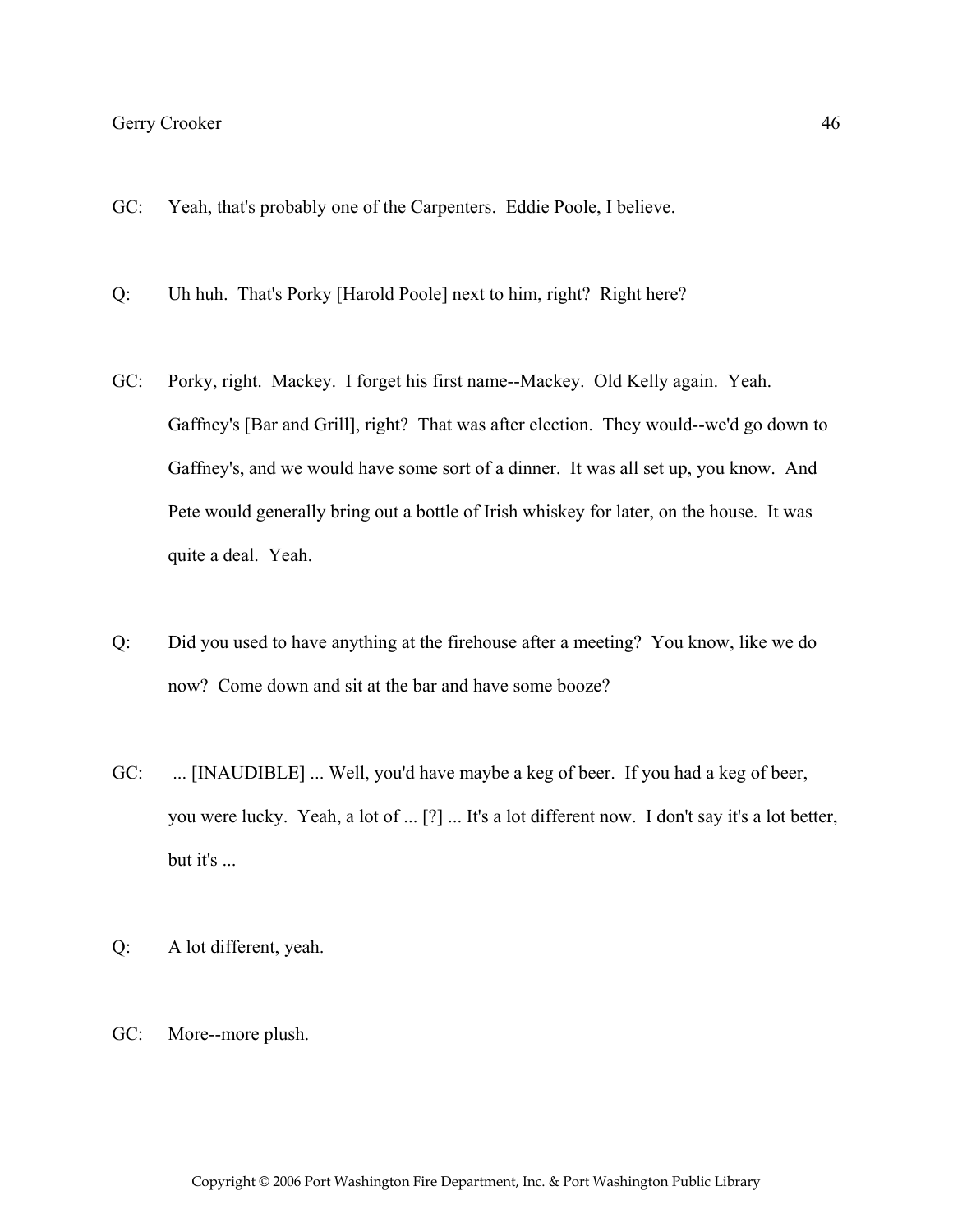Q: Uh huh.

- GC: More everything, you know. More trucks, more building. Less firemen and ...
- Q: How about like when the time when like, say, Dirty Harry and Sassy and Harold Poole and Eddie Poole came in? You said they were a lot younger than I guess you were then.
- GC: Yeah.
- Q: Were there any problems during that time--you know, because they were younger? The younger against the older members or ...
- GC: Not to my knowledge, no.
- Q: Any friction or anything like that? Didn't blend in?
- GC: No. I think we got a bunch of nice kids in here--the young kids, today. I mean, they- they have their ways, and we have ours. I mean, being older, why we're set in our ways, you know. But I think we've got a real nice bunch of kids here. We know that they got to take over. Matter of time, right? I think we're lucky to have a bunch of nice kids. Yeah. Yeah, to go back to Mount Carey, Mount was always a bachelor, you know.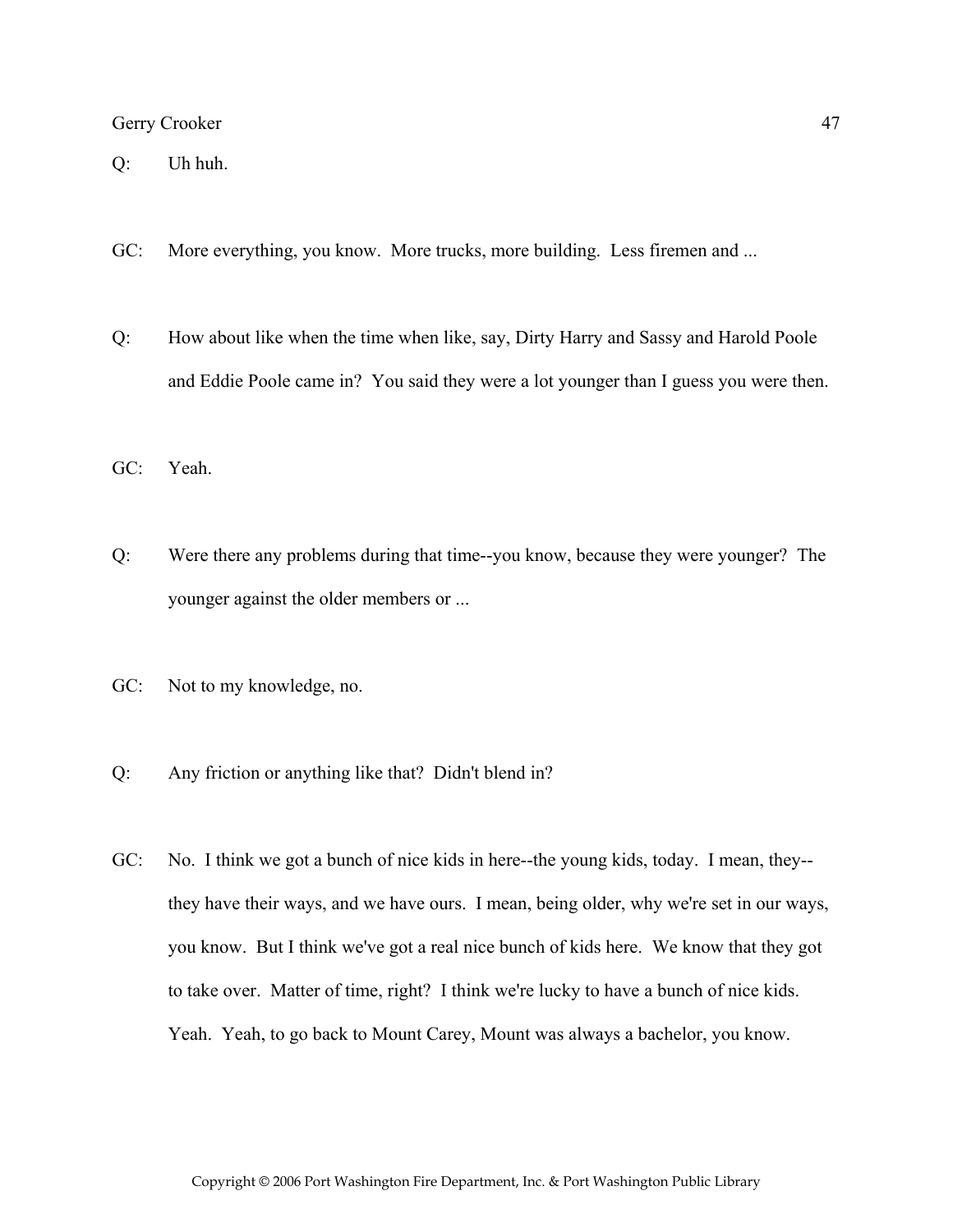- Q: Never married?
- GC: Never married, no. Yeah.
- Q: He was very well liked, from what I understand.
- GC: Very popular, yeah. Easy goin' guy. Easy goin' guy. Never got into arguments. Yeah. I went to school with him.
- Q: I had said to somebody I never met him, and they were going through some old pictures upstairs ...
- GC: He was tall--about six-foot-six.
- Q: He looks tall; I see all the pictures of him.
- GC: Yeah, we had a tournament one time over at ... [Lyndhurst] ... or somewheres, and went to the beer joint later after the race and everything was over. Parade. And they had a quarter slot machine--one-armed bandits. They had them around for a while in those days. I put a quarter in, and the goddamn quarters fell all over the floor--almost give out sixty dollars in quarters. Anyway, stayed for quite a while ... [???] ... Or we spent his money. Yeah. But it was different then. I mean, there's a different feeling, I think, with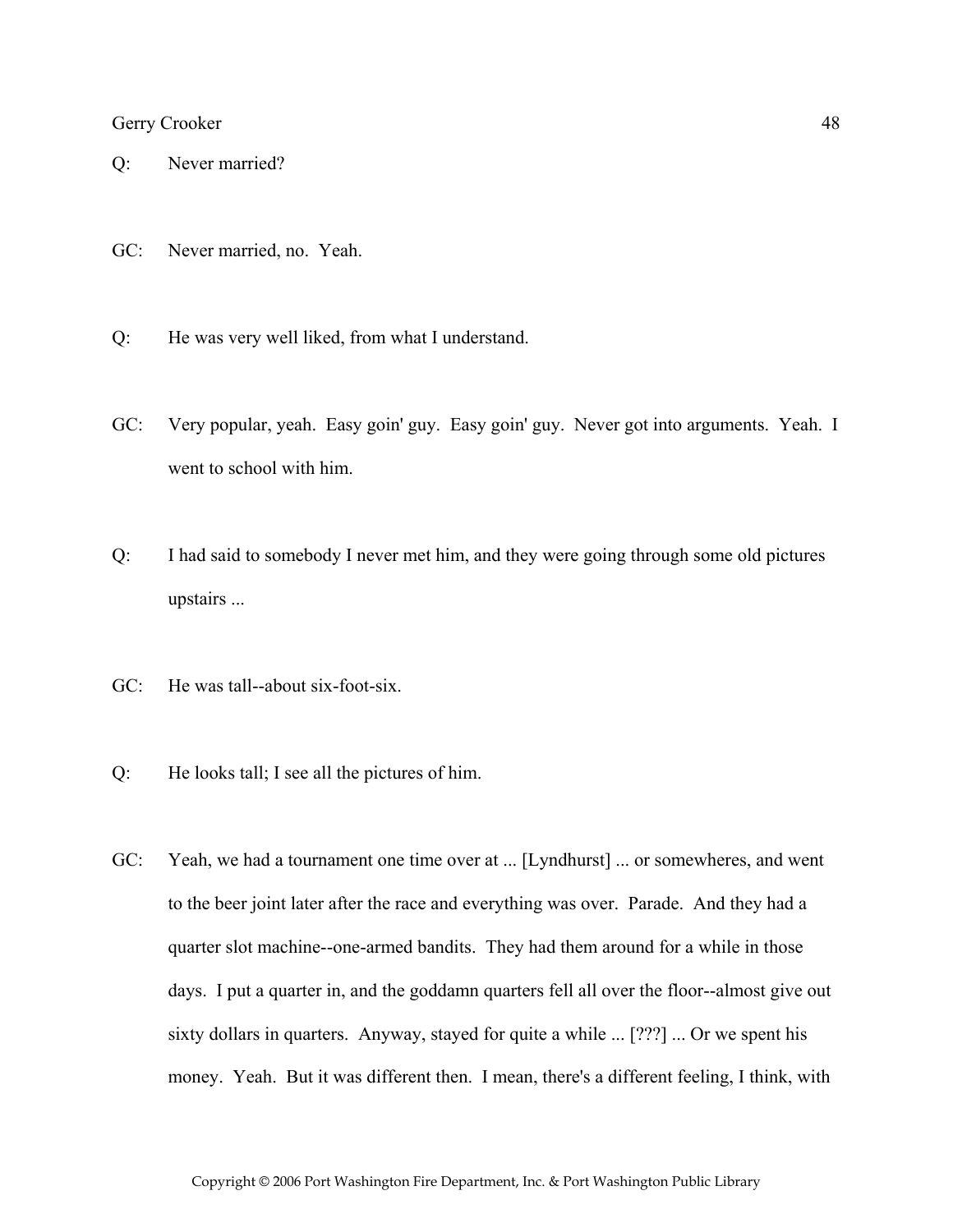the members, I mean. It wasn't--there wasn't too much--wasn't very strict, those days, let's say, as they are today.

- Q: Not as many rules.
- GC: Huh?
- Q: Not as many rules.
- GC: Yeah, that's right.
- Q: More common sense.
- GC: I think sometimes you have too many goddamn rules. I think fire school is good, but I don't think all these work nights are necessary for some of these guys. I think maybe discourages some of the kids from joining the department.
- Q: Takes a lot of time.
- GC: Yeah. Yeah. Yeah. And none of that when I came in. Yeah. Well, I'm sure, some of these days, it'll change.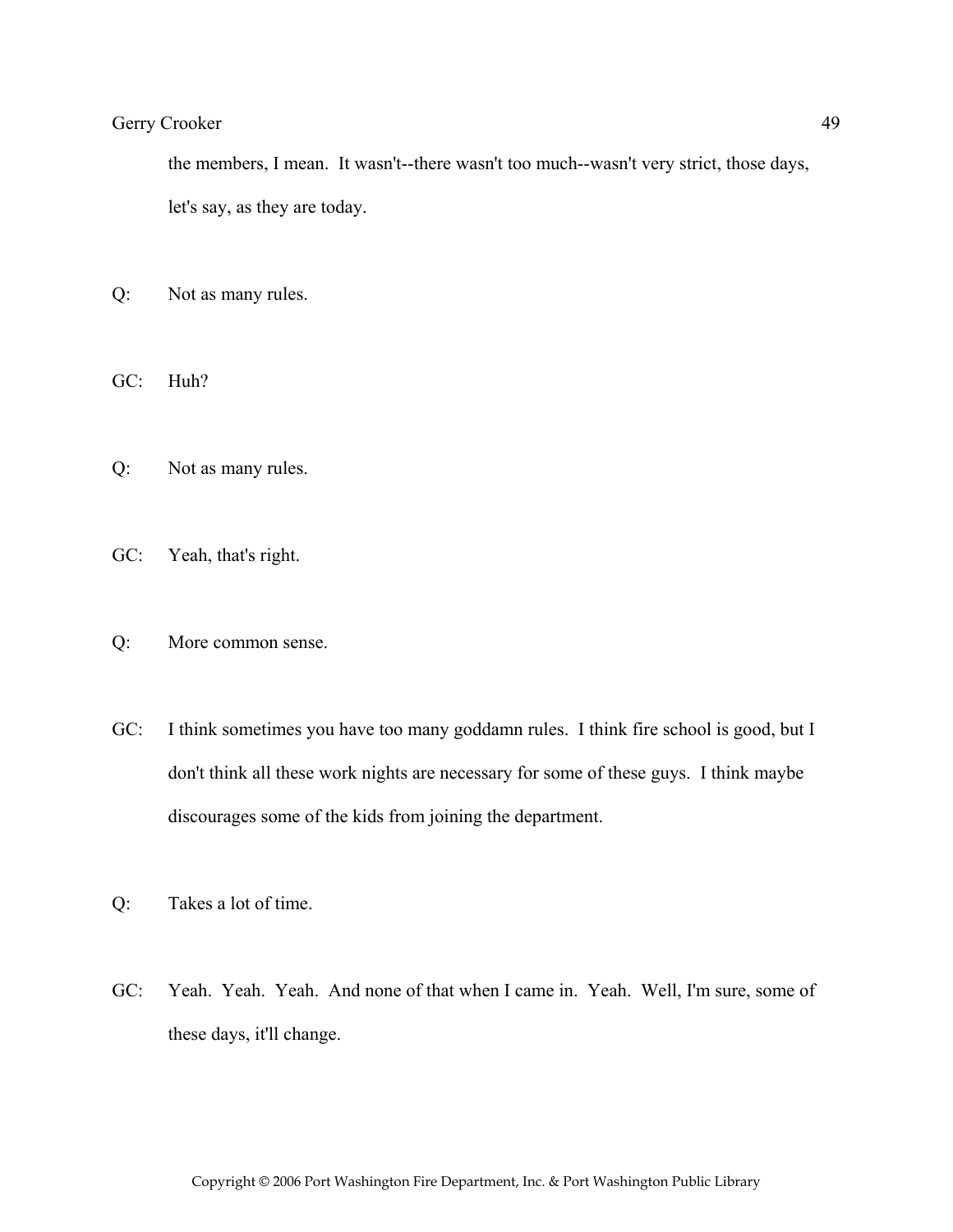- Q: Everything does.
- GC: Go back to the old ...
- Q: Everything does.
- GC: Yeah.
- Q: Everything seemed to be so much simpler back then.
- GC: Yes, it was, really. Really, I mean, had the horns blowing. Now you got the ... [?] ... Plectron and ... [??] ... Plectron, why you wouldn't know where the fire was. You'd stop at the telephone--some of the booths on the road--and ask where the fire was. I'm sure they had reasons for doing away with that. But I'd say things were much simpler in those days. Yeah.
- Q: How was the cooperation with the police? Did you ever have any trouble--firemen and police? Or did they all--everybody was friendly and got along?
- GC: I think we got along very well with them. We bowled with them, yeah. I think it's a good association, yeah. Yeah. We stopped in one night up the gin mill up on the boulevard. And Mac was Chief then. No, Mac was Captain, Mount Carey was Chief.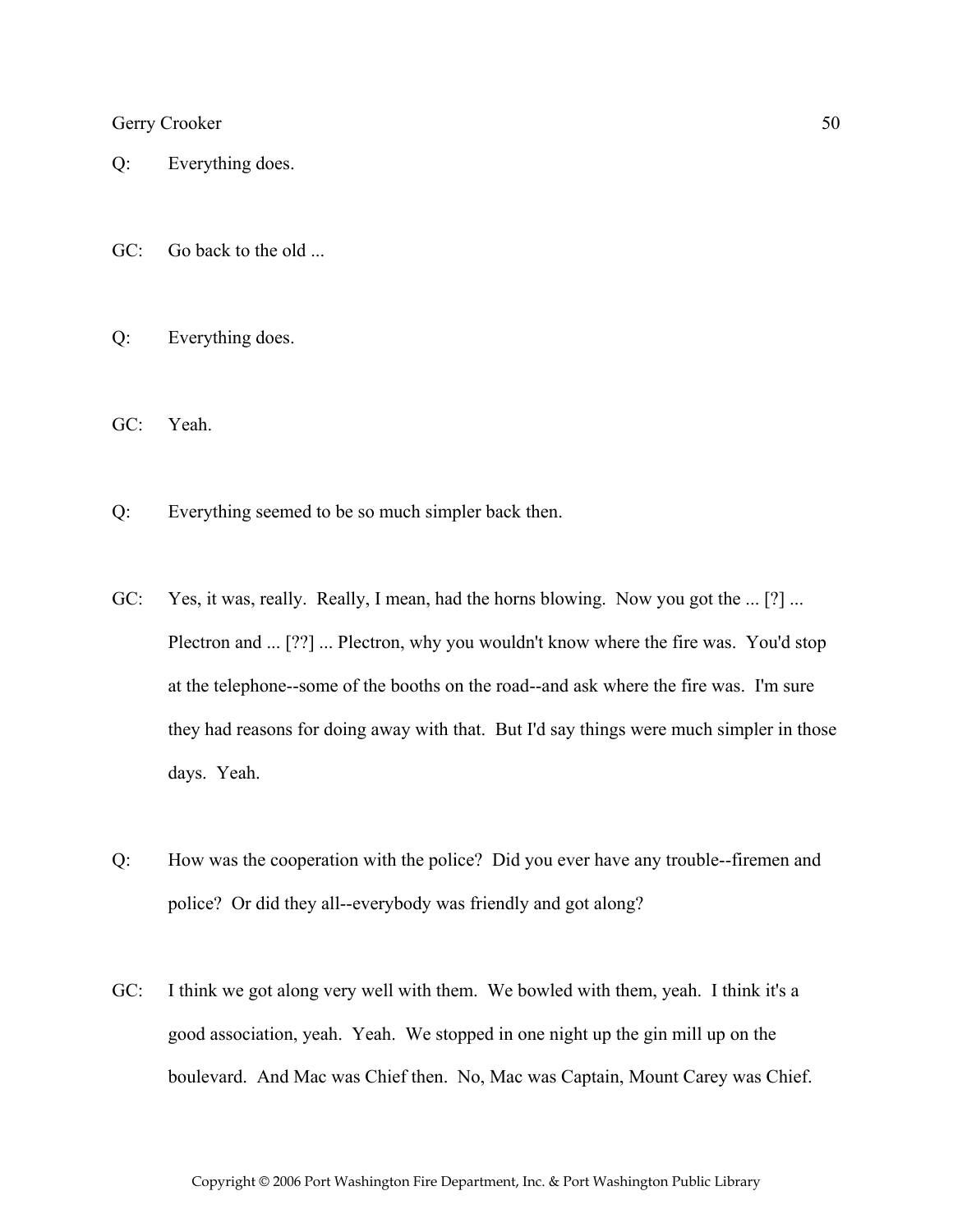And somebody put some newspaper in a phone booth and set fire to it. One of our firemen. They called--they called Protection down here, and Mac came up. And one of the guys--one of the guys in our company was a policeman then. And he read the riot act to us. Mac--I mean Mount and also the cop. But we didn't set it. It was a guy from Flower Hill. And we--quite a number of years before we really told them who the guy was. And we weren't squealers. We have broad shoulders. Let us blame ourselves. Yeah.

- Q: How were your relationships with Atlantic's? They were always cordial?
- GC: I would think it's been much better than Flower Hill district ... [INAUDIBLE] ... or with Atlantic. I know Big John Salerno there. The Fire Marshal now. We had a meeting night. ... [?] ... and me were having a few drinks there. And one of the firemen said, "I don't know how you pass the ... [?] ... You have more goddamn fun at an annual meeting down here at the bar than we have at our annual dinner." That's because we were a bunch of nice guys.
- Q: Always seemed to get along.
- GC: Yeah, yeah. Now, for a number of years, you know, in Atlantic's, they had the men-- Duke Salerno, "Guinea Pete" [Pete Biscaro]. These guys, they would cook the dinners.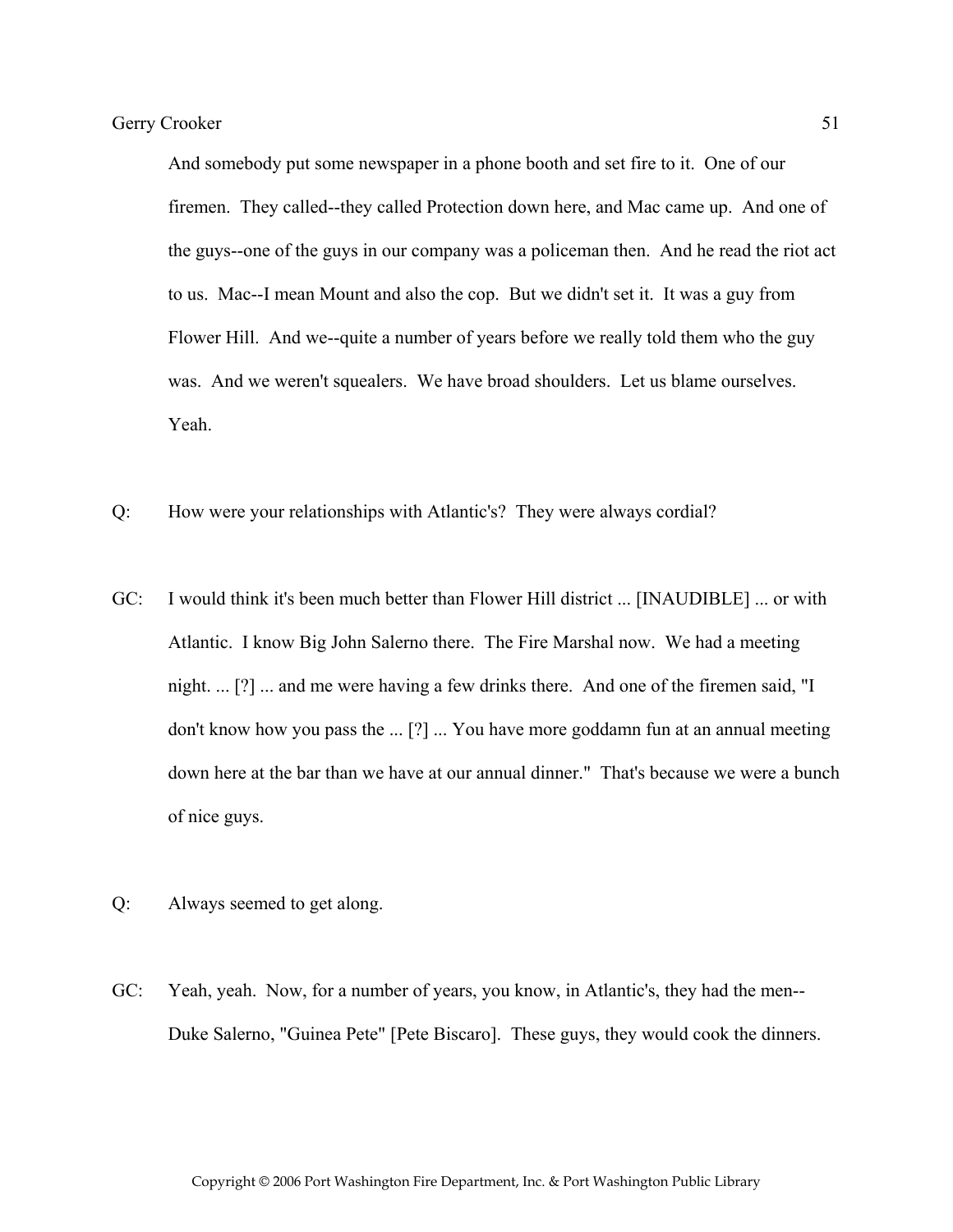- Q: They'd have them open at the firehouse?
- GC: Yes. That's it, yeah, right at the firehouse. And the women would be sitting there. Music would be playing. They would be dancing. And their husbands would be out cookin'. They got a little pissed off. Yeah. So, that's the way it goes. But we always- we always got along well, and I always thought we built one firehouse for the Atlantic's, that's one firehouse, drive right through it like they do over in Syosset, we'd be much better off. Yeah. I'm sure it would have worked out. Much better than a fourth company, at times. Yeah.
- Q: That must have been a big change during your fifty years to see another company come into the Department?
- GC: Yeah, it was. Yeah. Nothing you can do about it either, now. They're in, and they ain't getting out. Yeah. I did approve of the--on the ambulance and things like that. But not- not becoming another company. And Pete..we had the Benevolent Association. I remember one night ... [Julio?] ... was in charge, committeeman or President, whatever you want to call him. And Smitty [Frank Smith] got up and said, "Mr. Captain, we ought to have something new, maybe have a little beer and a sandwich." And ... [Julio] ... said, "Nothing doing. This is firematics. It's not the goddamn gin mill ... [???] ... meetings we have any refreshments. I think it brings the guys out, you know.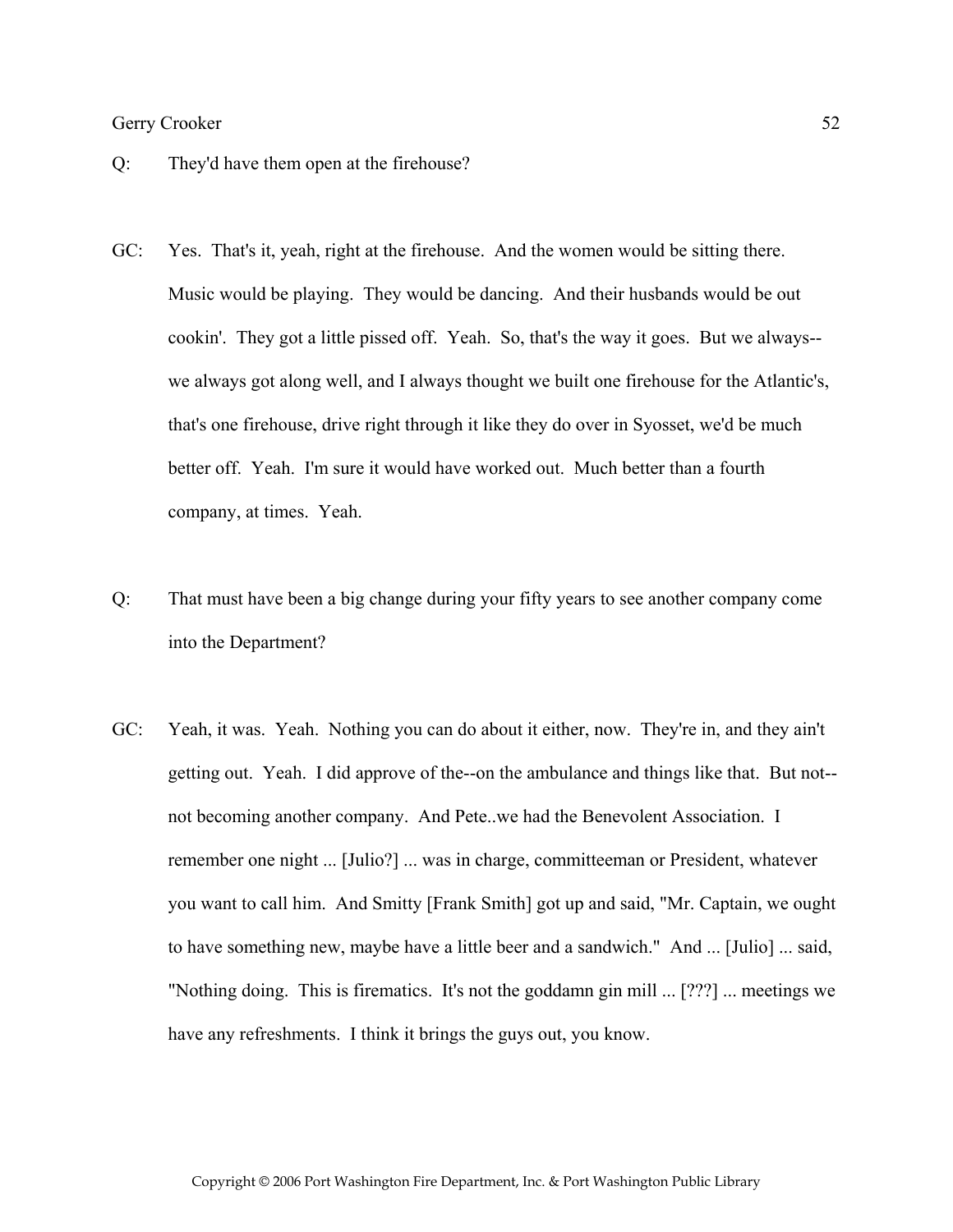- Q: Yeah, it does. You have to have something to draw them.
- GC: Yes. Those days, not even--not even a glass of water, unless you want to help yourself or the guys would drink out of a faucet. I think it's much better this way, really. Yeah. More rewarding for the rookies.
- Q: Uh huh.
- GC: To help bring them in. Yeah. So ...
- Q: Anything else you think you might want to add to it?
- GC: Add to it? I'm trying to think, which is quite a problem.
- Q: (Laughs). We can cut it off here, and then if you think of anything, we can ...
- GC: I know at parades, we used to have ...
- Q: Oh, yeah.
- GC: ... one hell of a turn in parades. Every year. And many years, it would rain. In Hicksville. Labor Day. Every goddamn year. Yeah.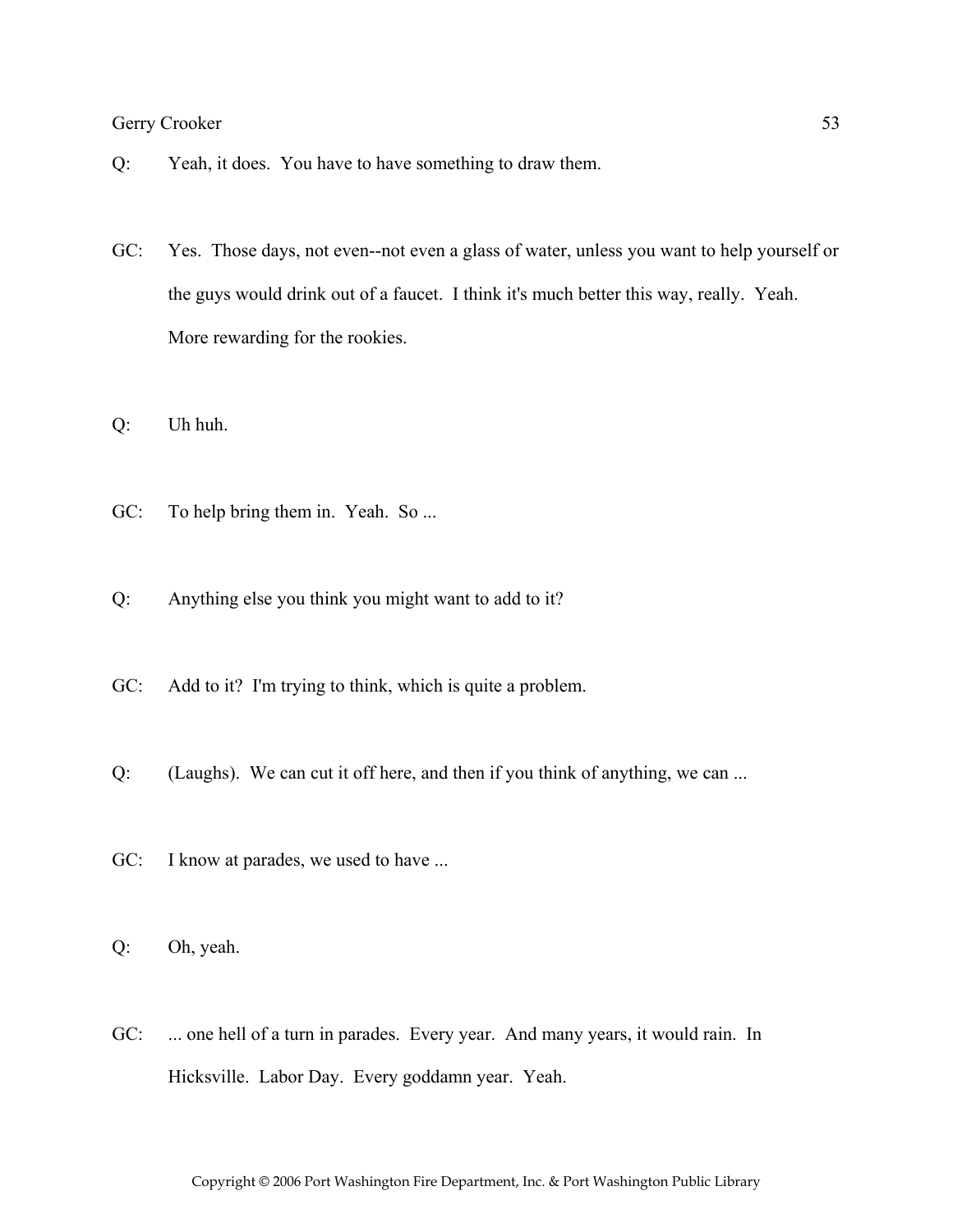- Q: Would you have to keep on guys to come out to parade, or they--it's something they wanted to do?
- GC: Nah, we had pretty good turnouts through the years, I'd say. Very good, yes. Yeah. Remember one year, we had the dress uniform was a white shirt and, of course, your uniform, black tie, black shoes. And I didn't have a--no, it's a white shirt.
- Q: White shirt.
- GC: I didn't have a blue shirt at the time. Have a blue shirt. So, I got in line. I kind of keep my collar like this. And Mac was--he was our Captain then, you know. They got somebody taller to check ... [??] ... how to dress. "What the hell are you--get on line. Goddamn, you're not--you'll ruin the goddamn parade. You're out of line." I walked down the street, and I felt bad about it ... [knowing that I might] ... not be able to parade. See a guy on the porch--a local guy on the porch. "Hey buddy. You got a white shirt?" "Yeah, come on in." Left my blue shirt. Took his white shirt. Put my tie back on. Sneaked back in line, kind of like this in the back. "Get out! Out!" "What the hell do you mean? Get out?" He was a son of a bitch. He gave me ulcers.
- Q: (Laughs) Is that the old uniform that used to button at the neck?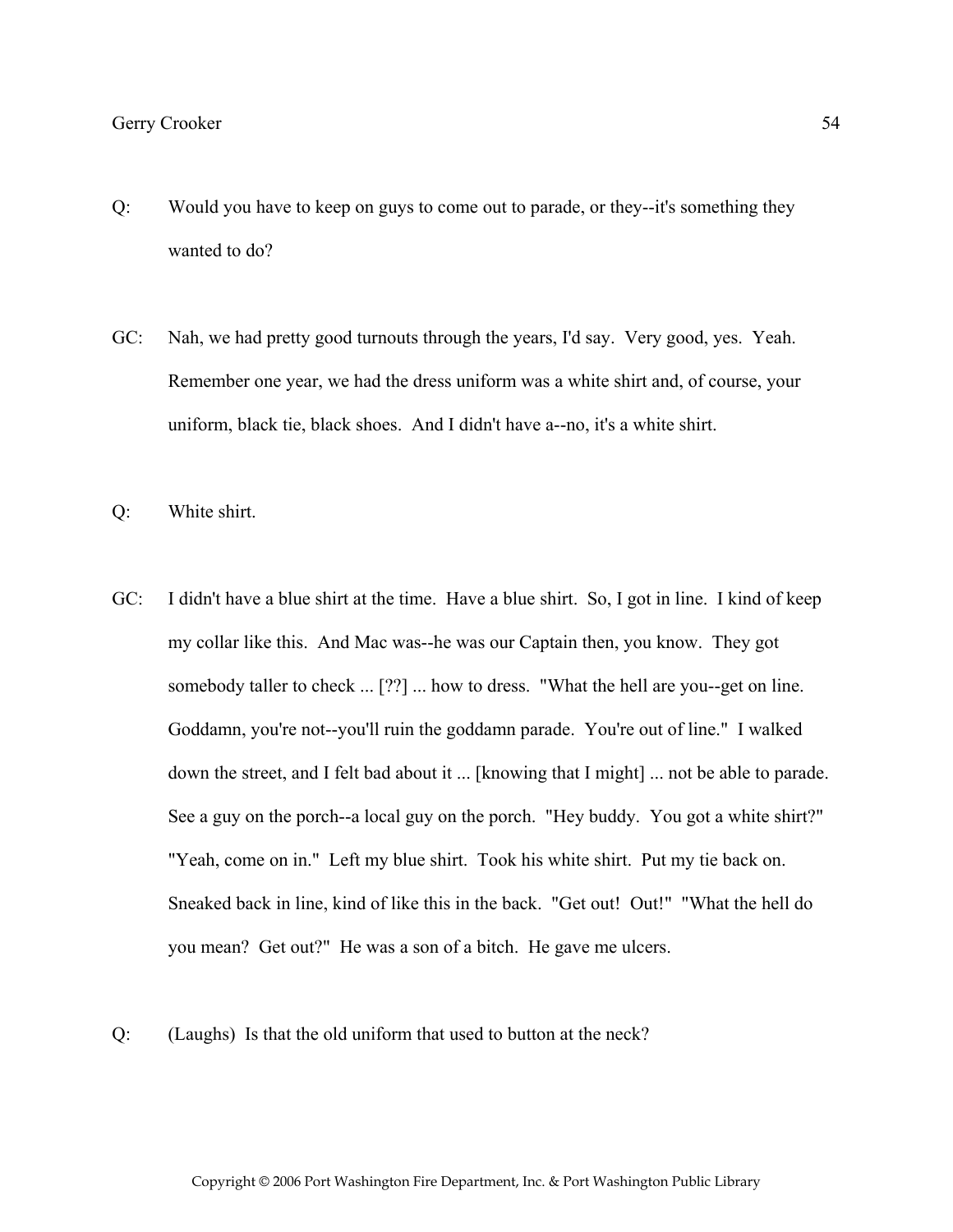GC: Yeah.

- Q: Is that the kind of uniform you had?
- GC: Yes. They were hot. Oh, my Christ! They're hot in the summertime. I remember ... [??] ... The goddamn ... [red one. The cap] ... would now streak on your face--the sides of your face.
- Q: The red band around the forehead?
- GC: Yeah.
- Q: Yeah.
- GC: Around the forehead, yeah.
- Q: The dye would come down?
- GC: Yeah, yeah.
- Q: I guess it was like this picture here. Tight like this. Is that the uniform?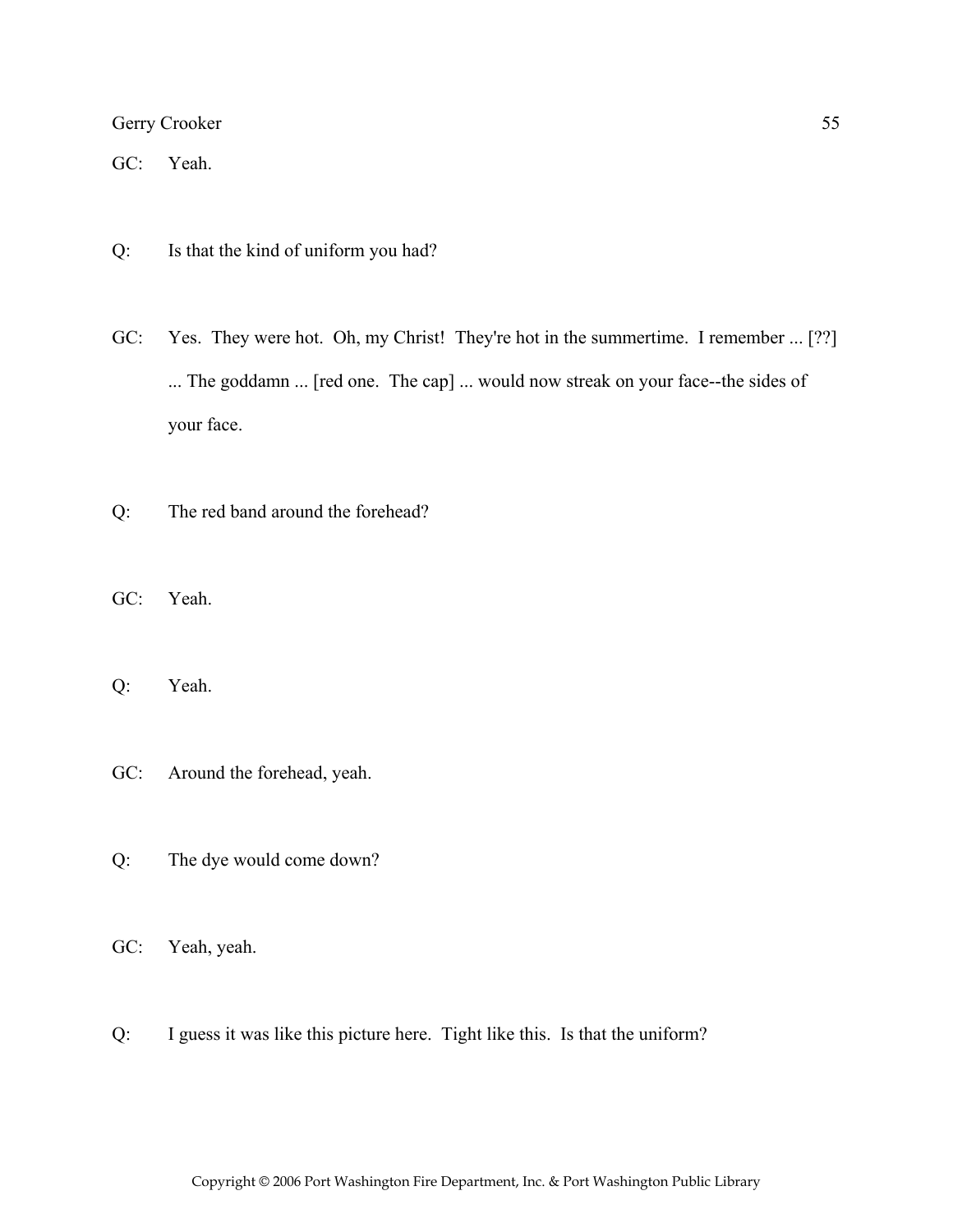- GC: ... [INAUDIBLE] ... Yeah.
- Q: It must have been that. Did you--you didn't have to wear--you had to wear a tie with that, too?
- GC: I don't think so.
- Q: No, yeah. But a shirt underneath that kind of buttoned up to the neck.
- GC: They changed the uniform.
- Q: Right.
- GC: I didn't have this uniform ... [??] ... at that time.
- Q: No?
- GC: ... [Wasn't] ... like the uniform we have today. Yeah. I can never quite figure this guy out--this guy right here. Dickie Wood ... [??] ... Doesn't look like the old man to me. ... [INAUDIBLE] ...
- Q: That's George Wood, there.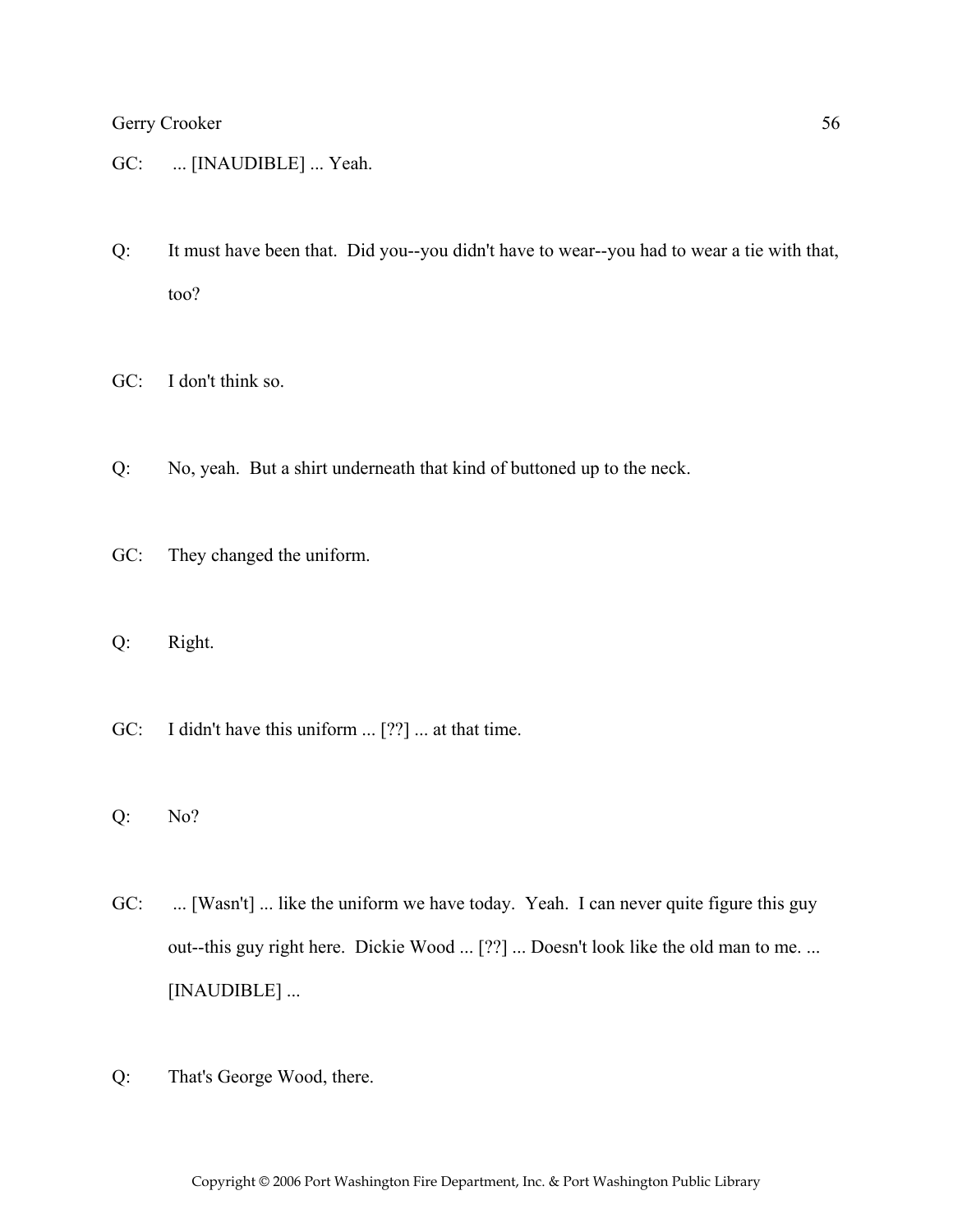- GC: That's George Wood. That's George Wood right there. That's not George Wood. Dickie--that's Drusby Hooper-- ... [Dickie's] ... father.
- Q: Oh, yeah?
- GC: Yeah ... [Harry. His father's Drusby ????] ... Mount Carey there. That's ... [with Ed Numack] ... and Bill Reumans. Danny Cocks. Chicky Lewis. Remember Chicky--John Lewis. Chicky?
- Q: Uh huh.
- GC: Chicky Lewis. Old Dink Brant--Louis Brant's father. Here we have--here's Irv Foster again. Jim Hegeman. Can't place that guy ... [??] ... here. Oh, Mike Golinski. ... [Dave Lewis] ...
- Q: Is that what the firehouse looked like when you got in?
- GC: Yes. That's the old firehouse. Yeah. That's Old Man Gunn's house there on the corner. Horace Bedell.
- Q: Reggie's father?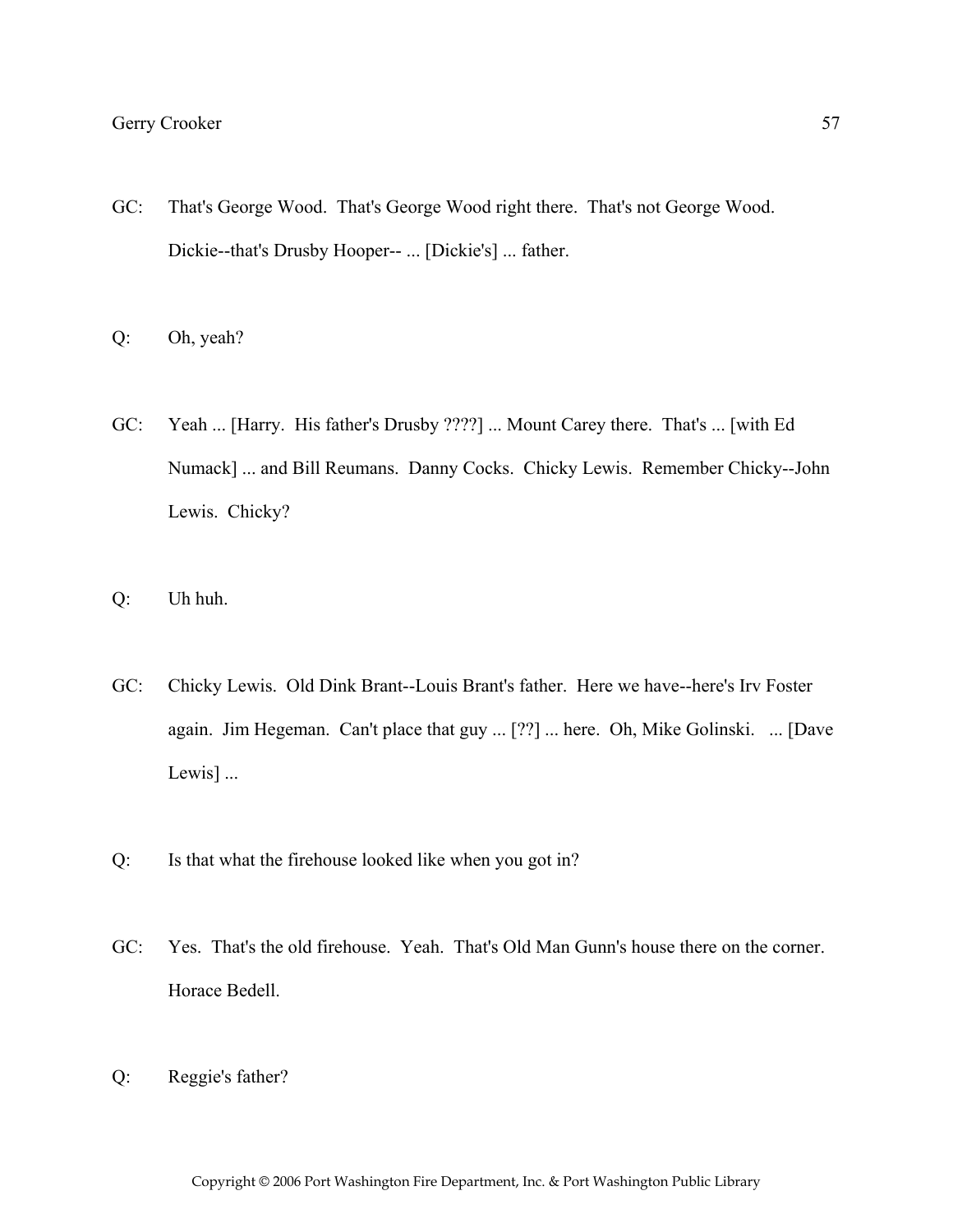GC: No.

Q: No relation?

- GC: He worked for Lewis many years ... [before ??] ... No relation, I don't believe, no. Joe Hoffa, Phil Nofi. Who is this kid here? I can't place this kid. They had the old courthouse upstairs, you know. ... [???] ... Turned out pretty well. Arnold Foster--Irv's-- Irv's brother, they're here, and that's Georgie Woods, yes. I think they stand up pretty well.
- Q: Yeah, a very good picture.
- GC: What year is that, Pete?
- Q: I'm not sure.

GC: Yeah.

- Q: [Is that the old Garford](http://www.pwfdhistory.com/trans/crookerg_trans/peco_trucks013.jpg) and the Cadillac.
- GC: Yeah.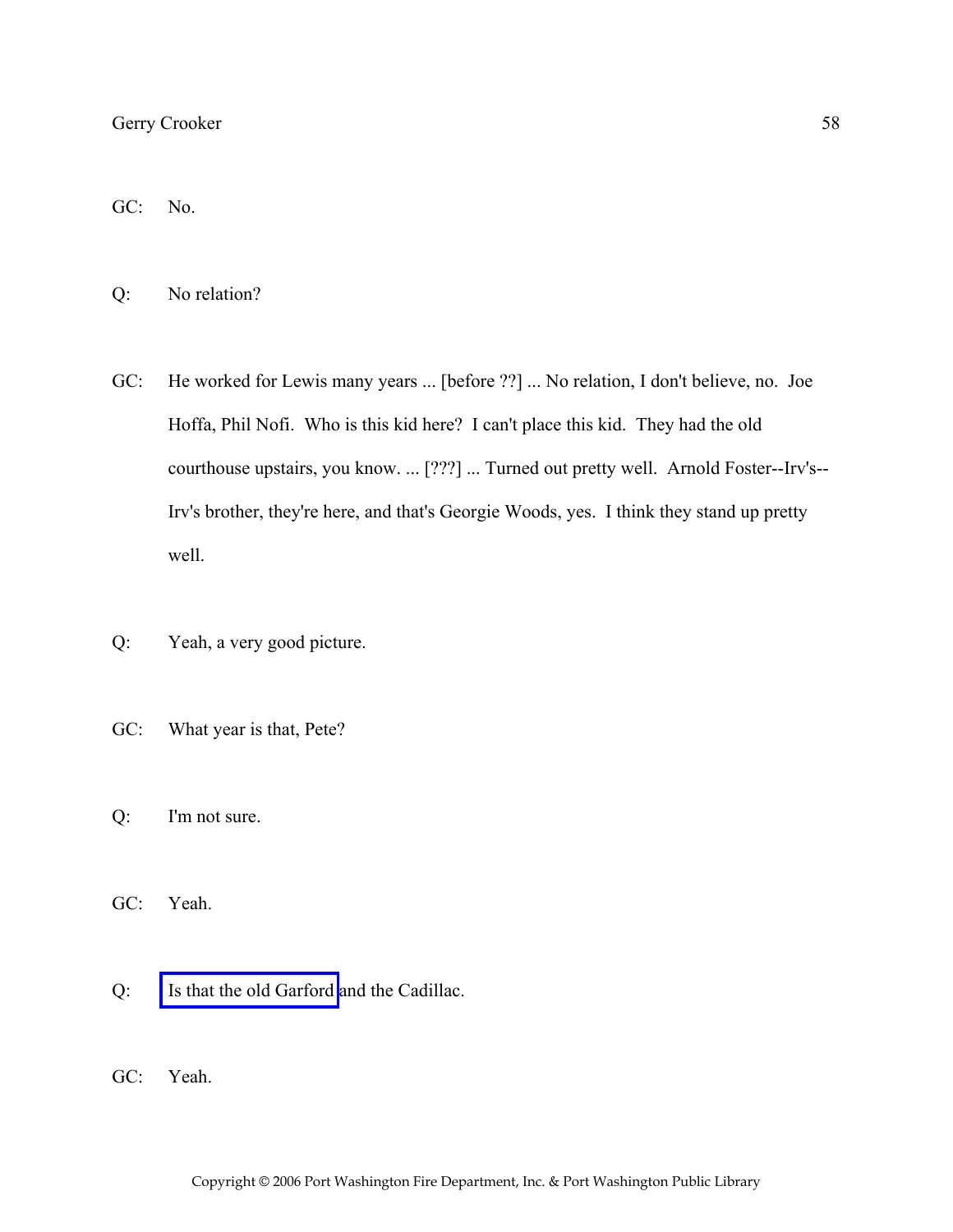- Q: Is that Laraby?
- GC: I remember the Cadillac. Used to store it out on Avenue B--Old Man Henderson's garage. When there was a fire, Carley and I--Carley Olson and Artie--lived right across the street from me on Henderson Avenue. We'd cut through the yard, grab the old Cadillac and go to the firehouse. Had our own transportation. Worked out very well. The old Cadillac, yeah.
- Q: Did it have equipment on it, or it's just for riding. You have any hose on it?
- GC: Oh, there was, I guess, fire extinguisher, little hoses and stuff. There wasn't a hell of a lot on it, really. More for racing, I think, you know. Yeah. Of course, we had--of course, [we had Smoky the dog at one time.](http://www.pwfdhistory.com/trans/crookerg_trans/peco_smokey003.jpg)
- Q: Oh, yeah. Yeah, that was in the what? '40s? '50s?
- GC: I'd say in the '40s--'45, '46, maybe around there. He got to be quite a--quite a pet. Wouldn't let Nitty get in the goddamn truck (laughs).
- Q: Did everybody take care of him, or it's just one ...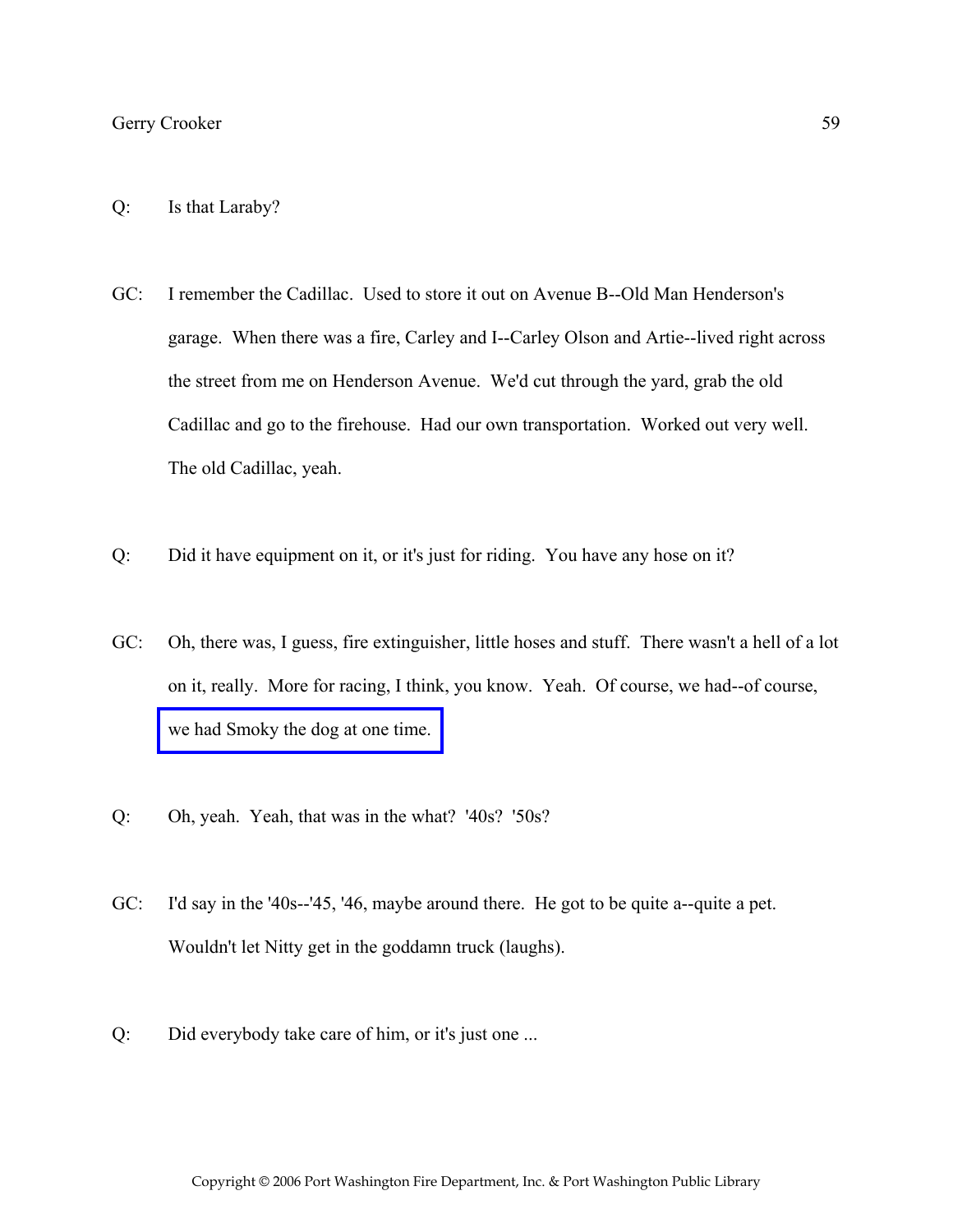- GC: I would walk in and somebody'd take him for a walk, and do his business, give him water. We'd bring him food. Yeah.
- Q: And did he actually ride on the trucks when you went to fires?
- GC: Oh, yes, yes. Yes. Get in the hose bed or on the seat, and he wouldn't move either. You couldn't move him.
- Q: I remember him. I just--you know.
- GC: He added color to it, you know. Yeah.
- Q: It was a big to-do when you got rid of him. I remember that.
- GC: Oh, yes. Sold the truck. And he wouldn't let the guys get in the truck, or else you had to get him out of the truck, take him for a walk. Yeah.
- Q: You had a lot of people write letters to the company, didn't they, when you got rid of the dog?
- GC: Oh, yes. A lot of people were really hurt--the dog lovers. Yes, they thought we were pretty cruel. We had no choice. He ... [??] ... kid walk along, get up--get on the leg and--